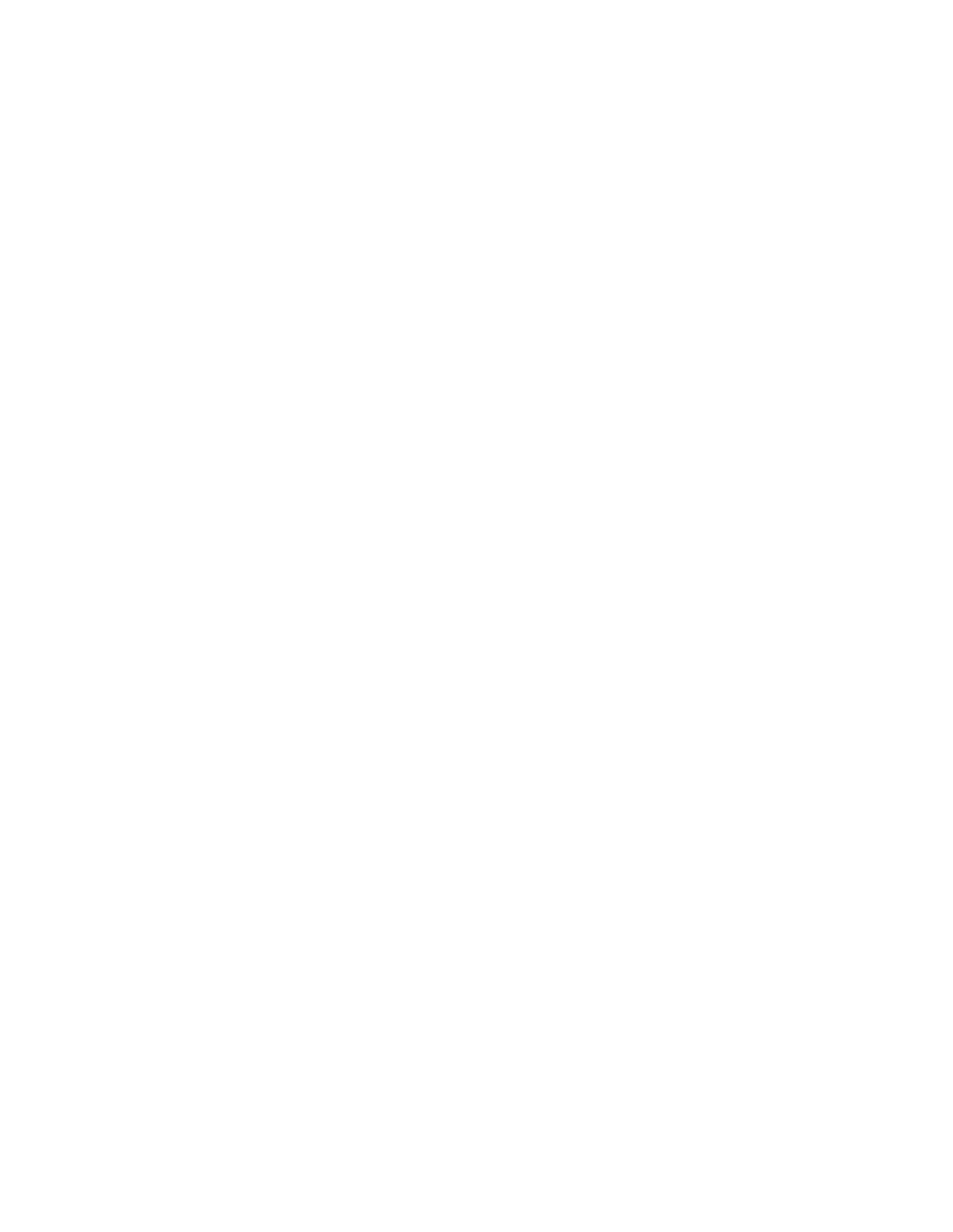# **Contents**

| Maner Costerisan - Accounting Firm Administering the Technical Surcharge Pool5 |  |
|--------------------------------------------------------------------------------|--|
|                                                                                |  |
|                                                                                |  |
|                                                                                |  |
|                                                                                |  |
|                                                                                |  |
|                                                                                |  |
|                                                                                |  |
|                                                                                |  |
|                                                                                |  |
|                                                                                |  |
|                                                                                |  |
|                                                                                |  |
|                                                                                |  |
|                                                                                |  |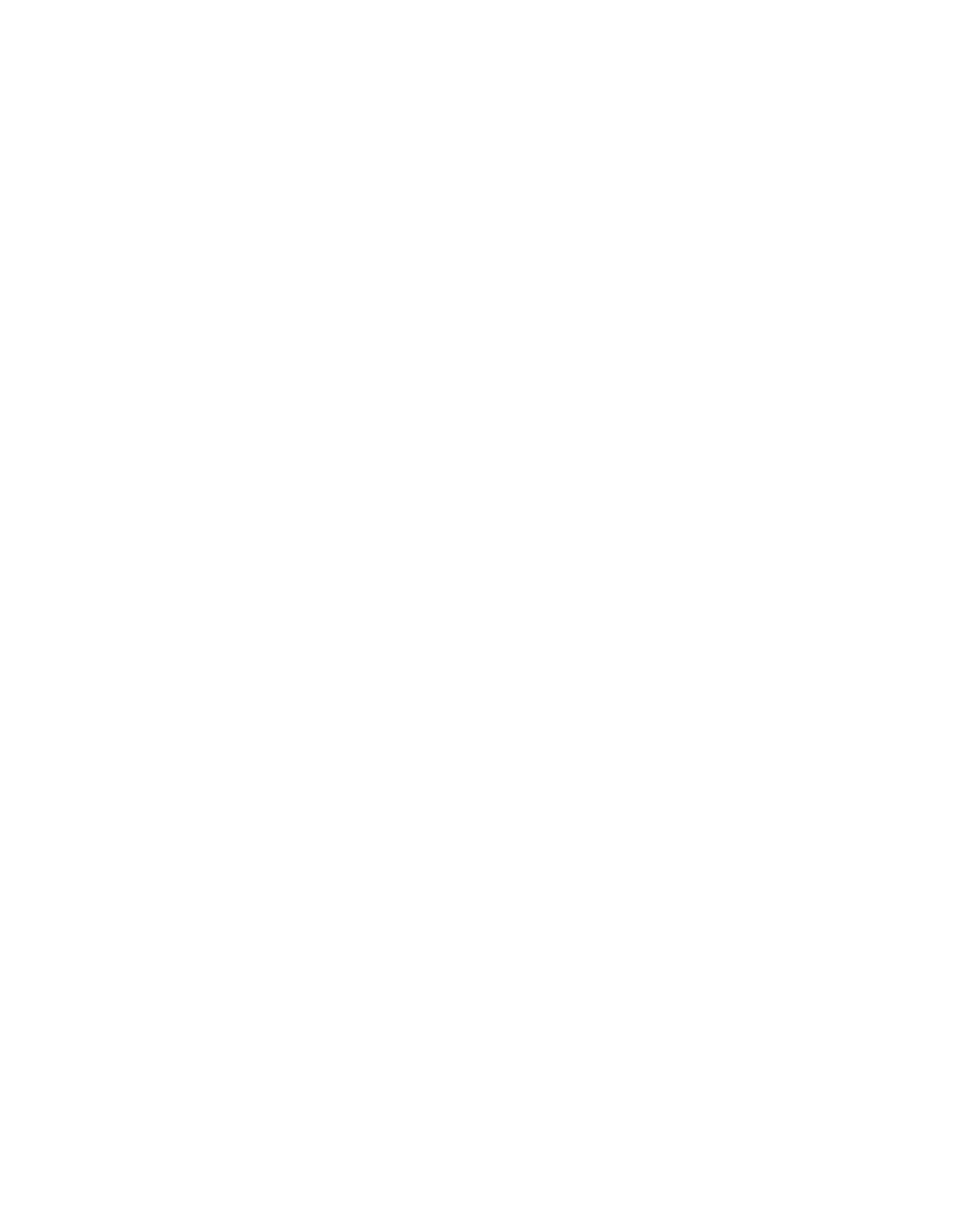# <span id="page-4-0"></span>**Executive Summary**

This report, submitted by the Michigan Public Service Commission (Commission) in accordance with Section 408(11) of 2018 PA 51, contains a detailed analysis of the actual and estimated costs of transitioning to an IP-based (Internet Protocol – based) 9-1-1 service provider by counties or 9-1-1 service districts in Michigan. Specifically, this report focuses on the transition status of the counties or 9-1-1 service districts and related costs whether incurred or estimated; projected ongoing, annual costs to operate the 9-1-1 network; and current 9-1-1 funding system revenues. Currently, there are two IP-based 9-1-1 service providers operating in the state of Michigan; Peninsula Fiber Network, LLC which operates in the Upper Peninsula, and Peninsula Fiber Network Next Generation Services, LLC, which operates in the Lower Peninsula (collectively referred to as PFN).

This report also provides information regarding the responsibilities and activities of the Commission, as well as information that was collected from the State 9-1-1 Committee, Michigan Department of Treasury, the Peninsula Fiber Network companies, and the Maner Costerisan (Maner) accounting firm. It is important to note that the Commission's authority is limited to the review of IP-based 9-1-1 service providers' cost studies and invoices as submitted to the Commission, and that the Commission does not regulate the services and equipment of IP-based 9-1-1 service providers. The Commission will continue to review cost studies that are submitted by IP-based 9-1-1 service providers and approve invoices that properly contain costs that are consistent with the law and Commission orders.

As of September 30, 2020, 58 of the 86 counties or 9-1-1 service districts in Michigan had fully transitioned to an IP-based 9-1-1 service provider. Of those 58 counties or 9-1-1 service districts, 36 have rates approved by the Commission to fund operations of IP-based 9-1-1 systems. The total five-year cost, encompassing both initial and renewal rates, for the 36 counties or 9-1-1 service districts that have fully transitioned and have approved rates is \$41,538,602 (\$32,929,134 allocated to wireless providers and \$8,609,468 allocated to wireline providers). The remaining 22 counties or 9-1-1 service districts that have fully transitioned do not yet have approved rates from initial cost studies. The total five-year estimated cost for these 22 counties or 9-1-1 service districts is \$18,761,820 (\$15,753,480 allocated to wireless providers and \$3,008,340 allocated to wireline providers).

Of the 28 counties or 9-1-1 service districts that have not fully transitioned, 26 are currently in the process of converting. The total five-year estimated cost for counties or 9-1-1 service districts that have not yet fully transitioned and therefore do not have approved rates is \$60,926,580 (\$51,157,301 allocated to wireless providers and \$9,769,279 allocated to wireline providers).

Estimated ongoing annual costs are those costs of operating the 9-1-1 network after the transition to an IP-based 9-1-1 service provider has been completed by all counties or 9-1-1 service districts choosing to transition. The total estimated ongoing annual cost for the 84 counties or 9-1-1 service districts choosing to transition is \$19,860,251 (\$16,327,222 allocated to wireless providers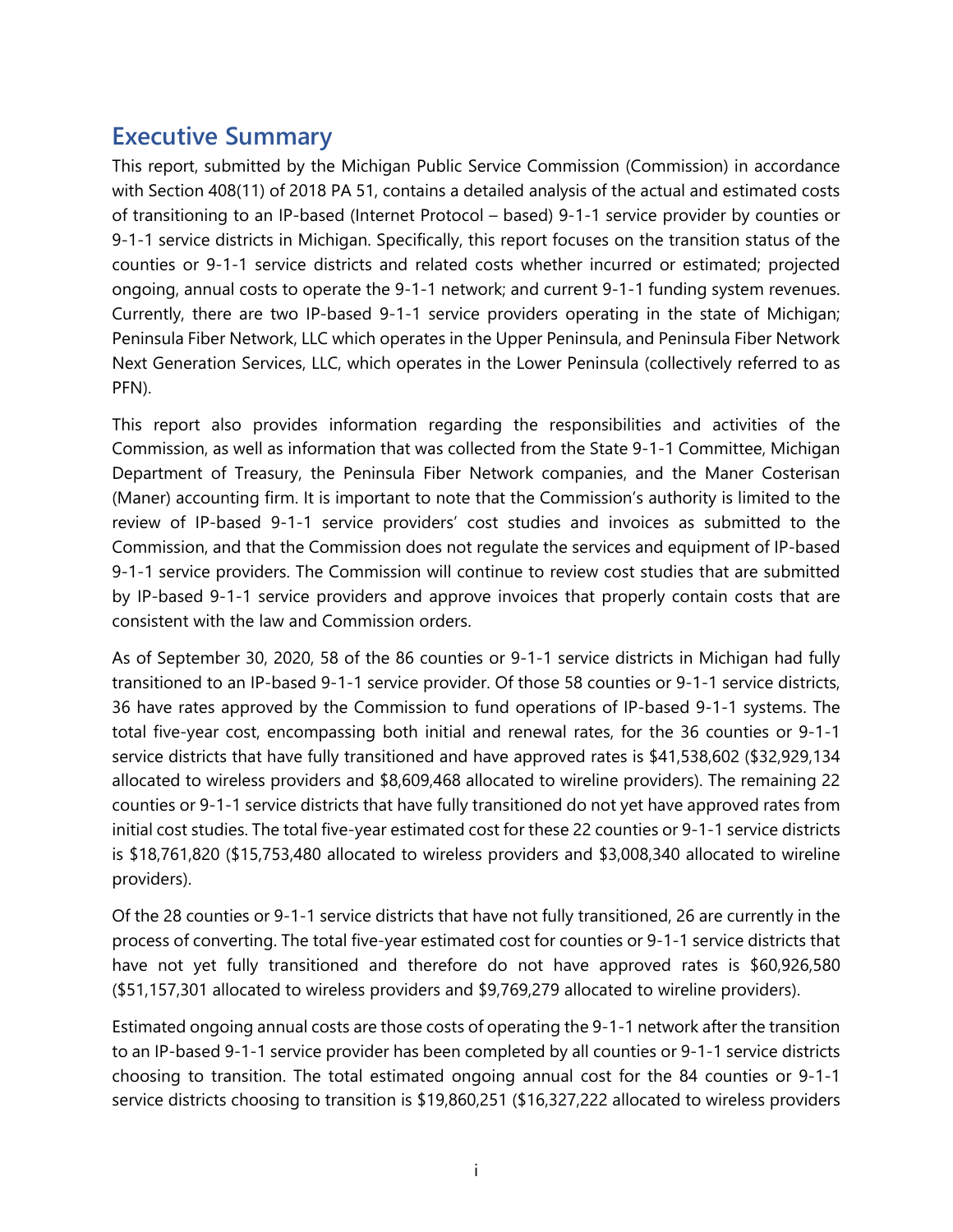and \$3,533,029 allocated to wireline providers). Two counties or 9-1-1 service districts do not have agreements with PFN to start conversion: Macomb county and Detroit Service District in Wayne county.

As of September 30, 2020, Treasury reports that the Emergency 9-1-1 Suppliers Fund balance is \$22,101,789. This balance includes \$2,326,074 for invoices that have been approved by the Commission but have not been reimbursed by the fund resulting in an adjusted ending balance of \$19,775,715.

The total estimated costs of the IP-based 9-1-1 network are based on approved and estimated rates of counties or 9-1-1 service districts that have fully transitioned to IP-based 9-1-1 service and estimated rates for those that have not fully transitioned. These costs include all anticipated costs for initial cost studies for the service districts choosing to transition to IP-based 9-1-1 service as well as the anticipated costs related to the renewal cost studies currently approved. The total estimated costs are \$121,227,002 (\$99,839,915 allocated to wireless providers and \$21,387,087 allocated to wireline providers).

It is important to note that costs are dependent on county population. These costs will be changing soon based on the results from the 2020 census. In addition, due to the complexity of these costs, it is not possible to provide simple general cost numbers for each category. The specific figures included in the body of the report, as well as the footnotes, provide more detailed information and should be referred to for specific cost detail. In closing, the Commission does not make any recommendations on the funding, but it is providing information to the Governor and Legislature for their consideration of any future legislative changes to the 9-1-1 Act related to the state 9-1-1 surcharge. Figure 6 in the report provides a summary of these costs.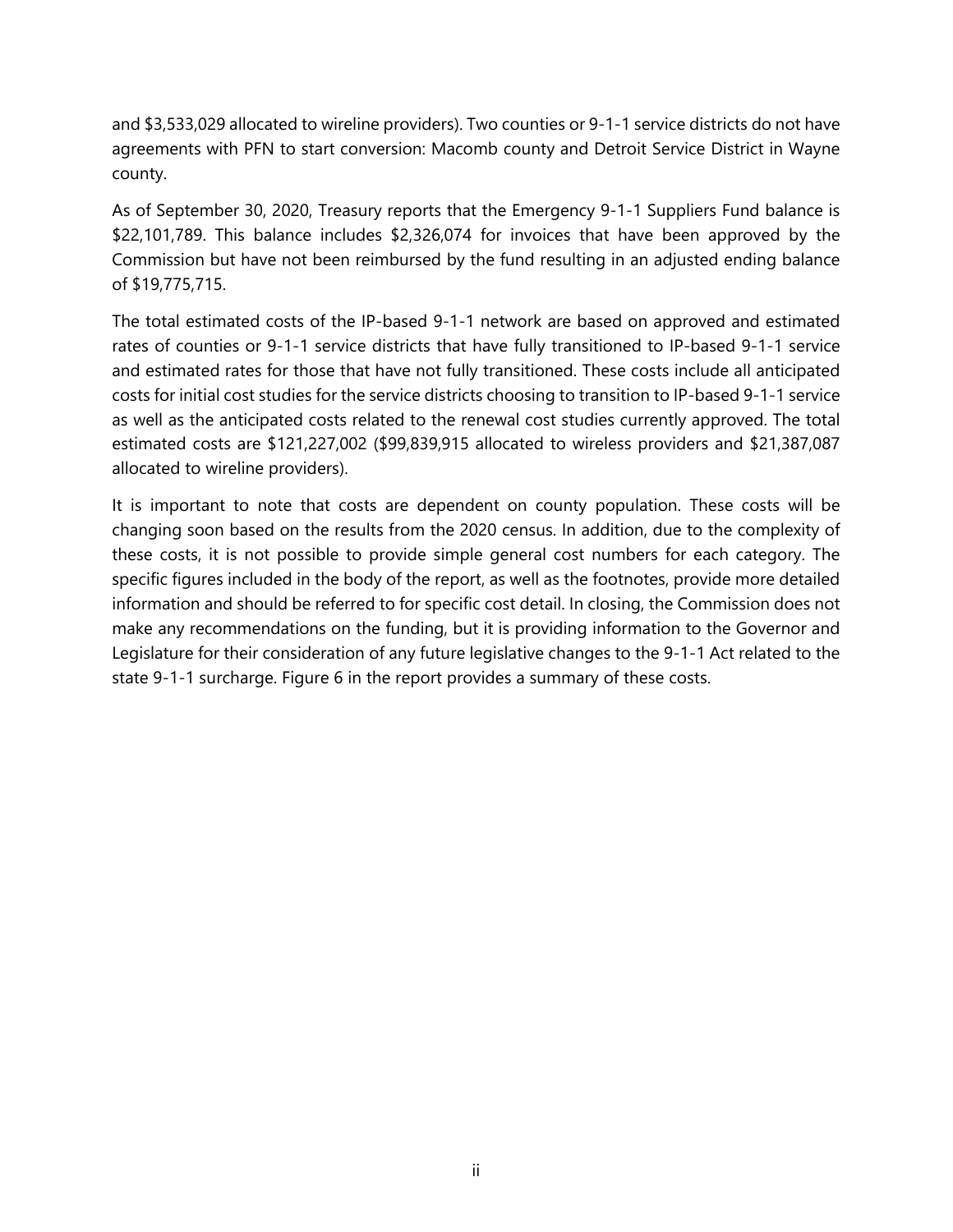# <span id="page-6-0"></span>**Introduction**

On March 6, 2018, Public Act 51 of 2018 took effect, amending 1986 PA 32 (the Emergency 9-1-1 Service Enabling Act or the 9-1-1 Act). Among the changes, PA 51 of 2018 amended the way that emergency services are funded, specifically pertaining to Sections 401a and 408 of the 9-1-1 Act. These changes were enacted, in part, to promote the development and transition to Internet Protocol-based (IP-based) 9-1-1 services throughout the state of Michigan.

The amendments to the 9-1-1 Act also directed the Michigan Public Service Commission (Commission) to determine recurring and nonrecurring cost categories for all IP-based 9-1-1 service providers, receive and review cost studies from IP-based 9-1-1 service providers, and lastly, to issue a report to the Governor and Legislature no later than December 1, 2020, regarding actual and estimated cost information as it relates to IP-based 9-1-1 service. The 9-1-1 Act allowed the Commission to collect data from counties, 9-1-1 service districts, IP-based 9-1-1 service providers, the Michigan Department of Treasury, and the State 9-1-1 Committee. Currently, Peninsula Fiber Network, LLC and Peninsula Fiber Network Next Generation Services, LLC (collectively referred to as PFN or Peninsula Fiber Network) are the sole IP-based 9-1-1 service providers operating in Michigan.<sup>[1](#page-6-3)</sup> The process to collect that data, as well as the data collected, are further explained within the body of this report.

In addition to the IP-based 9-1-1 service cost information, this report also provides a brief description of the Commission's activities to implement PA 51 of 2018.

# <span id="page-6-1"></span>**Responsibilities and Activities of the Commission**

This section provides an overview and analysis of the responsibilities and activities of the Commission since PA 51 of 2018 took effect. These responsibilities and activities have been divided into two categories: Statutory Responsibilities and Data Collection.

# <span id="page-6-2"></span>**Statutory Responsibilities**

Pursuant to Section 408(5) of PA 51 of 2018, "Within 60 days of the effective date of the 2018 amendatory act that added this subsection, the commission shall commence a proceeding to determine the recurring and nonrecurring cost categories for all IP-based 9-1-1 service providers." Furthermore, "within 180 days after a proceeding is commenced under Section 408(5), the commission shall issue a final order adopting the recurring and nonrecurring cost

<span id="page-6-3"></span><sup>1</sup> Peninsula Fiber Network, LLC provides NG 9-1-1 service to the counties in the Upper Peninsula. Peninsula Fiber Network Next Generation Services, LLC provides those services to the counties in the Lower Peninsula. These providers are affiliated.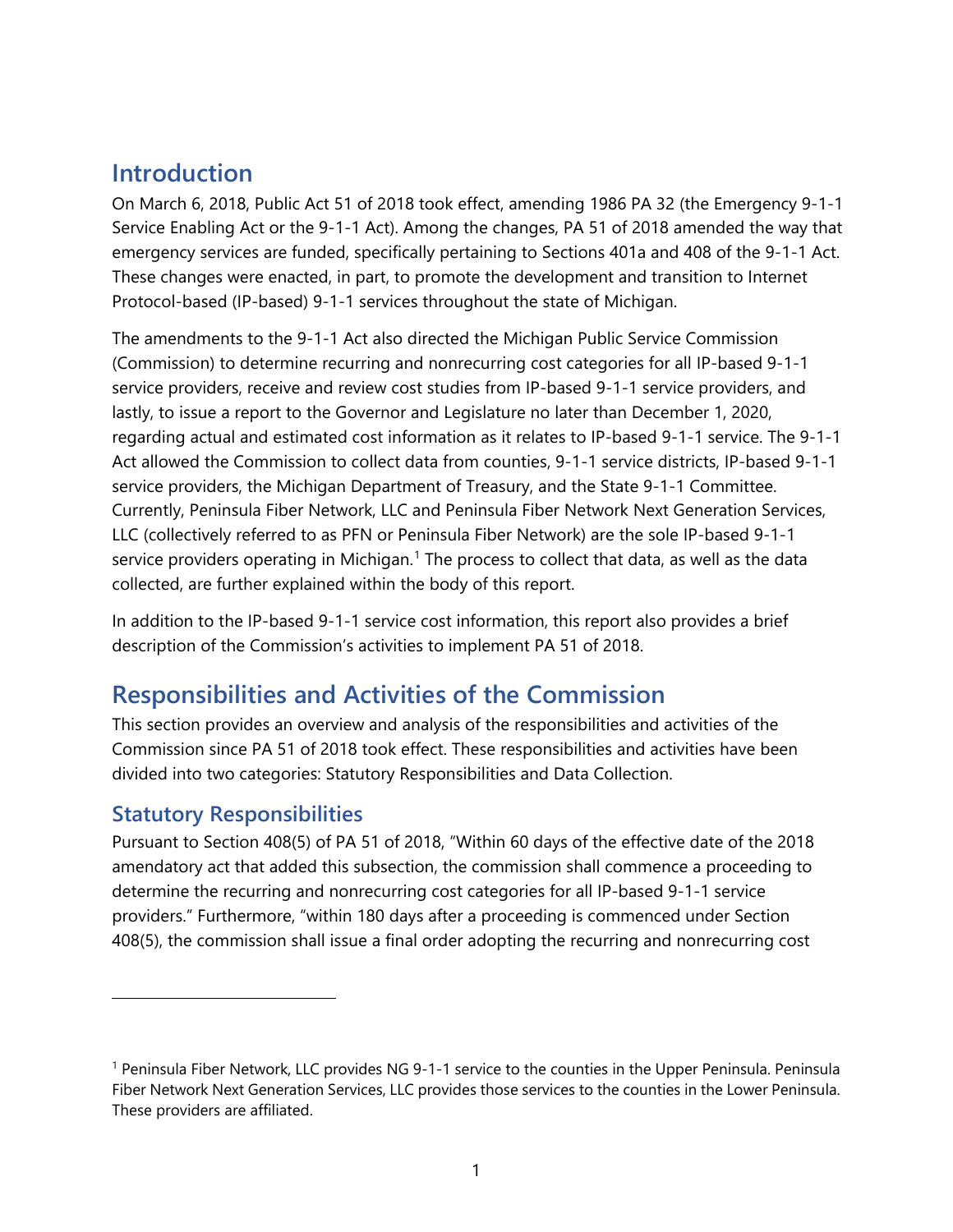categories for all IP-based 9-1-1 service providers considered just and reasonable by the commission."

On April 18, 2018, the Commission issued an order in Docket U-20146 which opened a proceeding seeking comment from interested persons regarding specific types of costs for which an IP-based 9-1-1 service provider could seek reimbursement.<sup>[2](#page-7-0)</sup> The Commission received comments from various providers, associations, and the State 9-1-1 Committee (SNC). On October 5, 2018, the Commission issued a subsequent order in Docket U-20146 adopting specific cost categories that may be used by the IP-based 9-1-1 service providers who seek reimbursement.<sup>[3](#page-7-1)</sup> The October 5 order directed IP-based 9-1-1 service providers to submit cost studies to the Commission with costs separated into three categories; transport, routing, and delivery of wireless emergency service to Public Safety Answering Points. The IP-based 9-1-1 service providers were also directed to classify the costs as recurring or nonrecurring. Lastly, the Commission ordered the IP-based 9-1-1 service providers to submit cost studies in a specific manner, as directed in the order.

The 9-1-1 Act also directs IP-based 9-1-1 service providers to submit cost studies to the Commission. Specifically, Section 408(5) states, in part, "For cost studies first submitted by an IPbased 9-1-1 service provider after the commission completes the proceeding under this subsection, the commission shall, within 45 days of receiving an invoice, only approve those costs in the invoice that are both of the following: (a) Consistent with the recurring and nonrecurring cost categories for IP-based 9-1-1 service providers approved by the commission under this subsection; (b) For contracts entered into after the effective date of the 2018 amendatory act that amended this section, the result of a competitively bid process as confirmed by supporting documentation." Section 408(6) of the 9-1-1 Act states, "An IP-based 9-1-1 service provider shall file an updated cost study not later than 5 years after the filing of an initial cost study and every 5 years thereafter." Pursuant to the statutory requirements, the Commission Staff receives initial cost studies, as well as updated cost studies filed every five years thereafter. Commission Staff reviews these cost studies and provides reasonable assurance that the information within the cost studies is accurate and consistent with the requirements of the 9-1-1 Act, as well as the Commission's order in Docket U-20146. Invoices submitted to the Commission will only be approved if they are consistent with the requirements of the 9-1-1 Act.

<span id="page-7-0"></span> $2$  Docket [U-20146](https://mi-psc.force.com/s/case/500t0000009gGg3AAE/in-the-matter-of-the-commissions-own-motion-to-implement-the-provisions-of-section-4085-of-2018-pa-51) – The Commission opened this docket for the purpose of inviting comment regarding the establishment of cost categories.

<span id="page-7-1"></span><sup>&</sup>lt;sup>3</sup> Docket [U-20146](https://mi-psc.force.com/sfc/servlet.shepherd/version/download/068t0000002zMqLAAU) – The Commission's final order regarding the established cost categories.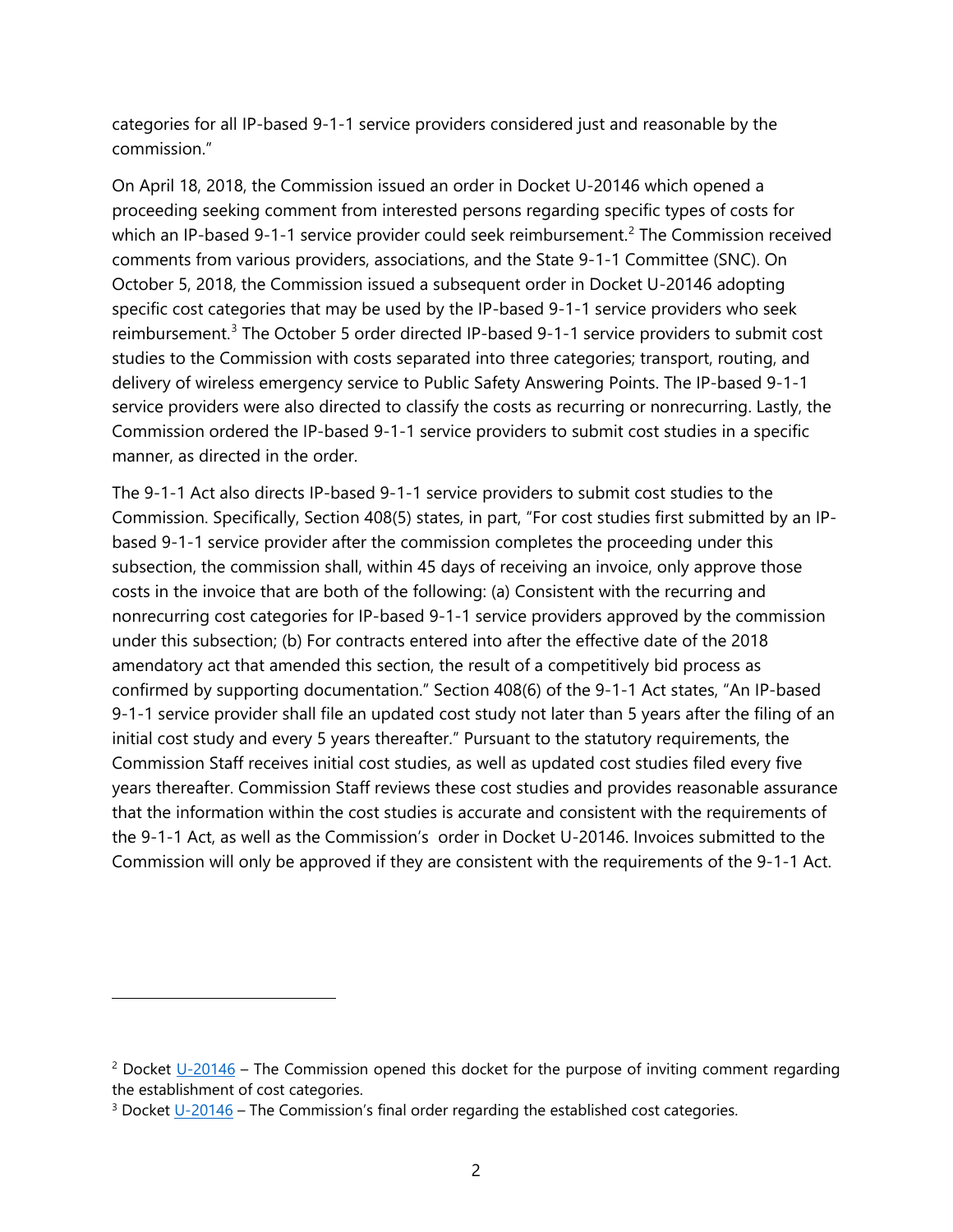A wireless 9-1-1 service provider or an IP-based 9-1-1 service provider files their quarterly invoices to the Commission in Docket U-1[4](#page-8-0)000.<sup>4</sup> Invoices filed in Docket U-14000 must pertain to wireless emergency service costs or IP-based 9-1-1 emergency service costs recoverable under MCL 484.1408(4)(b). Upon receiving an invoice filing, Commission Staff review the invoice to ensure information and mathematical accuracy. The Commission then issues a Minute Action approving the invoice within 45 days of receiving the invoice. If any errors are discovered during the invoice review process, Commission Staff will contact the 9-1-1 service provider or IP-based 9-1-1 service provider to correct errors. Amendments to the filings may be warranted. After the Commission approves the invoices, the providers then contact the Michigan Department of Treasury to seek reimbursement of their costs for providing the 9-1-1 service.

Lastly, the 9-1-1 Act (pursuant to Section 408(11)) requires the Commission to issue a report to the Governor and Legislature no later than December 1, 2020, that contains the following information:

- The total costs incurred by counties or 9-1-1 service districts that have transitioned to an IP-based 9-1-1 service provider
- The estimated transition costs to be incurred by counties or 9-1-1 service districts that have not transitioned to an IP-based 9-1-1 service provider and the estimated dates for the transition
- The estimated ongoing, annual costs of operating the 9-1-1 network after the transition to an IP-based 9-1-1 service provider has been completed by all counties or 9-1-1 service districts choosing to transition
- The current 9-1-1 funding systems revenues as reported by the State 9-1-1 Committee
- The estimated costs of operating the IP-based 9-1-1 network based on the estimates calculated in the estimated transition costs and the estimated ongoing, annual costs of operating the 9-1-1 network after the transition to IP-based 9-1-1

Pursuant to Section 408(12) of the 9-1-1 Act, the Commission is allowed to collect data from counties, 9-1-1 service districts, IP-based 9-1-1 service providers, the State Treasurer, and the State 9-1-1 Committee that are reasonably required to complete this report.

<span id="page-8-0"></span><sup>4</sup> AT&T Michigan and Frontier are the original parties to file invoices in Docket U-14000. PFN was not a party to Docket U-14000. For administrative purposes, PFN files their invoices into this docket as well. Filing information in this docket may be located here: Docket [U-14000.](https://mi-psc.force.com/s/case/500t0000008eetzAAA/in-the-matter-on-the-commissions-own-motion-to-commence-a-contested-case-as-required-by-2003-pa-244-to-establish-the-costs-that-local-exchange-providers-may-recover-related-to-compliance-with-the-wireless-emergency-service-order)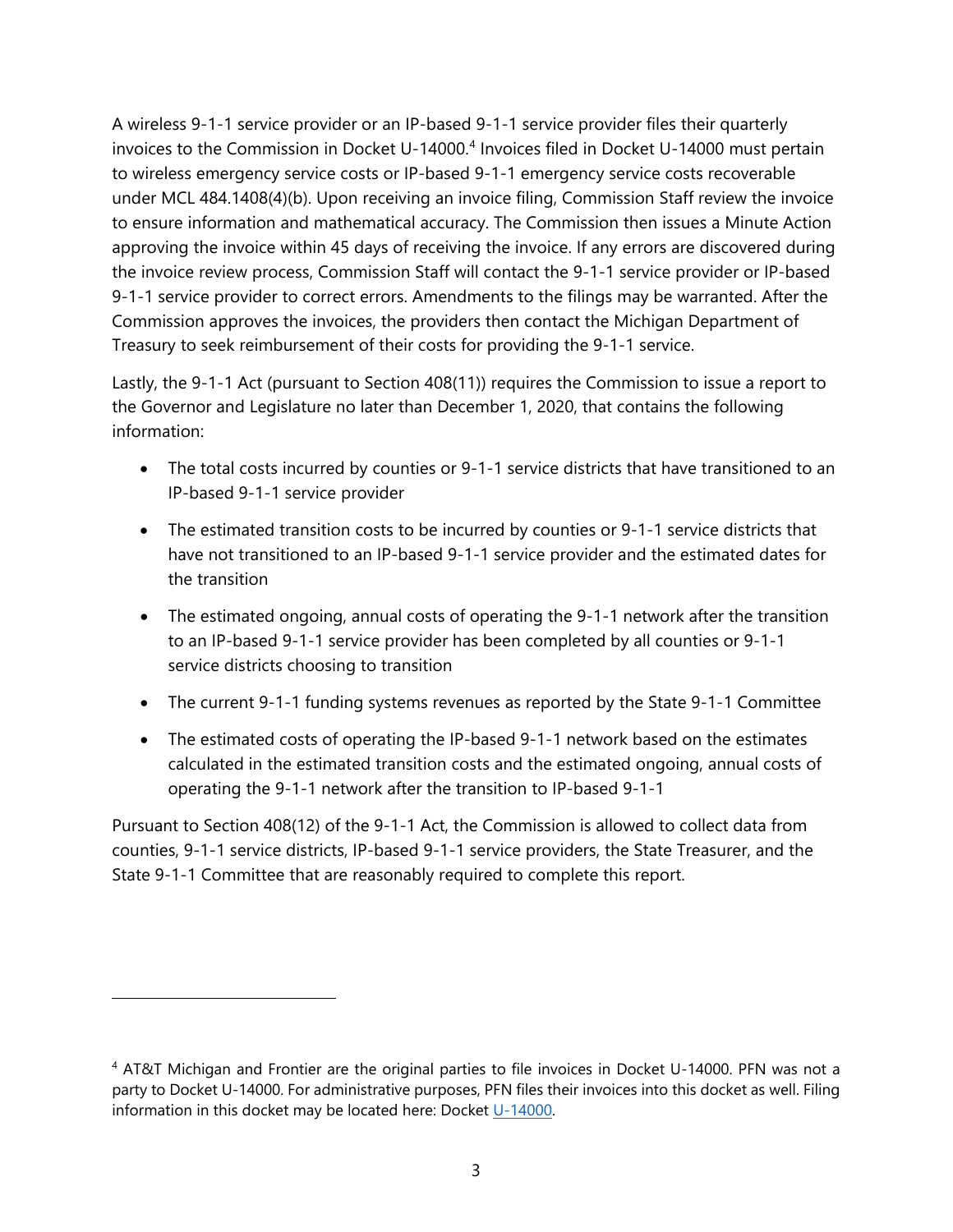### <span id="page-9-0"></span>**Data Collection**

Section 408(12) of the 9-1-1 Act states:

"The commission may collect data from counties, 9-1-1 service districts, IP-based 9-1-1 service providers, the state treasurer, and the state 9-1-1 committee that are reasonably required to complete the report under subsection (11). Counties, 9-1-1 service districts, IPbased 9-1-1 service providers, the state treasurer, and the state 9-1-1 committee shall submit to the commission any data that are reasonably required to compile the report under subsection (11). At the request of the commission, the committee shall, in preparing the annual report to be submitted to the legislature and governor under section 412 by August 1, 2020, collect data from counties, 9-1-1 service districts, and IP-based 9-1-1 service providers that the commission reasonably requires to compile the report under subsection (11) and submit that data to the commission."

Pursuant to this section of the 9-1-1 Act, the Commission collected data from the State 9-1-1 Committee, PFN, the Michigan Department of Treasury, and the Maner Costerisan (Maner) accounting firm (Technical Surcharge Pool Administrator). The following sections provide a breakdown of the collection of data from each of these sources.

#### <span id="page-9-1"></span>**State 9-1-1 Committee (SNC)**

On November 8, 2019, Commission Staff first provided notice to the SNC requesting assistance from the SNC to obtain information from the counties or 9-1-1 service districts. Specifically, Commission Staff sought to collect cost information related to the transition to IP-based 9-1-1 networks. The cost information that was received would then be used to compare with other cost information that Commission Staff received from PFN. Commission Staff developed a number of questions for the SNC to incorporate into their Form 301.<sup>[5](#page-9-2)</sup> These questions are found in Section XII of the SNC's Form 301.<sup>[6](#page-9-3)</sup> The SNC sent the Form 301 to counties and 9-1-1 service districts on March 11, 2020.<sup>[7](#page-9-4)</sup> On July 8, 2020, the SNC provided the responses to the forms to the Commission Staff.

After reviewing the cost information that was received in response to Form 301, it was determined that the information was not able to be used to validate the cost information

<span id="page-9-2"></span><sup>5</sup> The SNC Form 301 is sent annually to the counties and 9-1-1 service districts to collect information for the SNC's annual report to the Legislature.

<span id="page-9-3"></span><sup>6</sup> [SNC Form 301](https://www.michigan.gov/documents/msp/2b1.2020_SNC-301_Instructions_and_Form_Fillable_683573_7.pdf)

<span id="page-9-4"></span><sup>&</sup>lt;sup>7</sup> Responses to the form were originally due to the SNC on May 15, 2020; however an extension was granted to allow responses until June 15, 2020.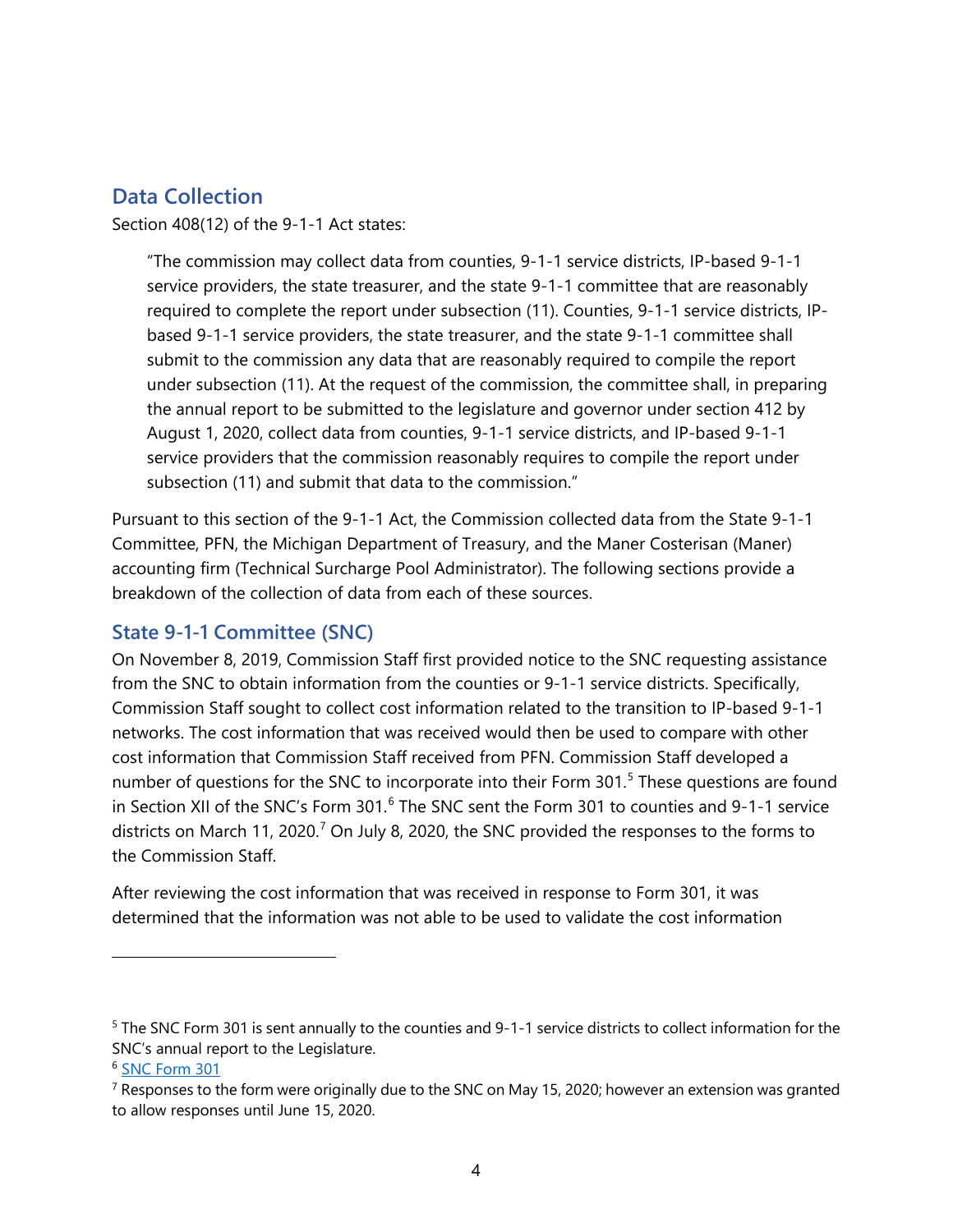provided by PFN. Based on responses from the counties, many counties did not have their cost information pertaining to the transport, routing, or delivery expenses and generally, the responses to these questions were left blank. For counties or 9-1-1 service districts that included cost figures, and for which the Commission had approved rates, many of the amounts provided differed substantially. Based on comments provided by a few counties, this difference may be due to county costs such as customer premises equipment (CPE) being included in, or listed exclusively in, the overall transition costs. Those costs are not to be included in the costs that are submitted for reimbursement from the Emergency 9-1-1 Suppliers Fund. These costs are to be covered by the counties through other mechanisms.

#### <span id="page-10-0"></span>**Peninsula Fiber Network (PFN)**

On June 16, 2020, Commission Staff contacted PFN requesting that they provide information related to their costs for IP-9-1-1 service. Staff provided a spreadsheet with the information that was required for this report. Staff also provided PFN (for reference purposes) the questions that were sent to the counties regarding this cost information. PFN provided the requested information on July 16, 2020, and after some additional discussion with Staff PFN provided a finalized version October 29, 2020. After reviewing the information, Staff has prepared general summaries of that information. Those summaries will be discussed further in the cost category sections.

#### <span id="page-10-1"></span>**Michigan Department of Treasury (Treasury)**

Treasury is responsible administering for the State's 9-1-1 fund. Treasury collects the 9-1-1 fees and disburses the funds according to the 9-1-1 Act. After a wireless 9-1-1 service provider or IPbased 9-1-1 service provider receives Commission approval of its quarterly invoice for providing 9-1-1 service in Michigan, that provider then contacts Treasury with the invoice. Treasury disburses the appropriate funds to the providers to cover the costs that they incurred for providing service. Pursuant to Section 408(12) of the 9-1-1 Act, the Commission contacted Treasury to obtain information regarding the 9-1-1 fund. Treasury provided the requested information on November 2, 2020. Additional detail, including fund balance, is provided in the Current 9-1-1 Fund section of this report.

#### <span id="page-10-2"></span>**Maner Costerisan – Accounting Firm Administering the Technical Surcharge Pool**

Michigan's 9-1-1 law addresses many aspects of the 9-1-1 system in Michigan including how carriers are reimbursed for their costs related to providing dedicated 9-1-1 circuits and other 9-1-1 costs. Local exchange service providers are reimbursed for their 9-1-1 technical costs, including recurring and non-recurring costs. Non-recurring costs are generally plant and equipment costs and usually occur when a 9-1-1 system is established or there is a major change in the system. Recurring costs consist of circuits, labor, and maintenance costs that a carrier incurs related to the 9-1-1 network. The law states that subscribers have a separate charge on their wireline telephone bill to reimburse the carriers for their 9-1-1 technical costs. In the past, this was accounted for separately by service districts (generally a county), but effective May 5, 2018, the costs were billed and settled on a statewide basis. The portion of the IP-based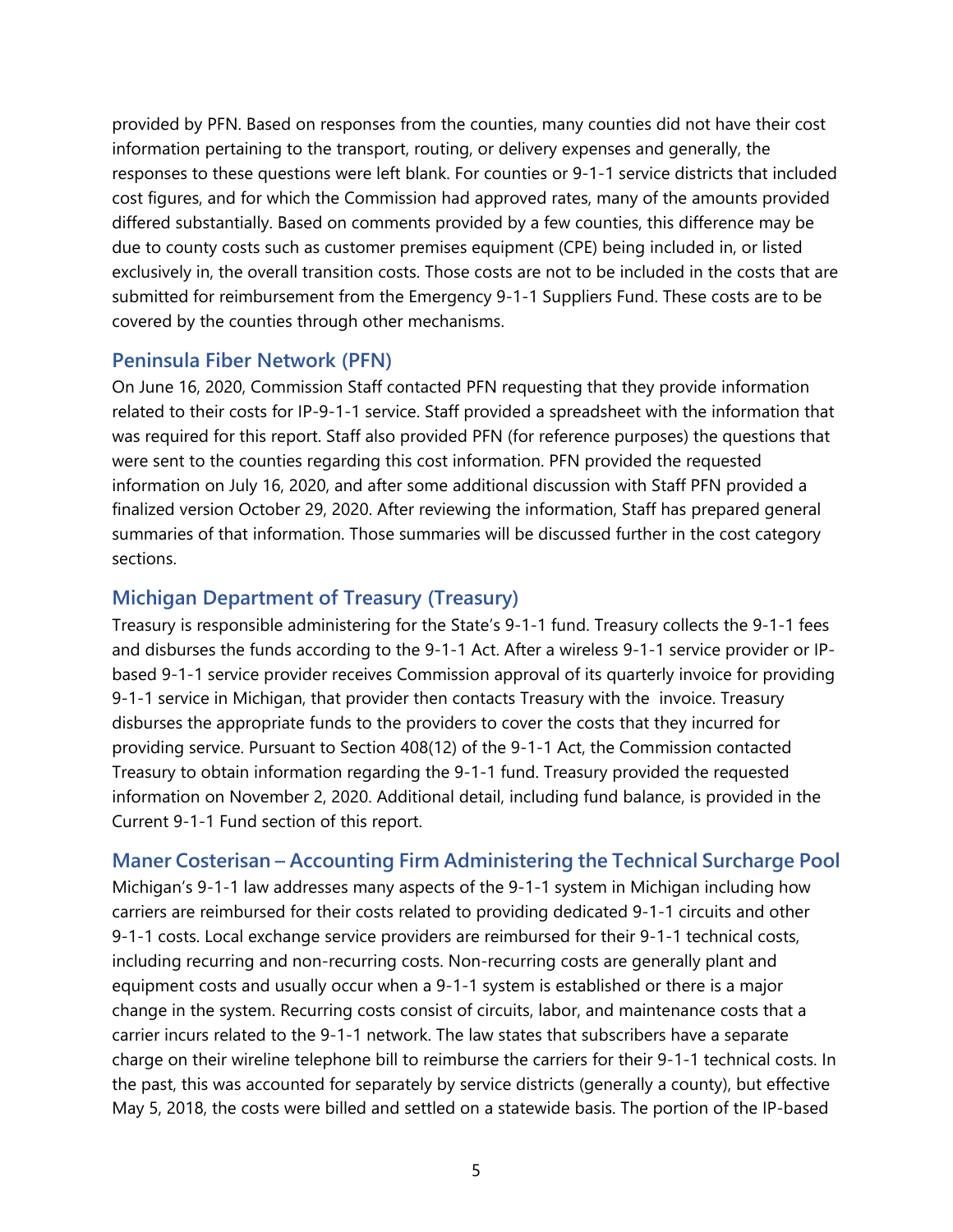9-1-1 nonrecurring transition and recurring operating costs allocated to wireline is recovered through the technical surcharge pool. As these costs are not recovered through the Emergency 9-1-1 Suppliers Fund, this report will focus primarily on the wireless and IP-based 9-1-1 service provider costs. Additional information related to the wireline portion is provided within this report to offer a more complete picture of the IP-based 9-1-1 costs.

The Michigan 9-1-1 Technical Pool provides the vehicle to collect and disburse the funds from each subscriber to the participating local exchange carriers. The accounting firm of Maner Costerisan administers the pool pursuant to Section 401d of the 9-1-1 Act.<sup>[8](#page-11-1)</sup> Based on the number of subscribers to be billed and an estimate of the carrier cost to be reported, Maner Costerisan establishes a rate to be billed to the subscribers. This rate is generally established annually effective July 1. On a quarterly basis each carrier that participates in the pool reports to Maner Costerisan their monthly cost and access lines billed to their subscribers. Based on the difference between what each carrier collects from their subscribers and the amount of cost they submit for reimbursement, a carrier either receives funds from the pool or they pay into the pool. Recurring costs are settled as they occur, and non-recurring costs are settled based on a five-year amortization.

Effective July 1, 2020, the rate per subscriber is \$0.50 per line per month. This consists of \$0.47 for recurring cost and \$0.03 for non-recurring costs. The rate is subject to annual adjustment per Section 412a of the 9-1-1 Act and all carriers are notified prior to the effective date of the new rate.

The Commission Staff contacted Maner Costerisan for the purpose of obtaining information related to the fiscal soundness of the technical surcharge pool. Since financial statements are only prepared on an annual basis, Maner Costerisan was only able to provide the financial statements for the year ending on December 31, 2019, showing a surplus balance on that date of \$5,024,454. However, the Commission Staff was able to obtain a reasonable assurance that this technical surcharge continues to be adequate, without concerns of any shortfalls. $9$ 

# <span id="page-11-0"></span>**IP-Based 9-1-1 Related Costs**

Section 408(11) of the 9-1-1 Act directs the Commission to issue a report containing information related to specific IP-based 9-1-1 costs. Pursuant to Section 408(11)(a-e),<sup>[10](#page-11-3)</sup> this report includes information related to the transition status of the counties or 9-1-1 service districts; the related costs whether incurred or estimated; projected ongoing annual costs related to operating the

<span id="page-11-1"></span><sup>8</sup> <http://www.legislature.mi.gov/documents/mcl/pdf/mcl-act-32-of-1986.pdf>

<span id="page-11-2"></span><sup>9</sup> Maner Costerisan stated the following: "We can state that the 9-1-1 Technical Pool has sufficient funds available to support the payment of provider costs and we do not anticipate any funding shortfalls at this point in time." J. Allen, email communication, September 18, 2020.

<span id="page-11-3"></span><sup>10</sup> [PA 51 of 2018](http://www.legislature.mi.gov/documents/2017-2018/publicact/pdf/2018-PA-0051.pdf)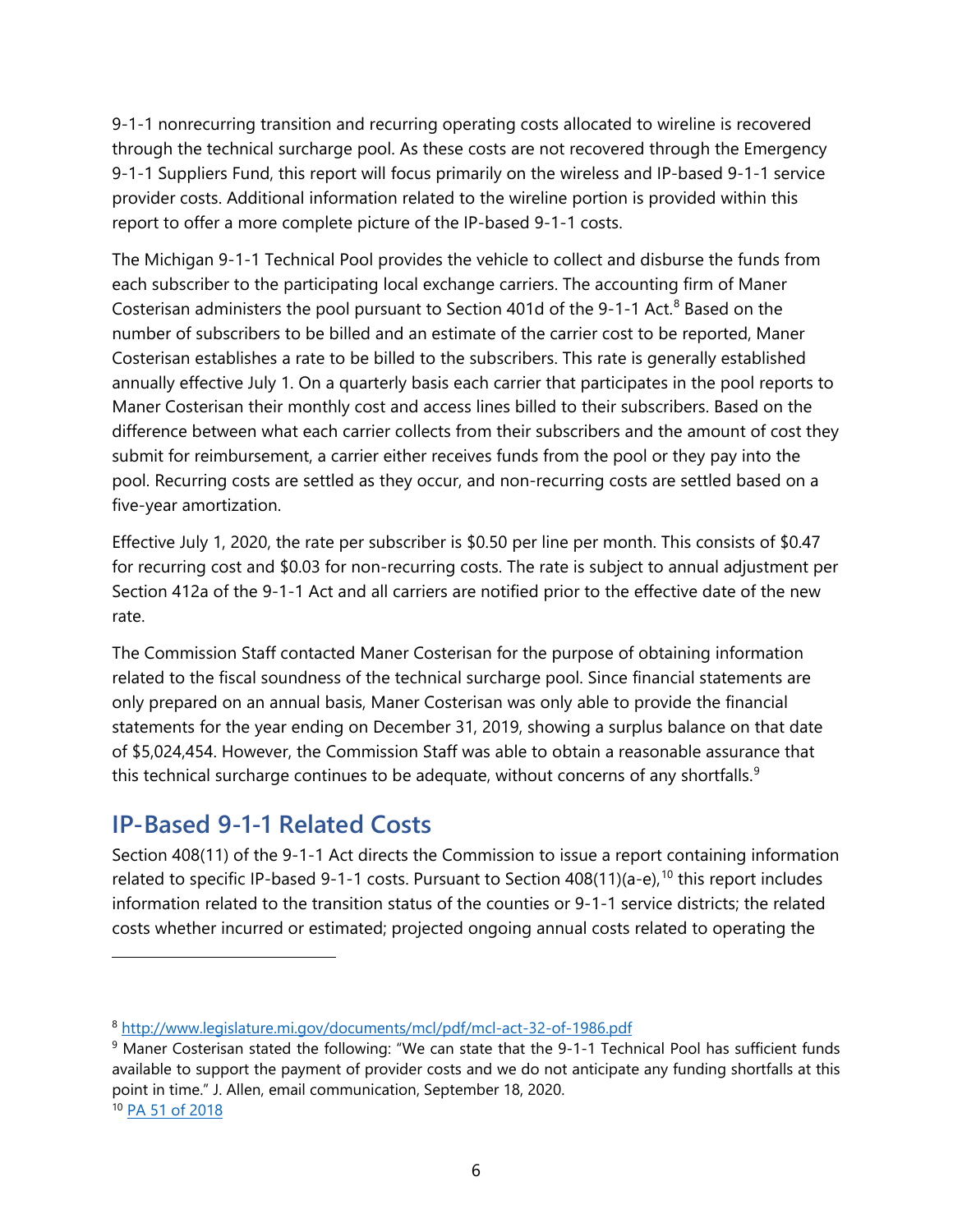9-1-1 network; and the current 9-1-1 funding system revenues. The Commission has also provided additional IP-based 9-1-1 cost information to provide a better understanding of the overall IP-based 9-1-1 cost issues occurring throughout Michigan.

# <span id="page-12-0"></span>**Actual Total Costs**

Actual total costs are those that have been incurred or are expected to be incurred during the five-year period covered by an approved cost study for counties or 9-1-1 service districts that have transitioned to an IP-based 9-1-1 service provider. These costs are comprised of the initial five-year cost study and where applicable, the renewal five-year cost study.

As of September 30, 2020, 58 of the  $86<sup>11</sup>$  $86<sup>11</sup>$  $86<sup>11</sup>$  counties or 9-1-1 service districts in Michigan had fully transitioned to an IP-based 9-1-1 service provider. Of those 58 counties or 9-1-1 service districts, 36 have rates approved by the Commission.

The total five-year cost, encompassing both initial and renewal rates, for the 36 counties or 9-1-1 service districts that have fully transitioned and have approved rates is \$41,538,602.<sup>[12](#page-12-2)</sup> The costs allocated to wireless and wireline are \$32,929,[13](#page-12-3)4<sup>13</sup> and \$8,609,468,<sup>[14](#page-12-4)</sup> respectively. The nonrecurring transition costs total \$6,760,297 and the ongoing recurring costs total \$34,778,305.

<span id="page-12-1"></span><sup>&</sup>lt;sup>11</sup> The 86 counties or 9-1-1 service districts are comprised of all counties within the State of Michigan, which except for Wayne County are also 9-1-1 service districts. Wayne county is separated into four service districts: Conference of Western Wayne (CWW), Conference of Eastern Wayne (CEW), Downriver Mutual Aid (DMA), and Detroit Service District (Detroit).

<span id="page-12-2"></span><sup>&</sup>lt;sup>12</sup> This represents the total amount of approved costs related to approved cost studies to be recovered over a five-year service period, some of which include future periods and thus have not been paid yet.

<span id="page-12-3"></span><sup>&</sup>lt;sup>13</sup> This figure represents the amount that will be drawn from the Emergency 9-1-1 Suppliers Fund to reimburse IP-based 9-1-1 service providers that have submitted invoices in Docket U-14000 and that have been approved for payment by the Commission.

<span id="page-12-4"></span><sup>&</sup>lt;sup>14</sup> This figure represents the amount IP-based 9-1-1 service providers will recover from the Technical Surcharge Pool currently administered by Maner Costerisan.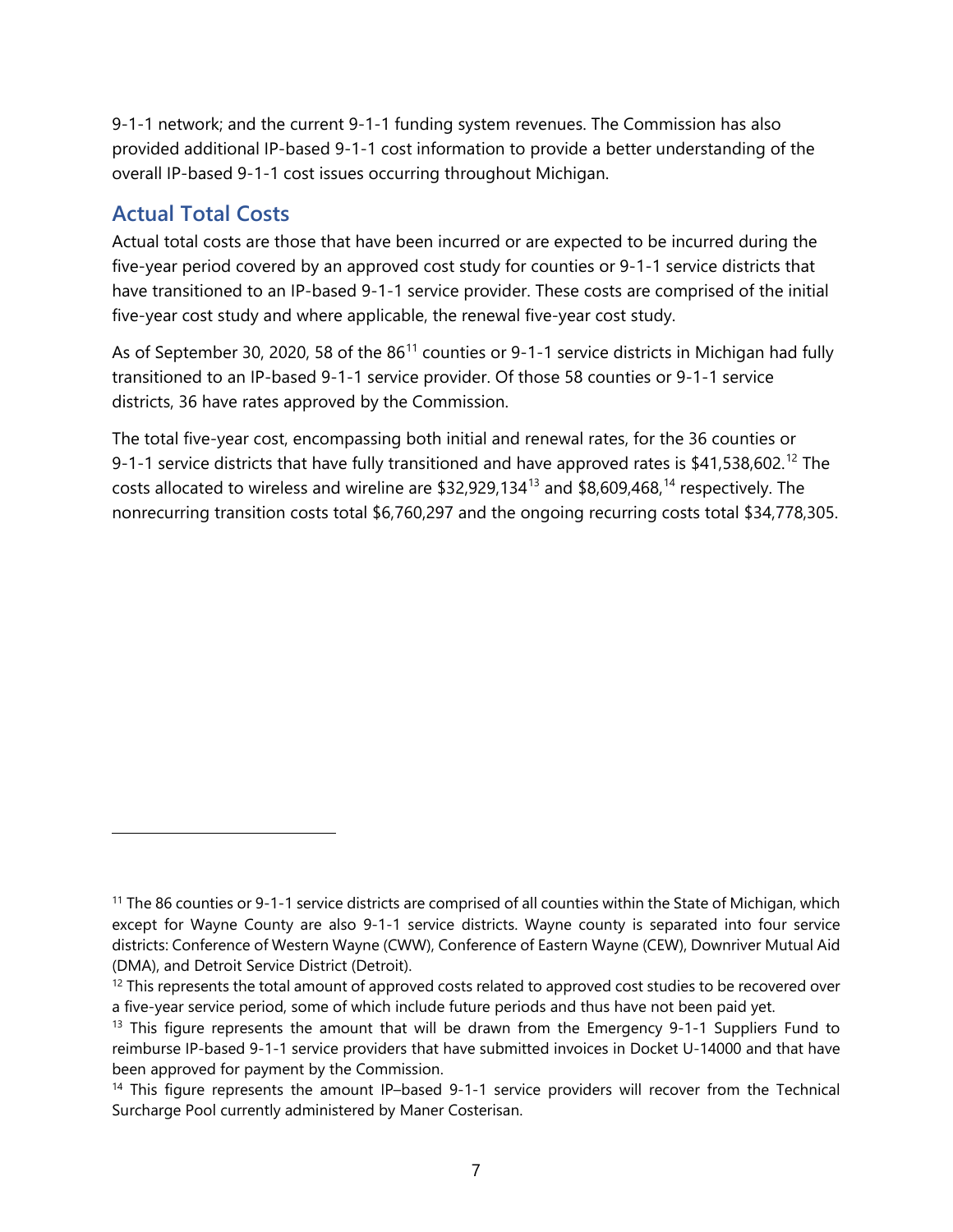# **Figure 1**

#### **Actual Costs for Counties or 9-1-1 Service Districts Fully Transitioned with an Approved Rate (As of September 30, 2020)**

|                                                          | . . |                                      |    |                                      |               |            |
|----------------------------------------------------------|-----|--------------------------------------|----|--------------------------------------|---------------|------------|
| <b>Description</b>                                       |     | <b>Wireless</b><br><b>Allocation</b> |    | <b>Wireline</b><br><b>Allocation</b> | <b>Totals</b> |            |
| <b>Cost Study Phase:</b>                                 |     |                                      |    |                                      |               |            |
| Initials (Figure 1.1)                                    | \$  | 30,132,340                           | \$ | 7,675,946                            | \$            | 37,808,286 |
| Renewals (Figure 1.4)                                    | \$  | 2,796,794                            | \$ | 933,522                              | \$            | 3,730,316  |
|                                                          |     |                                      |    |                                      |               |            |
| Total                                                    | \$  | 32,929,134                           | \$ | 8,609,468                            | \$            | 41,538,602 |
|                                                          |     |                                      |    |                                      |               |            |
| <b>Cost Classification:</b>                              |     |                                      |    |                                      |               |            |
| Nonrecurring                                             | \$  | 5,629,171                            | \$ | 1,131,126                            | \$            | 6,760,297  |
| Recurring                                                | \$  | 27,299,963                           | \$ | 7,478,342                            | \$            | 34,778,305 |
|                                                          |     |                                      |    |                                      |               |            |
| Total                                                    | \$  | 32,929,134                           | \$ | 8,609,468                            | $\sqrt{2}$    | 41,538,602 |
|                                                          |     |                                      |    |                                      |               |            |
| *Remaining Approved Costs<br>(Figure 4.3 and Figure 4.4) | \$  | 11,112,376 \$                        |    | 2,871,713 \$                         |               | 13,984,089 |

\* The Remaining Approved Costs are those that have not been recovered from the State's 9-1-1 Fund or the Technical Surcharge Pool. The majority of these costs are related to future service periods.

Source: Compiled from approved cost studies and Docket U-14000

#### Actual costs for counties or 9-1-1 service districts that have fully transitioned with an approved rate – Initial Cost Study

From January 1, 2015, to September 30, 2020, initial rates for 36 counties or 9-1-1 service districts were approved by the Commission based on initial cost studies. These rates cover both nonrecurring transition and recurring operating costs for five years and are allocated between wireless and wireline. As shown in Figure 1, the total five-year cost for these 36 counties or 9-1-1 service districts that have fully transitioned is \$37,808,286. [15](#page-13-0) The costs allocated to wireless and wireline are \$30,132,340 and \$7,675,946, respectively. Located in the Appendix of this report, Figure 1.1 provides a breakdown of these costs by county or 9-1-1 service district; Figure 1.2 and Figure 1.3 provide further analysis of the nonrecurring and recurring costs.

<span id="page-13-0"></span><sup>&</sup>lt;sup>15</sup> This represents the total amount of costs related to approved initial cost studies to be recovered over a five-year service period. Some of these costs relate to future periods and thus have not been paid yet.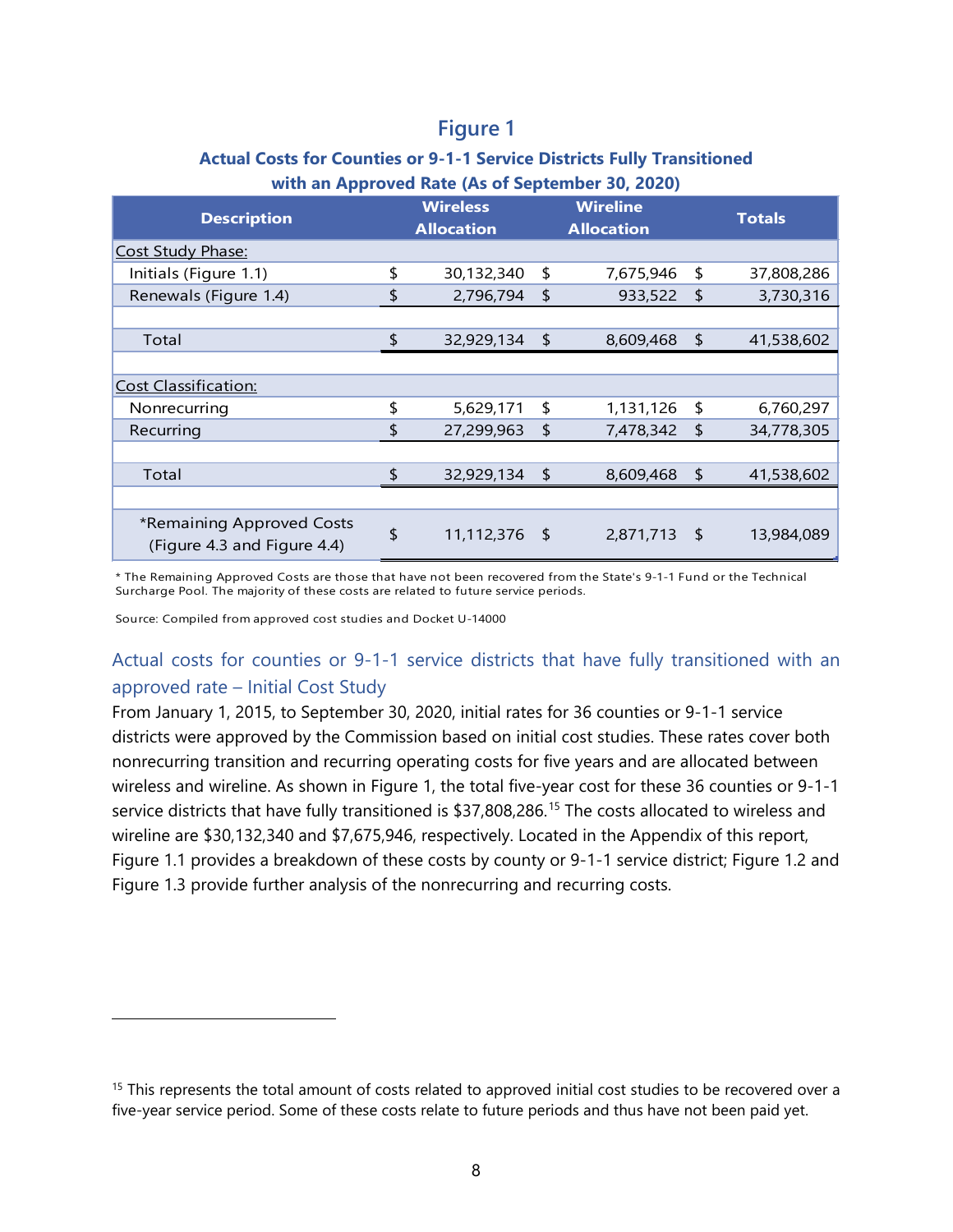#### Actual costs for counties or 9-1-1 service districts that have fully transitioned with an approved rate - Renewal Cost Study

As of September 30, 2020, the Commission had approved five-year renewal rates for 15 counties or 9-1-1 service districts, based on renewal cost studies. Most of these costs are for recurring operating costs; however, a portion of these rates reimburse additional nonrecurring transition costs that were warranted. The total five-year cost for these 15 counties or 9-1-1 service districts that have fully transitioned is  $$3,730,316.$  $$3,730,316.$  $$3,730,316.$ <sup>16</sup> The costs allocated to wireless and wireline are \$2,796,794 and \$933,522, respectively. Figure 1.4 provides a breakdown of these costs by county or service district. Figure 1.5 and Figure 1.6 provide further analysis of the nonrecurring and recurring costs. Figures 1.4 -1.6 are located within the Appendix of this report.

#### Estimated costs for counties or 9-1-1 service districts that have fully transitioned without an approved rate - Initial Cost Study

The remaining 22 counties or 9-1-1 service districts that have fully transitioned do not yet have approved rates from initial cost studies. Between August 26, 2020, and September 3, 2020, the Commission received, and as of September 30<sup>th</sup> were currently reviewing, initial cost studies for eight of these counties or 9-1-1 service districts. These rates cover both nonrecurring transition and recurring operating costs for five years and are allocated between wireless and wireline. The total five-year estimated cost for these 22 counties or 9-1-1 service districts, is \$18,761,820.<sup>[17](#page-14-1)</sup> The costs allocated to wireless and wireline are \$15,753,480 and \$3,008,340, [18](#page-14-2) respectively. Figure 1.7 below provides a summary of these figures. Figure 1.8, located in the Appendix of this report, provides a breakdown of these costs by county or 9-1-1 service district as well as between nonrecurring and recurring categories.

<span id="page-14-0"></span><sup>&</sup>lt;sup>16</sup> This represents the total amount of costs related to approved renewal cost studies to be recovered over a five-year service period. Some of these costs relate to future periods and thus have not been paid yet.

<span id="page-14-1"></span><sup>&</sup>lt;sup>17</sup> This represents the total amount of estimated costs related to initial cost studies for counties or 9-1-1 service districts that have fully transitioned but do not yet have an approved rate. As these cost studies have either not yet been finalized or not yet been submitted to the Commission, none of these costs have been reimbursed from the Emergency 9-1-1 Suppliers Fund.

<span id="page-14-2"></span><sup>&</sup>lt;sup>18</sup> Total costs for transition to IP-based 9-1-1 service is allocated between wireless and wireline. For initial cost studies not yet completed, the wireless allocation is estimated using 83.96549%. A few specific costs will not, with the finalized cost study, be allocated at this rate, but those amounts are not known at this time. At the five-year renewal point, call data from the relevant Public Safety Answering Points (PSAPs) can be utilized in establishing a county specific wireless breakout.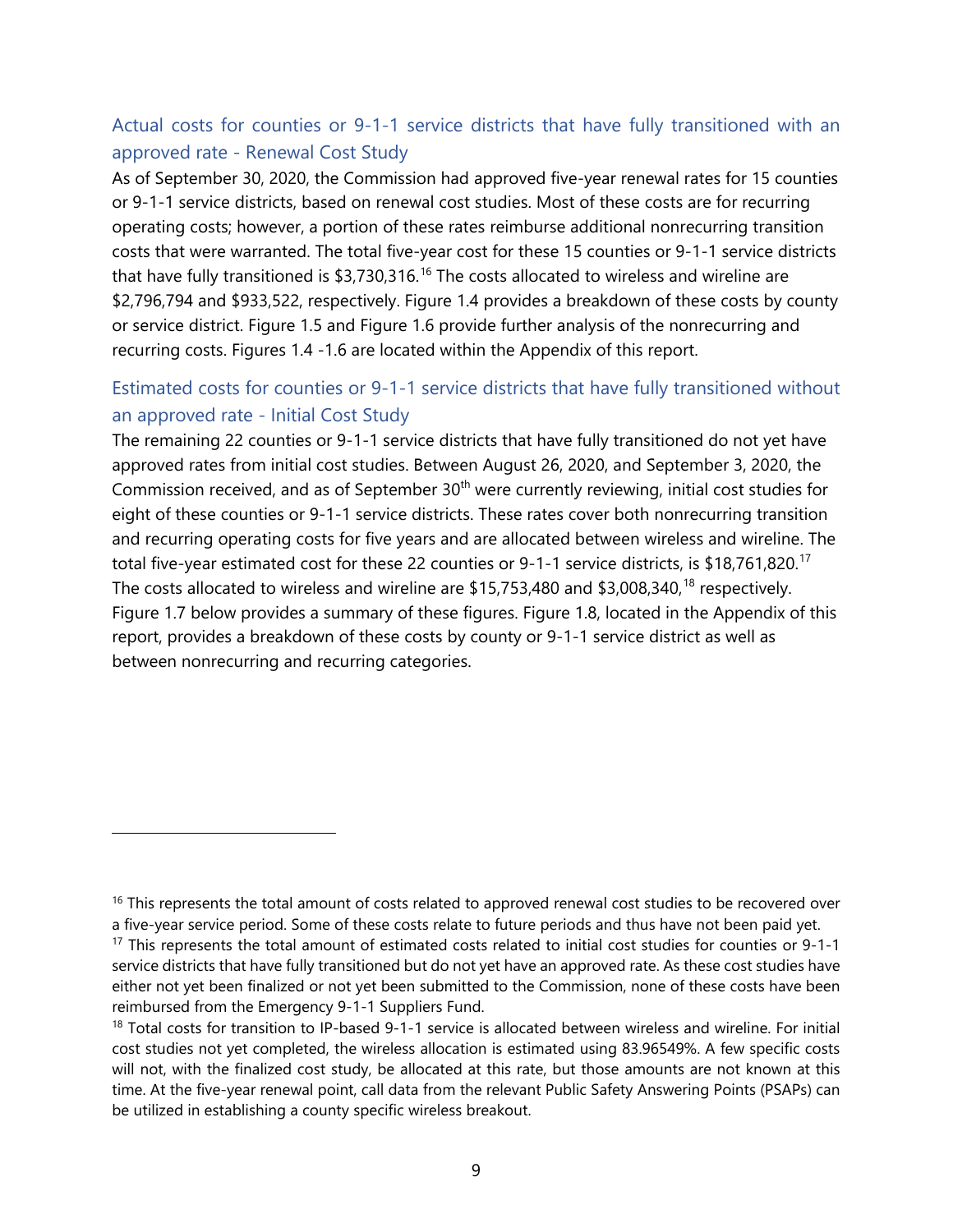#### **Summary of Estimated Costs for Counties or 9-1-1 Service Districts Fully Transitioned without an Approved Rate (As of September 30, 2020)**

| <b>Description</b>          |   | <b>Wireless</b><br><b>Allocation</b> | <b>Wireline</b><br><b>Allocation</b> |           |     | <b>Totals</b> |
|-----------------------------|---|--------------------------------------|--------------------------------------|-----------|-----|---------------|
| <b>Cost Classification:</b> |   |                                      |                                      |           |     |               |
| Nonrecurring                |   | 2,651,040                            | S                                    | 506,280   | \$  | 3,157,320     |
| Recurring                   | S | 13,102,440                           | \$                                   | 2,502,060 | \$  | 15,604,500    |
|                             |   |                                      |                                      |           |     |               |
| Total (Figure 1.8)          |   | 15,753,480 \$                        |                                      | 3,008,340 | -\$ | 18,761,820    |

\*Initial cost study amounts shown are estimated 5-year totals.

Source: Compiled from estimates provided by PFN

### <span id="page-15-0"></span>**Estimated Transition Costs**

Estimated transition costs are those costs that are to be incurred by counties or 9-1-1 service districts that have not yet transitioned to an IP-based 9-1-1 service provider. Included in this category are also the estimated dates for the transition.

Most of the 28 counties or 9-1-1 service districts that have not fully transitioned are currently in the process of converting.<sup>19</sup> PFN estimates that it will finish converting six counties or 9-1-1 service districts between October 1, 2020 and December 31, 2020, and an additional 20 counties or 9-1-1 service districts by mid-October 2021. Of the 86 counties or 9-1-1 service districts in the State of Michigan, two of them do not have agreements with PFN to start conversion: Macomb county and Detroit Service District (Detroit) in Wayne county.

#### Estimated costs for counties or 9-1-1 service districts that have not yet fully transitioned without an approved rate - Initial Cost Study

PFN provided an estimate of the expected rates for the 26 counties or 9-1-1 service districts that were, as of September 30, 2020, in the process of transitioning. These rates cover both nonrecurring transition and recurring operating costs for five years and are allocated between wireless and wireline. The total five-year cost for counties or 9-1-1 service districts that have not

<span id="page-15-1"></span><sup>&</sup>lt;sup>19</sup> Wayne county is separated into four service districts; Conference of Western Wayne (CWW), Conference of Eastern Wayne (CEW), Downriver Mutual Aid (DMA), and Detroit Service District (Detroit) and thus have separate conversion schedules. The transition for CWW and DMA is currently in the deployment process, while CEW is estimated to start transitioning in early December 2020. Currently, Detroit does not have an agreement with PFN.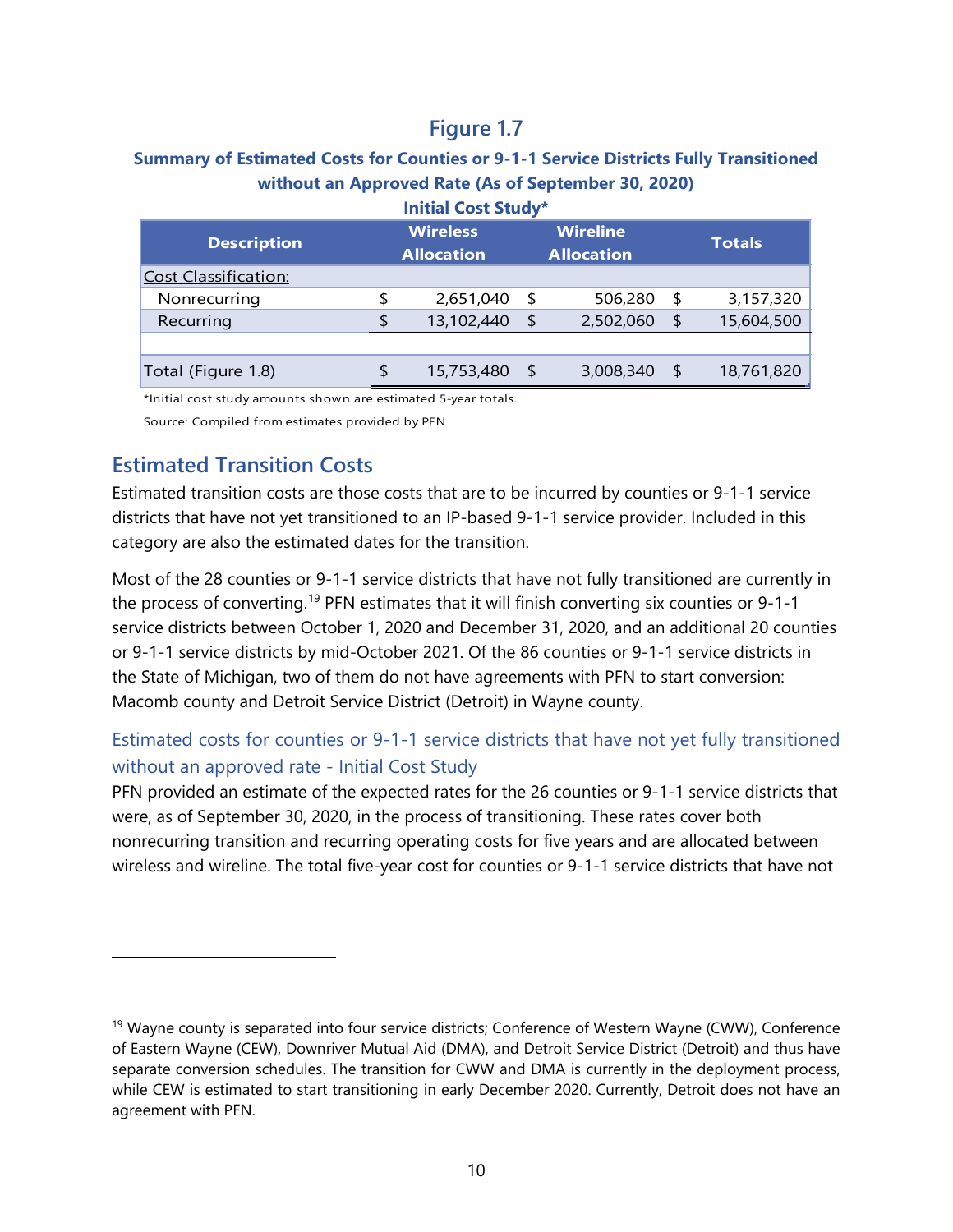yet fully transitioned and therefore do not have approved rates is \$60,926,580.<sup>[20](#page-16-1)</sup> The total costs allocated to wireless and wireline are \$51,157,301 and \$9,769,279,<sup>[21](#page-16-2)</sup> respectively. Figure 2 provides a glance of the estimated transition costs based on the anticipated date that each county or 9-1-1 service district is expected to complete the conversion process. Figure 2.1 provides a breakdown of these costs by county or 9-1-1 service district as well as the expected date of transition. A map of Michigan capturing the transition process from 2015 through 2021 is shown in Figure 2.2. Figures 2.1 and 2.2 are in the Appendix.



### **Figure 2**

Source: Compiled from estimates provided by PFN

### <span id="page-16-0"></span>**Estimated Ongoing Annual Costs**

Estimated ongoing annual costs are those costs of operating the 9-1-1 network after the transition to an IP-based 9-1-1 service provider has been completed by all counties or 9-1-1

<span id="page-16-2"></span><span id="page-16-1"></span> $20$  This represents the total amount of estimated costs related to initial cost studies for counties or 9-1-1 service districts not yet fully transitioned. As these cost studies have not yet been submitted or finalized to the Commission, none of these costs have been reimbursed from the Emergency 9-1-1 Suppliers Fund. <sup>21</sup> Total costs for transition to IP-based 9-1-1 service is allocated between wireless and wireline. For initial cost studies not yet completed, the wireless allocation is estimated using 83.96549%. There are specific costs allocated at different rates once the cost study is finalized, but those amounts are not known at this time. At the five-year renewal point, call data from the relevant Public Safety Answering Points (PSAPs) can be utilized in establishing a county specific wireless breakout.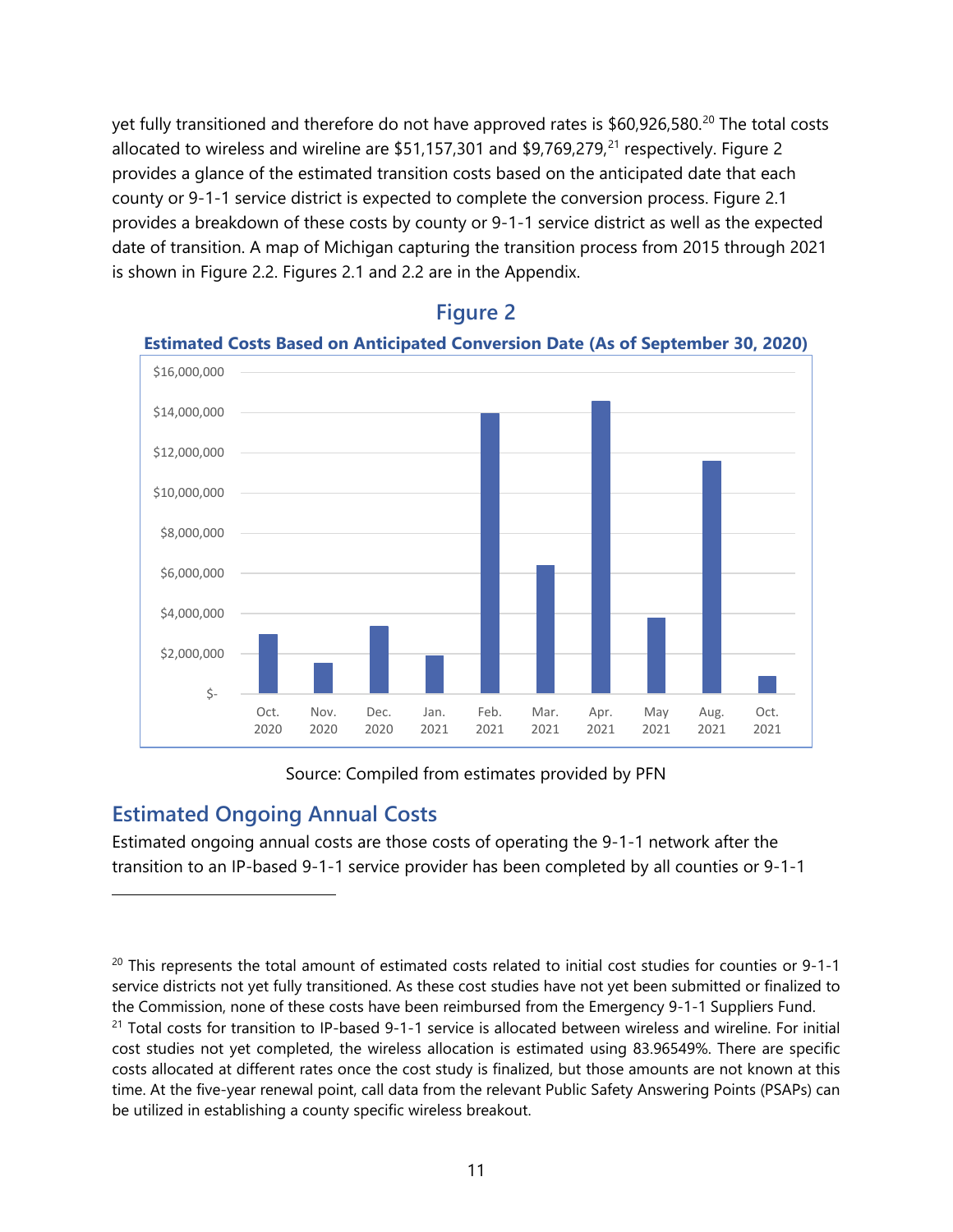service districts choosing to transition. These are the estimated ongoing annual recurring costs required to operate the network once it is fully functioning. Additionally, PFN anticipates that the first five-year renewal rates will continue to include some nonrecurring costs. Per PFN, these anticipated costs are for items such as "meeting evolving [National Emergency Number Association (NENA)] $<sup>22</sup>$  $<sup>22</sup>$  $<sup>22</sup>$  standards, adding new technologies such as [geographic information</sup> system (GIS)] Routing, changes and modifications to the existing service structure such as the database amendment included in the [Upper Peninsula] Renewal, changes to the physical location of [public safety answering points (PSAPs)], third party [nonrecurring] costs associated with new term, and other changes from the existing service configuration".<sup>23</sup>

The total estimated ongoing annual costs for the  $84^{24}$  $84^{24}$  $84^{24}$  counties or 9-1-1 service districts choosing to transition is  $$19,860,251.<sup>25</sup>$  $$19,860,251.<sup>25</sup>$  $$19,860,251.<sup>25</sup>$  The costs allocated to wireless and wireline are \$16,327,222 and \$3,533,029,<sup>[26](#page-17-4)</sup> respectively. Figure 3 provides these estimated ongoing allocated costs. In addition, Figures 3.1 and 3.2 (located in the Appendix) provide a breakdown of these costs by county or 9-1-1 service district as well as between nonrecurring and recurring categories.

<span id="page-17-0"></span><sup>&</sup>lt;sup>22</sup> The National Emergency Number Association (NENA) sets standards for next generation 9-1-1. Pursuant to Section 408(7) of the 9-1-1 Act, an IP-based 9-1-1 service provider must meet the next generation standards set by the NENA to submit an invoice to the Commission under subsection (4)(b) of that section for reimbursement from the Emergency 9-1-1 Suppliers Fund for allowed costs.

<span id="page-17-1"></span><sup>23</sup> J. Bednarek, email communication, October 20, 2020.

<span id="page-17-2"></span><sup>&</sup>lt;sup>24</sup> Of the 86 counties or 9-1-1 service districts in the State of Michigan, two do not have agreements with PFN to start conversion: Macomb county and Detroit Service District (Detroit) in Wayne county and as such are not included in our estimates.

<span id="page-17-3"></span> $25$  This represents the total amount of estimated ongoing annual cost for counties or 9-1-1 service districts once they have fully transitioned and recovered the nonrecurring transition costs. This estimate is based on a renewal rate for maintaining the network on an ongoing basis.

<span id="page-17-4"></span><sup>&</sup>lt;sup>26</sup> Total costs for transition to IP-based 9-1-1 service is allocated between wireless and wireline. For initial cost studies not yet completed, the wireless allocation is estimated using 83.96549%. A few specific costs will not, with the finalized cost study, be allocated at this rate, but those amounts are not known at this time. At the 5-year renewal point, call data from the relevant Public Safety Answering Points (PSAPs) can be utilized in establishing a county specific wireless breakout.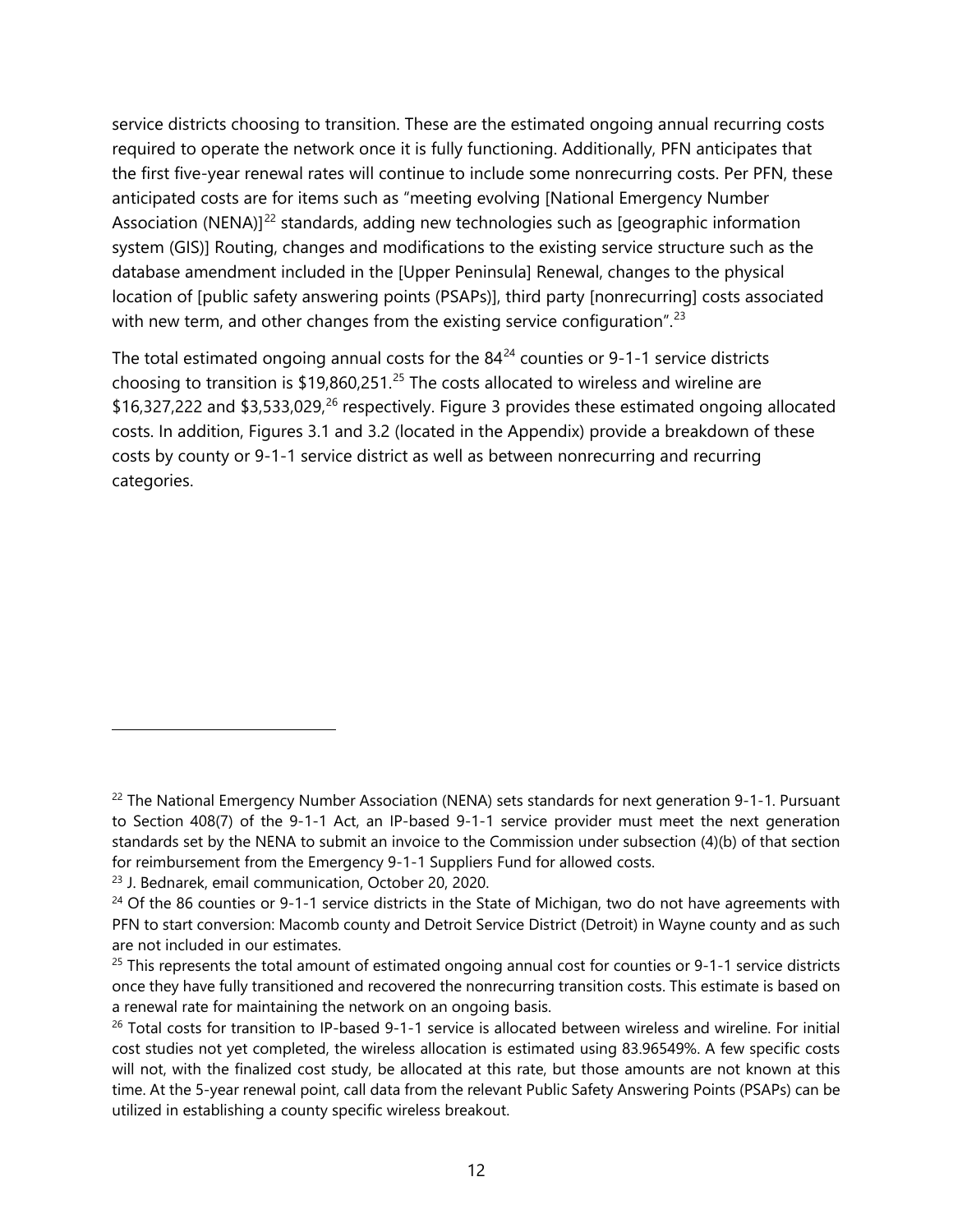#### **Figure 3**

| Extinued ongoing Annual Costs (As of September 30, EVEV) |    |                                      |                                      |           |    |               |  |  |  |  |
|----------------------------------------------------------|----|--------------------------------------|--------------------------------------|-----------|----|---------------|--|--|--|--|
| <b>Description</b>                                       |    | <b>Wireless</b><br><b>Allocation</b> | <b>Wireline</b><br><b>Allocation</b> |           |    | <b>Totals</b> |  |  |  |  |
| Cost Study Phase:                                        |    |                                      |                                      |           |    |               |  |  |  |  |
| Renewals - Actual (Figure 3.1)                           | \$ | 559,360                              | \$                                   | 186,705   | \$ | 746,065       |  |  |  |  |
| Renewals - Estimated (Figure 3.2)                        | \$ | 15,767,862                           | $\frac{1}{2}$                        | 3,346,324 | \$ | 19,114,186    |  |  |  |  |
|                                                          |    |                                      |                                      |           |    |               |  |  |  |  |
| <b>Estimated Annual Total</b>                            | \$ | 16,327,222                           | $\sqrt{2}$                           | 3,533,029 | \$ | 19,860,251    |  |  |  |  |
|                                                          |    |                                      |                                      |           |    |               |  |  |  |  |
| Cost Classification:                                     |    |                                      |                                      |           |    |               |  |  |  |  |
| Nonrecurring                                             | \$ | 80,184                               | \$                                   | 20,078    | \$ | 100,262       |  |  |  |  |
| Recurring                                                | \$ | 16,247,038                           | $\frac{1}{2}$                        | 3,512,951 | \$ | 19,759,989    |  |  |  |  |
|                                                          |    |                                      |                                      |           |    |               |  |  |  |  |
| <b>Estimated Annual Total</b>                            | \$ | 16,327,222                           | - \$                                 | 3,533,029 | \$ | 19,860,251    |  |  |  |  |

#### **Estimated Ongoing Annual Costs (As of September 30, 2020)**

Source: Compiled from approved cost studies and estimates pvovided by PFN

### <span id="page-18-0"></span>**Current 9-1-1 Fund**

The current 9-1-1 funding systems revenues, as reported by the SNC in their 2020 report,<sup>[27](#page-18-1)</sup> are \$44.2 million for the period of January 1, 2019 to December 31, 2019. This number consists of cash receipts from telecommunications suppliers, prepaid wireless telecommunications service sellers, and interest earnings. The revenues are used to process payments to counties, supplier reimbursement payments, and PSAP training fund payments.

The Commission Staff also contacted the Treasury for the purpose of obtaining information related to the Emergency 9-1-1 Suppliers Fund, a fund within the Emergency 9-1-1 Fund, from which allocated wireless provider costs related to operating the 9-1-1 network are reimbursed. Costs from this fund cover all 86 counties or 9-1-1 service districts in the state of Michigan, regardless of whether or not it has transitioned to an IP-based 9-1-1 service provider. As of September 30, 2020, Treasury reports that the Emergency 9-1-1 Suppliers Fund balance is \$22,101,789. This balance includes \$2,326,074 related to invoices that have been approved by the Commission but have not been reimbursed from the fund resulting in an adjusted ending balance of \$19,775,715. Figure 4 (below) outlines these amounts. Figure 4.1 (in the Appendix) provides additional details related to the revenues and disbursements related to this fund. Figure 4.2 (in the Appendix) provides a per county or 9-1-1 service district overview of the approved costs that have not yet been invoiced. Figure 4.3 and Figure 4.4 (in the Appendix)

<span id="page-18-1"></span><sup>&</sup>lt;sup>27</sup> [2020 Annual Report to the Michigan Legislature](https://www.michigan.gov/documents/msp/Annual_Report_to_the_Legislature_698154_7.pdf) State 911 Committee, pg. 17.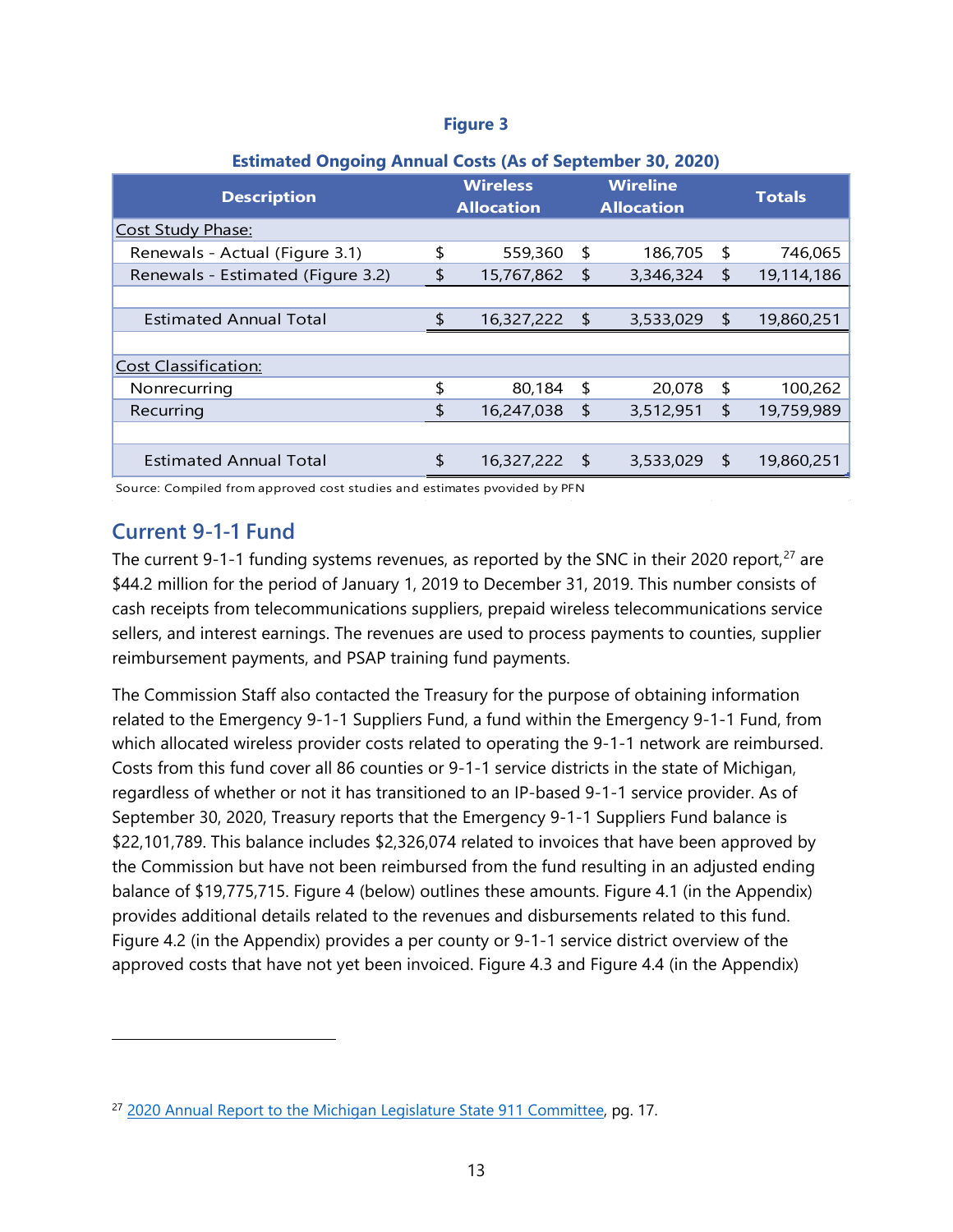break this down further into wireless and wireline costs and into nonrecurring and recurring costs.

# **Figure 4 Emergency 9-1-1 Suppliers Fund Summary (As of September 30, 2020) Description <b>Amount** Balance Ending Fund Balance (Figure 4.1): \$ 22,101,789 Less: Unpaid Approved Invoices as of 09/30/2020 Wireless 9-1-1 **\$ 120,396** IP-Based 9-1-1 \$ 2,205,678  $\quad$ Total  $\quad$  2,326,074 Adjusted Ending Balance **\$ 19,775,715**

Source: Compiled from information provided by Treasury and Docket U-14000

# <span id="page-19-0"></span>**Total Estimated Costs – Implementation and Ongoing Maintenance**

The estimated costs of operating the IP-based 9-1-1 network based on the estimated transition costs of counties or 9-1-1 service districts that have not transitioned to an IP-based 9-1-1 service provider, and estimated ongoing annual costs of operating the 9-1-1 network are shown below in Figure 5.

| <b>Description</b>                | <b>Wireless</b><br><b>Allocation</b> |               |            | <b>Wireline</b><br><b>Allocation</b> | <b>Totals</b>            |            |  |
|-----------------------------------|--------------------------------------|---------------|------------|--------------------------------------|--------------------------|------------|--|
| <b>Estimated Transition:</b>      |                                      |               |            |                                      |                          |            |  |
| Nonrecurring                      | \$                                   | 8,611,736     | \$         | 1,644,544                            | \$                       | 10,256,280 |  |
| Recurring                         | \$                                   | 42,545,565    | \$         | 8,124,735                            | \$                       | 50,670,300 |  |
|                                   |                                      |               |            |                                      |                          |            |  |
| <b>Estimated Transition Costs</b> |                                      |               |            |                                      |                          |            |  |
| (Figure 2.1)                      | \$                                   | 51,157,301    | $\sqrt{2}$ | 9,769,279                            | $\overline{\phantom{a}}$ | 60,926,580 |  |
|                                   |                                      |               |            |                                      |                          |            |  |
| <b>Estimated Ongoing:</b>         |                                      |               |            |                                      |                          |            |  |
| Nonrecurring                      | \$                                   | 80,184        | \$         | 20,078                               | \$                       | 100,262    |  |
| Recurring                         | \$                                   | 16,247,038    | \$         | 3,512,951                            | \$                       | 19,759,989 |  |
|                                   |                                      |               |            |                                      |                          |            |  |
| <b>Estimated Ongoing Annual</b>   |                                      |               |            |                                      |                          |            |  |
| Costs (Figure 3)                  | \$                                   | 16,327,222 \$ |            | 3,533,029                            | -\$                      | 19,860,251 |  |
|                                   |                                      |               |            |                                      |                          |            |  |
| <b>Combined Estimated Costs</b>   | \$                                   | 67,484,523 \$ |            | 13,302,308                           | \$                       | 80,786,831 |  |

# **Figure 5**

#### **Combined Estimated Costs (As of September 30, 2020)**

The amounts above have some figures that are overlapping between the estimated transition costs and estimated annual ongoing costs and as such may not provide the best representative information.

Source: Compiled from estimates provided by PFN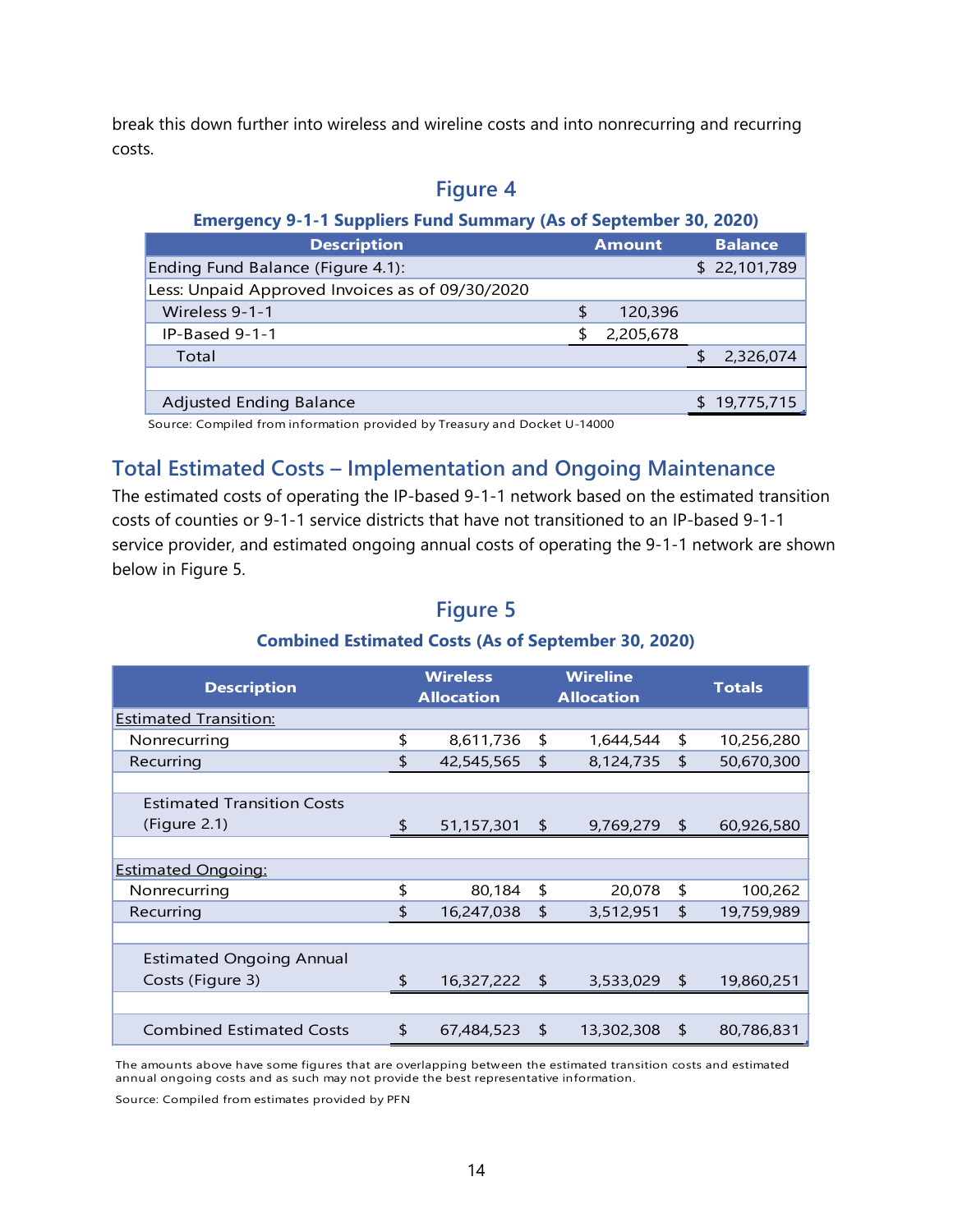Section 408(11)(e) of PA 51 of 2018 requires the Commission to provide the estimated cost information that is identified in Figure 5. However, after reviewing the information that was collected, it was determined that the information was limited in scope and additional relevant information about the estimated costs of the IP-based 9-1-1 network should be included to provide further explanation of these estimated costs. The following section provides that additional estimated cost information.

#### Estimated costs of IP-based 9-1-1 network

The total estimated costs of the IP-based 9-1-1 network are based on approved and estimated rates of counties or 9-1-1 service districts that have fully transitioned to IP-based 9-1-1 service and estimated rates for those that have not fully transitioned.

In Figure 5.1 below, "Total Estimated Costs" include all anticipated costs for initial cost studies for the counties or 9-1-1 service districts choosing to transition to IP-based 9-1-1 service as well as the anticipated costs related to the renewal cost studies currently approved. The total is comprised of three elements: the first is counties or 9-1-1 service districts that are fully converted with an approved rate; the second is counties or 9-1-1 service districts that are fully converted but do not yet have an approved rate; and the third is the estimated costs of the counties or 9-1-1 service districts that have not yet transitioned. The total estimated costs are \$121,227,002. The costs allocated to wireless and wireline are \$99,839,915 and \$21,387,087, respectively. The nonrecurring transition costs total \$20,173,897 and the ongoing recurring costs total \$101,053,105.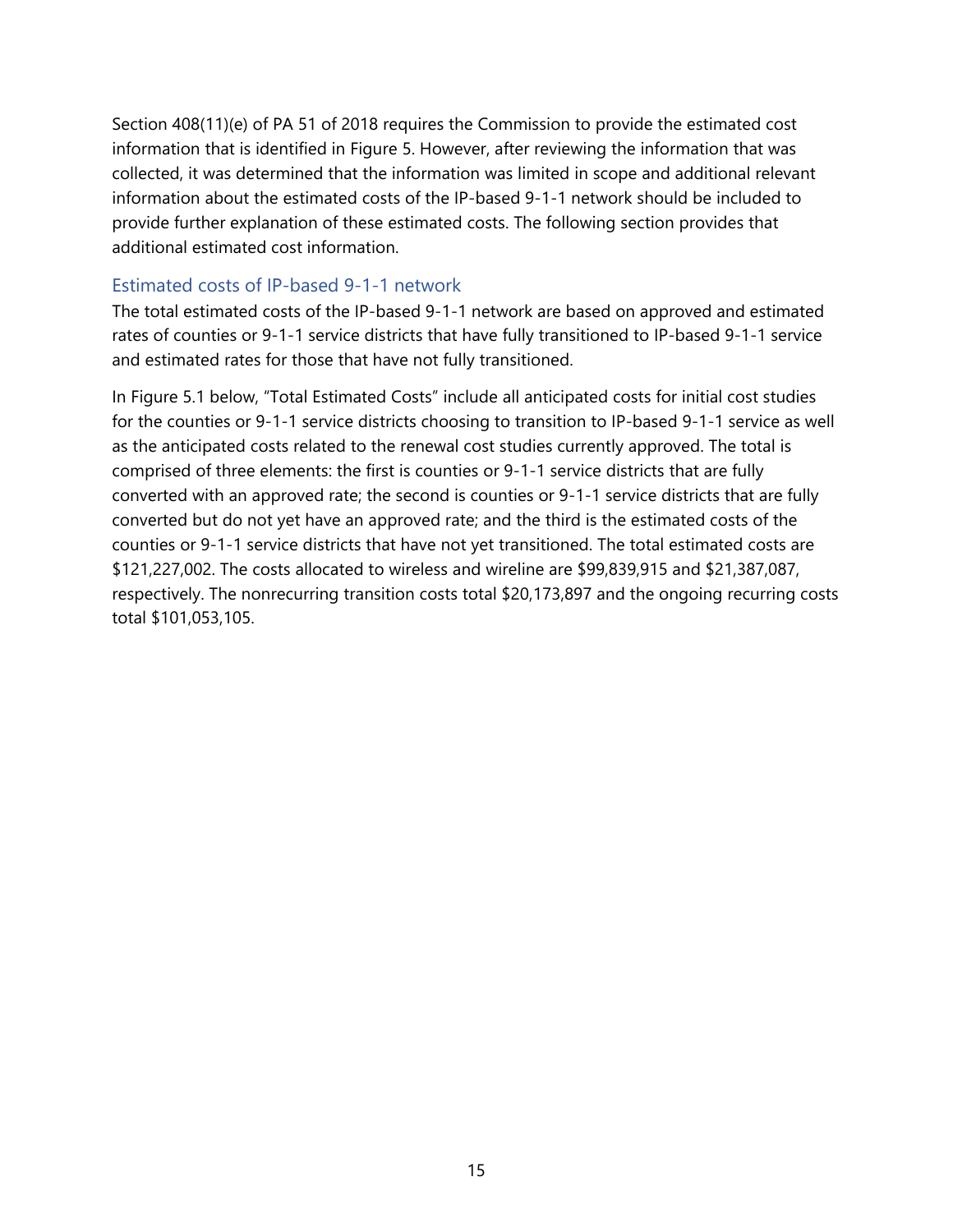#### **Figure 5.1**

| <b>Description</b>                                        | <b>Wireless</b><br><b>Allocation</b> | <b>Wireline</b><br><b>Allocation</b> |            | <b>Totals</b>     |
|-----------------------------------------------------------|--------------------------------------|--------------------------------------|------------|-------------------|
| <b>Fully Transitioned</b>                                 |                                      |                                      |            |                   |
| Initials and Renewals with an<br>Approved Rate (Figure 1) | \$<br>32,929,134                     | \$                                   | 8,609,468  | \$<br>41,538,602  |
| Initials without an Approved<br>Rate (Figure 1.8)         | \$<br>15,753,480                     | \$                                   | 3,008,340  | \$<br>18,761,820  |
|                                                           |                                      |                                      |            |                   |
| Subtotal                                                  | \$<br>48,682,614                     | \$                                   | 11,617,808 | \$<br>60,300,422  |
|                                                           |                                      |                                      |            |                   |
| Not Yet Fully Transitioned:                               |                                      |                                      |            |                   |
| Estimated Rates (Figure 2.1)                              | \$<br>51,157,301                     | \$                                   | 9,769,279  | \$<br>60,926,580  |
|                                                           |                                      |                                      |            |                   |
| Total Estimated Costs*                                    | \$<br>99,839,915                     | \$                                   | 21,387,087 | \$<br>121,227,002 |
|                                                           |                                      |                                      |            |                   |
| Cost Classification:                                      |                                      |                                      |            |                   |
| Nonrecurring                                              | \$<br>16,891,947                     | $\sqrt{2}$                           | 3,281,950  | \$<br>20,173,897  |
| Recurring                                                 | \$<br>82,947,968                     | \$                                   | 18,105,137 | \$<br>101,053,105 |
|                                                           |                                      |                                      |            |                   |
| Total Estimated Costs*                                    | \$<br>99,839,915                     | \$                                   | 21,387,087 | \$<br>121,227,002 |

\* These costs are recovered over a 5-year period for each cost study so the Upper Peninsula counties or 9-1-1 service districts have two separate 5-year amounts included in the totals here.

Source: Compiled from approved cost studies and estimates provided by PFN

While Figure 5.1 shows the total cost for the IP-based 9-1-1 network, Figure 5.2 (below) shows the costs that are remaining. These costs have not been recovered by the Emergency 9-1-1 Suppliers Fund or the Technical Surcharge Pool. The total estimated future costs are \$93,672,489. The costs allocated to wireless and wireline are \$78,023,157 and \$15,649,332, respectively. The nonrecurring transition costs total \$15,626,270 and the ongoing recurring costs total \$78,046,219.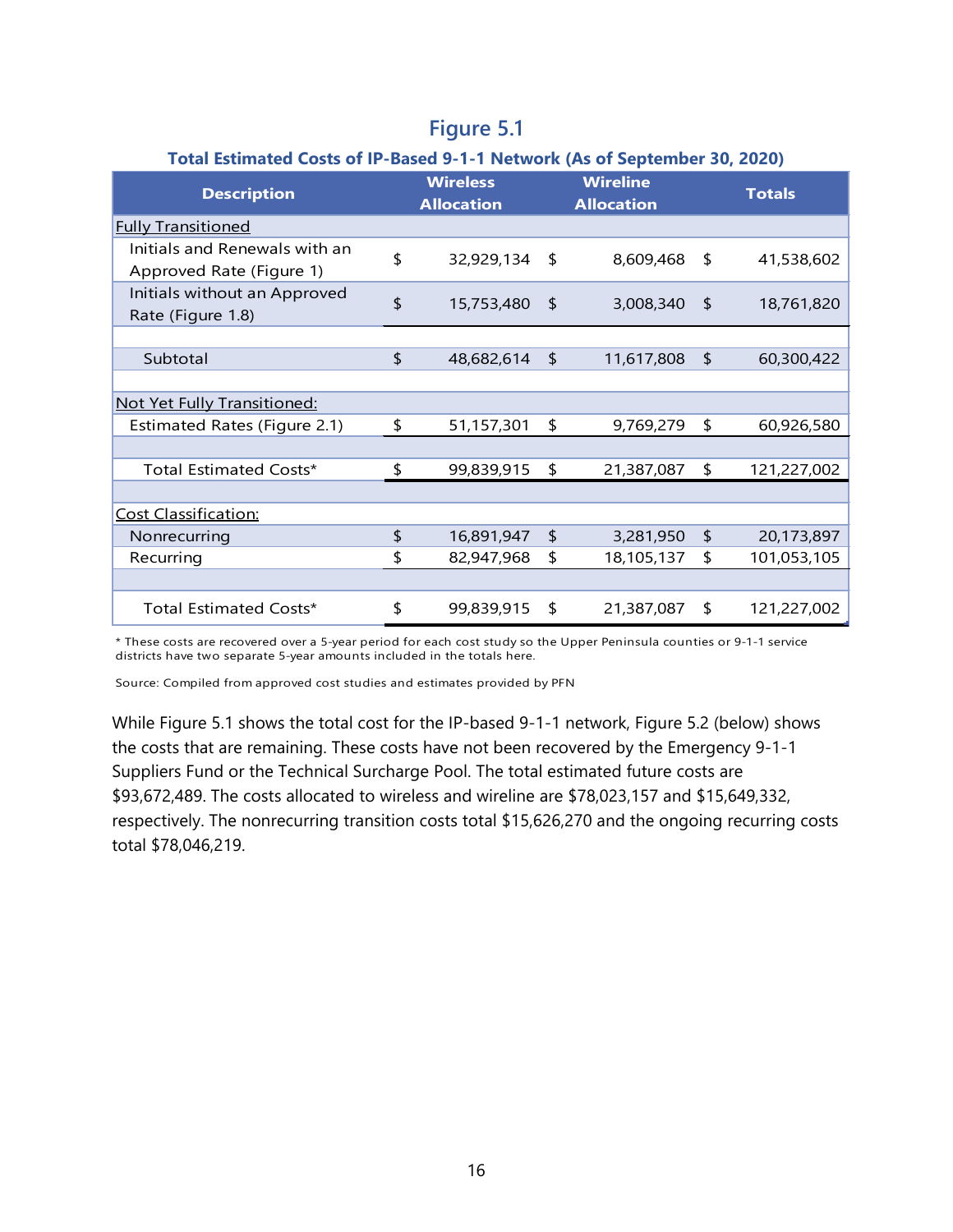# **Figure 5.2**

#### **Estimated Future Cost of Operating IP-Based 9-1-1 Network (As of September 30, 2020)**

| <b>Description</b>                   |    | <b>Wireless</b><br><b>Allocation</b> |            | <b>Wireline</b><br><b>Allocation</b> |    | <b>Totals</b> |
|--------------------------------------|----|--------------------------------------|------------|--------------------------------------|----|---------------|
| Remaining Fully Transitioned with an |    |                                      |            |                                      |    |               |
| Approved Rate* (Figure 4.3 and       | \$ | 11,112,376 \$                        |            | 2,871,713                            | \$ | 13,984,089    |
| Figure 4.4)                          |    |                                      |            |                                      |    |               |
|                                      |    |                                      |            |                                      |    |               |
| Fully Transitioned without an        | \$ |                                      |            |                                      |    |               |
| Approved Rate (Figure 1.8)           |    | 15,753,480                           | $\sqrt{5}$ | 3,008,340                            | \$ | 18,761,820    |
| Not Fully Transitioned (Figure 2.1)  |    | 51,157,301                           | \$         | 9,769,279                            | \$ | 60,926,580    |
|                                      |    |                                      |            |                                      |    |               |
| Total Estimated Future Costs**       | \$ | 78,023,157                           | S          | 15,649,332                           | \$ | 93,672,489    |
|                                      |    |                                      |            |                                      |    |               |
| <b>Cost Classification:</b>          |    |                                      |            |                                      |    |               |
| Nonrecurring                         | \$ | 13,119,972                           | \$         | 2,506,298                            | \$ | 15,626,270    |
| Recurring                            | \$ | 64,903,185                           | \$         | 13,143,034                           | \$ | 78,046,219    |
|                                      |    |                                      |            |                                      |    |               |
| Total Estimated Future Costs**       | \$ | 78,023,157                           | \$         | 15,649,332                           | \$ | 93,672,489    |

\* Due to differing service periods (minimum of 6 months to a maximum of 60 months) remaining in these approved rates an annual estimation of these amounts is not applicable. The amount is included because none of these costs have been recovered from the State's 9-1-1 Fund or the Technical Surcharge Pool.

\*\* These costs cover a 5-Year period. The estimated annual amounts are \$15,604,631 for wireless and \$3,129,866 for wireline totaling \$18,734,498 annually.

Source: Compiled from approved cost studies, estimates provided by PFN, and Docket U-14000

# <span id="page-22-0"></span>**Conclusion**

The Commission, adhering to its responsibilities as set forth in Section 408(11) of Public Act 51 of 2018, provides the Governor and Legislature with this report that includes information on actual and estimated costs for IP-based 9-1-1 service in Michigan. Specifically, the 9-1-1 Act directed the Commission to provide cost information for the following:

- The total costs incurred by counties or 9-1-1 service districts that have transitioned to an IP-based 9-1-1 service provider
- The estimated transition costs to be incurred by counties or 9-1-1 service districts that have not transitioned to an IP-based 9-1-1 service provider and the estimated dates for the transition
- The estimated ongoing, annual costs of operating the 9-1-1 network after the transition to an IP-based 9-1-1 service provider has been completed by all counties or 9-1-1 service districts choosing to transition
- The current 9-1-1 funding systems revenues as reported by the State 9-1-1 Committee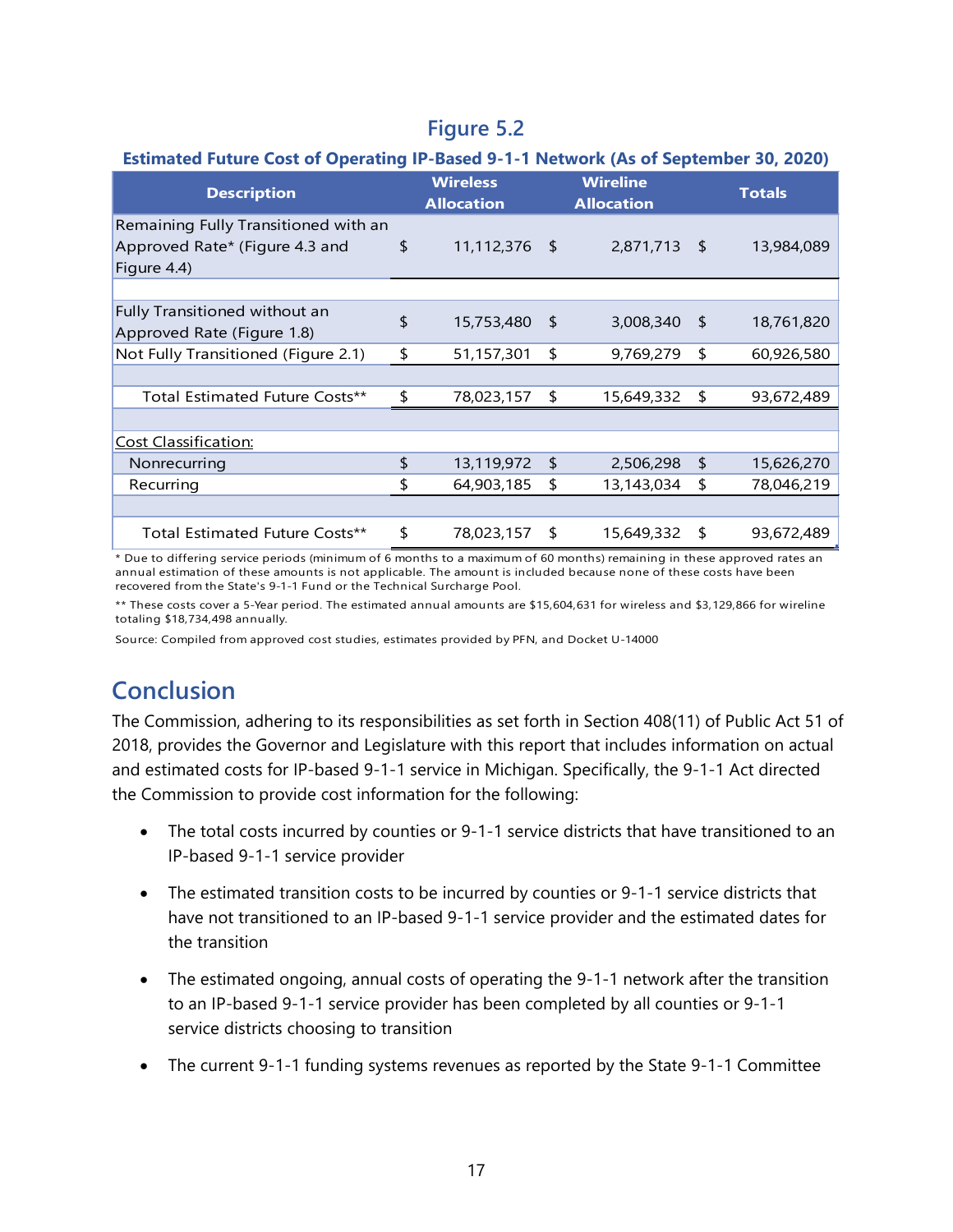• The estimated costs of operating the IP-based 9-1-1 network based on the estimates calculated in the estimated transition costs and the estimated ongoing, annual costs of operating the 9-1-1 network after the transition to IP-based 9-1-1

The Commission requested and collected cost-related information from the State 9-1-1 Committee, the Peninsula Fiber Network companies, the Michigan Department of Treasury, and the accounting firm of Maner Costerisan.

As of September 30, 2020, 58 of the 86 counties or 9-1-1 service districts in Michigan had fully transitioned to an IP-based 9-1-1 service provider. Of those 58 counties or 9-1-1 service districts, 36 have rates approved by the Commission to fund operations of IP-based 9-1-1 systems. The total five-year cost, encompassing both initial and renewal rates, for the 36 counties or 9-1-1 service districts that have fully transitioned and have approved rates is \$41,538,602 (\$32,929,134 allocated to wireless providers and \$8,609,468 allocated to wireline providers). The remaining 22 counties or 9-1-1 service districts that have fully transitioned do not yet have approved rates from initial cost studies. The total five-year estimated cost for these 22 counties or 9-1-1 service districts is \$18,761,820 (\$15,753,480 allocated to wireless providers and \$3,008,340 allocated to wireline providers).

Of the 28 counties or 9-1-1 service districts that have not fully transitioned, 26 are currently in the process of converting. The total five-year estimated cost for counties or 9-1-1 service districts that have not yet fully transitioned and therefore do not have approved rates is \$60,926,580 (\$51,157,301 allocated to wireless providers and \$9,769,279 allocated to wireline providers).

Estimated ongoing annual costs are those costs of operating the 9-1-1 network after the transition to an IP-based 9-1-1 service provider has been completed by all counties or 9-1-1 service districts choosing to transition. The total estimated ongoing annual cost for the 84 counties or 9-1-1 service districts choosing to transition is \$19,860,251 (\$16,327,222 allocated to wireless providers and \$3,533,029 allocated to wireline providers). Two counties or 9-1-1 service districts do not have agreements with PFN to start conversion: Macomb county and Detroit Service District in Wayne county.

As of September 30, 2020, Treasury reports that the Emergency 9-1-1 Suppliers Fund balance is \$22,101,789. This balance includes \$2,326,074 for invoices that have been approved by the Commission but have not been reimbursed by the fund resulting in an adjusted ending balance of \$19,775,715.

The total estimated costs of the IP-based 9-1-1 network are based on approved and estimated rates of counties or 9-1-1 service districts that have fully transitioned to IP-based 9-1-1 service and estimated rates for those that have not fully transitioned. These costs include all anticipated costs for initial cost studies for the service districts choosing to transition to IP-based 9-1-1 service as well as the anticipated costs related to the renewal cost studies currently approved. The total estimated costs are \$121,227,002 (\$99,839,915 allocated to wireless providers and \$21,387,087 allocated to wireline providers).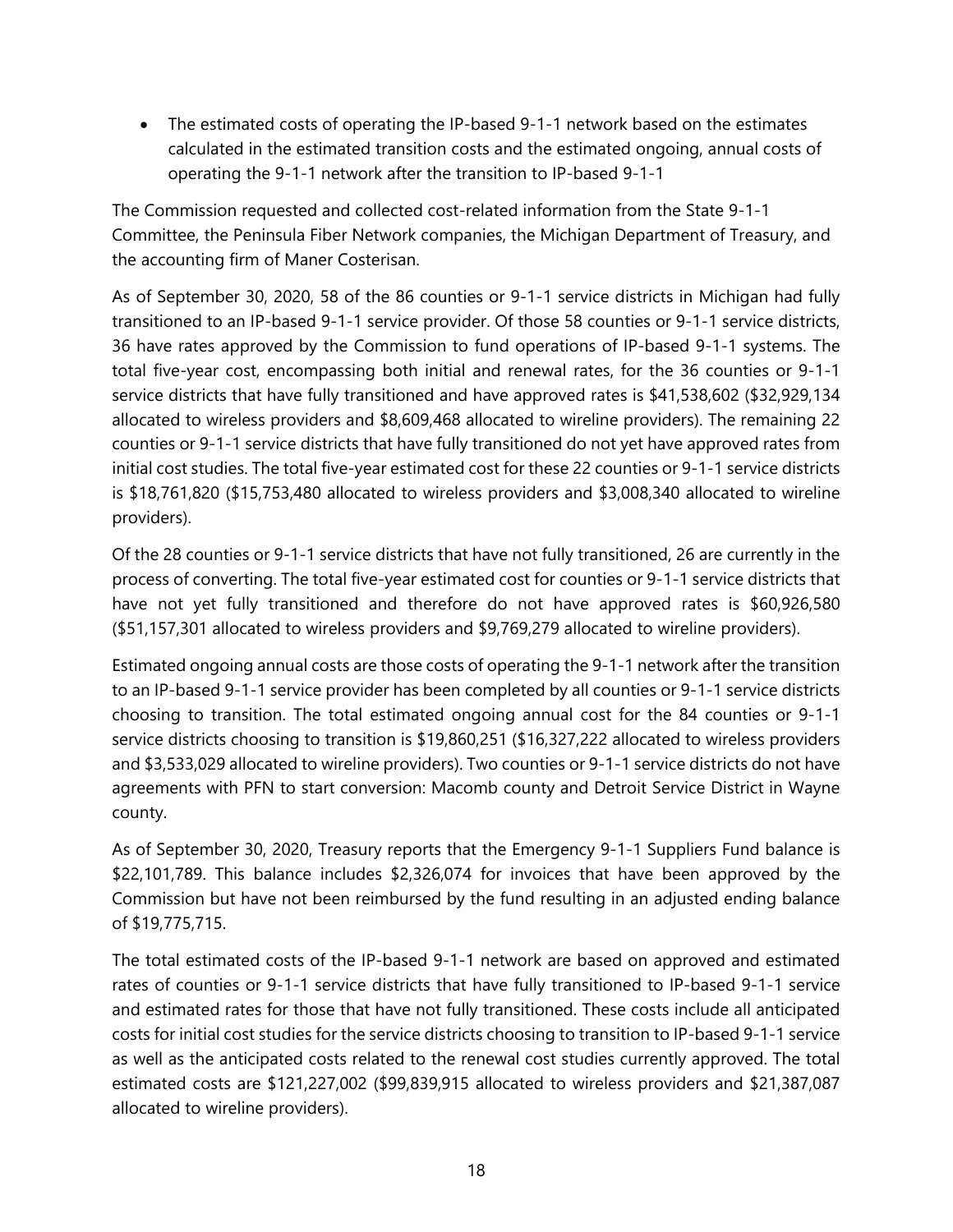It is important to note that costs are dependent on county population. These costs will be changing soon based on the results from the 2020 census. In addition, due to the complexity of these costs, it is not possible to provide simple general cost numbers for each category. The figures throughout the body of this report and appendix should be referenced for specific cost detail. In closing, the Commission does not make any recommendations on the funding but is providing information to the Governor and Legislature for their consideration of any future legislative changes to the 9-1-1 Act.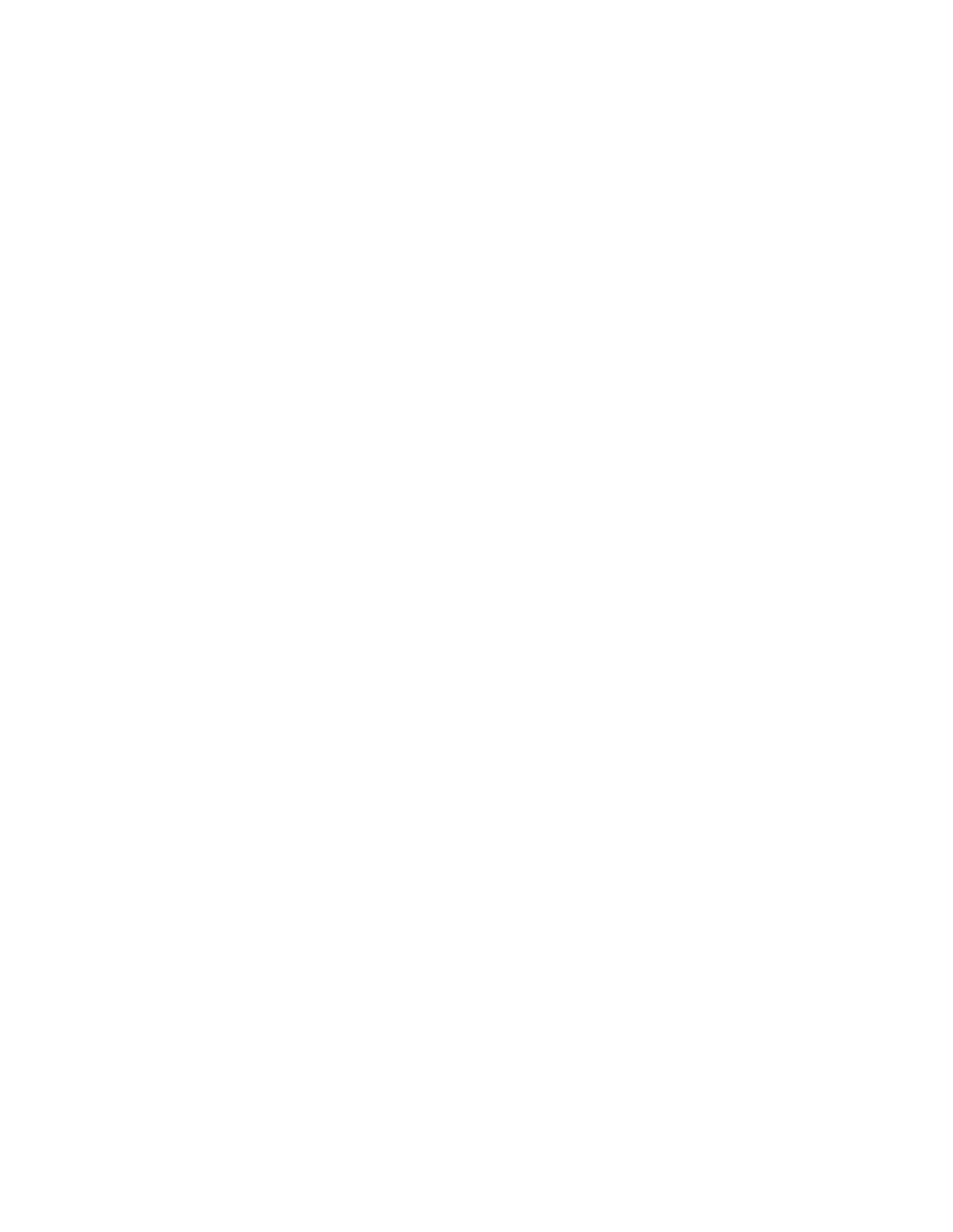# <span id="page-26-1"></span><span id="page-26-0"></span>**Appendix Actual Costs**

# **Figure 1.1**

#### **Actual Costs for Counties or 9-1-1 Service Districts Fully Transitioned with an Approved Rate (As of September 30, 2020) – Initial Cost Study**

| County or 9-1-1         |                   | <b>Monthly</b> | <b>Total Wireless</b> |                   |                         | <b>Total Wireline</b> | <b>Initial 5-Year</b>   |            |  |
|-------------------------|-------------------|----------------|-----------------------|-------------------|-------------------------|-----------------------|-------------------------|------------|--|
| <b>Service District</b> | <b>Population</b> | <b>Rate</b>    |                       | <b>Allocation</b> |                         | <b>Allocation</b>     |                         | Total*     |  |
| Alcona                  | 10,942            | 0.5699         | \$                    | 302,329           | \$                      | 64,105                | \$                      | 366,434    |  |
| Alger                   | 9,601             | 0.2192         | \$                    | 91,724            | \$                      | 32,701                | $\overline{\mathsf{L}}$ | 124,425    |  |
| Alpena                  | 29,598            | 0.2223         | \$                    | 297,404           | \$                      | 72,914                | \$                      | 370,318    |  |
| Baraga                  | 8,860             | 0.2192         | \$                    | 81,984            | \$                      | 30,177                | \$                      | 112,161    |  |
| Bay                     | 107,771           | 0.2284         | \$                    | 1,162,661         | \$                      | 284,269               | \$                      | 1,446,930  |  |
| Charlevoix              | 25,949            | 0.2223         | \$                    | 252,344           | \$                      | 61,742                | \$                      | 314,086    |  |
| Cheboygan               | 26,152            | 0.2223         | \$                    | 254,318           | \$                      | 62,225                | \$                      | 316,543    |  |
| Chippewa                | 38,520            | 0.2192         | \$                    | 370,285           | \$                      | 131,199               | \$                      | 501,484    |  |
| Delta                   | 37,069            | 0.2192         | \$                    | 351,947           | \$                      | 126,257               | \$                      | 478,204    |  |
| Dickinson               | 26,168            | 0.2192         | \$                    | 248,228           | \$                      | 89,128                | \$                      | 337,356    |  |
| Emmet                   | 32,694            | 0.2223         | \$                    | 317,936           | \$                      | 77,791                | \$                      | 395,727    |  |
| Genesee                 | 425,790           | 0.1764         | \$                    | 3,534,559         | \$                      | 921,830               | \$                      | 4,456,389  |  |
| Gladwin                 | 25,692            | 0.3393         | \$                    | 405,121           | \$                      | 91,295                | \$                      | 496,416    |  |
| Gogebic                 | 16,427            | 0.2192         | \$                    | 154,000           | \$                      | 55,950                | \$                      | 209,950    |  |
| <b>Grand Traverse</b>   | 86,986            | 0.2223         | \$                    | 869,122           | \$                      | 213,008               | \$                      | 1,082,130  |  |
| Houghton                | 36,628            | 0.2192         | \$                    | 338,931           | \$                      | 124,755               | \$                      | 463,686    |  |
| Huron                   | 33,118            | 0.2284         | \$                    | 351,727           | \$                      | 85,945                | \$                      | 437,672    |  |
| losco                   | 25,887            | 0.2284         | \$                    | 273,572           | \$                      | 66,835                | \$                      | 340,407    |  |
| Iron                    | 11,817            | 0.2192         | \$                    | 110,782           | \$                      | 40,249                | \$                      | 151,031    |  |
| Keweenaw                | 2,156             | 0.2192         | \$                    | 19,950            | \$                      | 7,344                 | \$                      | 27,294     |  |
| Livingston              | 180,967           | 0.1988         | \$                    | 1,682,444         | \$                      | 425,116               | \$                      | 2,107,560  |  |
| Luce                    | 6,631             | 0.2192         | \$                    | 63,742            | \$                      | 22,585                | \$                      | 86,327     |  |
| Mackinac                | 11,113            | 0.2192         | \$                    | 106,827           | \$                      | 37,851                | \$                      | 144,678    |  |
| Marquette**             | 70,033            | 0.2192         | \$                    | 671,140           | \$                      | 238,532               | \$                      | 909,672    |  |
| Menominee               | 24,029            | 0.2192         | \$                    | 227,429           | \$                      | 81,843                | \$                      | 309,272    |  |
| Midland                 | 83,629            | 0.2284         | \$                    | 901,803           | \$                      | 220,487               | \$                      | 1,122,290  |  |
| Montmorency             | 9,765             | 0.5938         | \$                    | 283,562           | \$                      | 59,999                | \$                      | 343,561    |  |
| Oakland                 | 1,202,362         | 0.2466         | \$                    | 13,790,285        | \$                      | 3,315,773             | \$                      | 17,106,058 |  |
| Ontonagon               | 6,780             | 0.2192         | \$                    | 62,738            | $\overline{\mathsf{L}}$ | 23,092                | $\overline{\mathsf{L}}$ | 85,830     |  |
| Otsego                  | 24,164            | 0.3750         | \$                    | 430,310           | \$                      | 95,640                | \$                      | 525,950    |  |
| Presque Isle            | 13,376            | 0.5182         | \$                    | 334,354           | \$                      | 71,317                | \$                      | 405,671    |  |
| Roscommon               | 24,449            | 0.2223         | \$                    | 238,516           | \$                      | 58,371                | \$                      | 296,887    |  |
| Sanilac                 | 43,114            | 0.2284         | \$                    | 462,739           | \$                      | 113,117               | \$                      | 575,856    |  |
| Schoolcraft             | 8,485             | 0.2192         | \$                    | 78,514            | \$                      | 28,900                | \$                      | 107,414    |  |
| Tuscola                 | 55,729            | 0.2284         | \$                    | 595,733           | $\overline{\mathsf{L}}$ | 145,606               | $\overline{\mathsf{L}}$ | 741,339    |  |
| Wexford                 | 32,735            | 0.2666         | \$                    | 413,280           | \$                      | 97,998                | \$                      | 511,278    |  |
|                         |                   |                |                       |                   |                         |                       |                         |            |  |
|                         |                   | Total          | \$                    | 30,132,340        | \$                      | 7,675,946             | \$                      | 37,808,286 |  |

An adjustment for partial months was made when the date the county of 9-1-1 service district was fully transitioned happened after the first day of the month.

\*\* Marquette PSALI population figure of 2,956 (which services the college in Marquette) is included in the total population figure for Marquette.

Source: Compiled from approved cost studies

 $\bar{\tau}$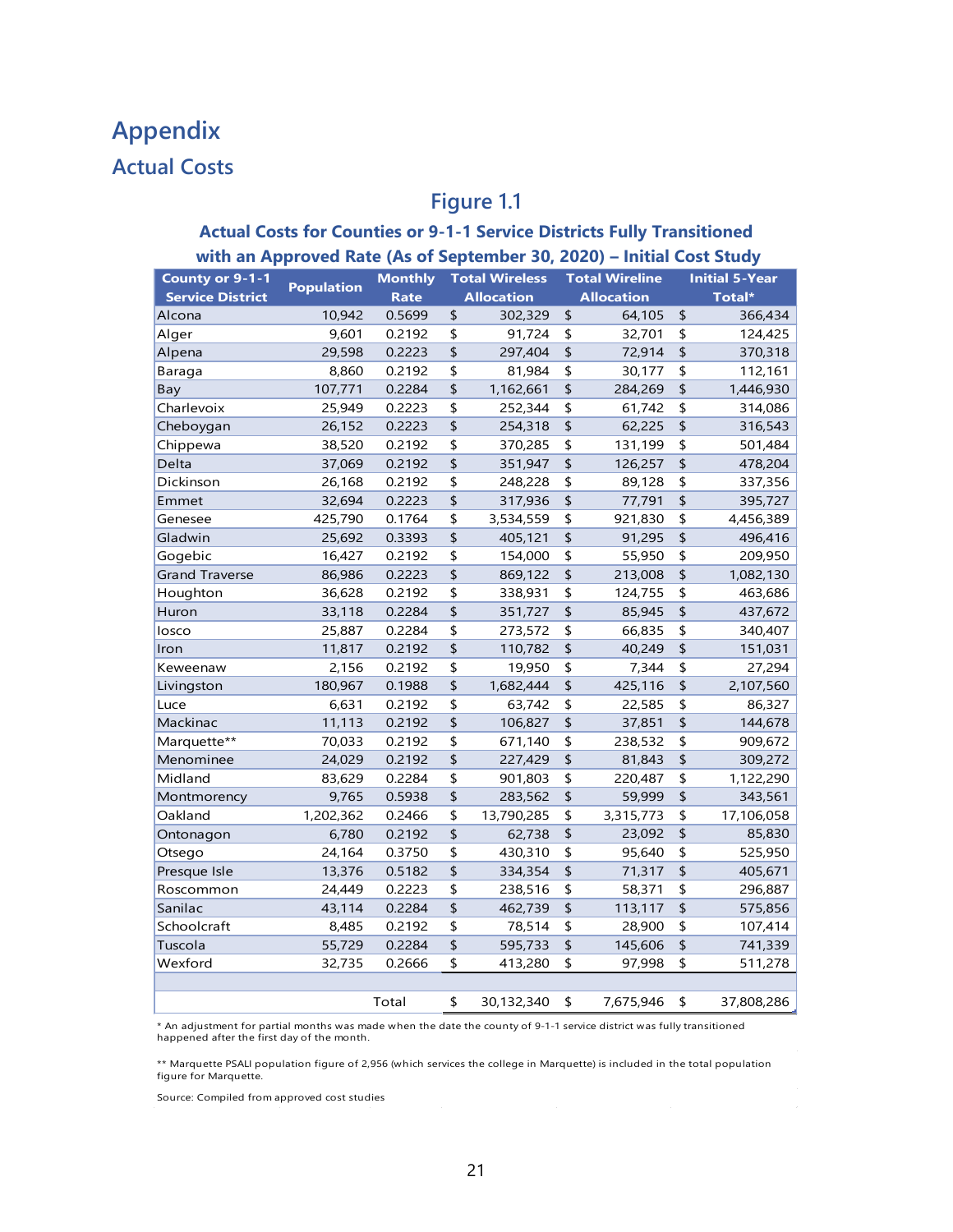| <b>Total</b><br>County or 9-1-1 |                           |                     |    | <b>Total</b>     | <b>Initial 5-Year</b>  |           |  |  |
|---------------------------------|---------------------------|---------------------|----|------------------|------------------------|-----------|--|--|
| <b>Service District</b>         |                           | <b>Nonrecurring</b> |    | <b>Recurring</b> | <b>Total Wireline*</b> |           |  |  |
|                                 |                           | <b>Wireline</b>     |    | <b>Wireline</b>  |                        |           |  |  |
| Alcona                          | \$                        | 21,469              | \$ | 42,636           | \$                     | 64,105    |  |  |
| Alger                           | \$                        | 5,012               | \$ | 27,689           | \$                     | 32,701    |  |  |
| Alpena                          | \$                        | 12,076              | \$ | 60,838           | \$                     | 72,914    |  |  |
| Baraga                          | \$                        | 4,625               | \$ | 25,552           | \$                     | 30,177    |  |  |
| Bay                             | \$                        | 32,331              | \$ | 251,938          | \$                     | 284,269   |  |  |
| Charlevoix                      | \$                        | 10,587              | \$ | 51,155           | \$                     | 61,742    |  |  |
| Cheboygan                       | \$                        | 10,670              | \$ | 51,555           | \$                     | 62,225    |  |  |
| Chippewa                        | \$                        | 20,107              | \$ | 111,092          | \$                     | 131,199   |  |  |
| Delta                           | \$                        | 19,350              | \$ | 106,907          | \$                     | 126,257   |  |  |
| Dickinson                       | \$                        | 13,660              | \$ | 75,468           | \$                     | 89,128    |  |  |
| Emmet                           | \$                        | 13,339              | \$ | 64,452           | \$                     | 77,791    |  |  |
| Genesee                         | \$                        | 74,087              | \$ | 847,743          | \$                     | 921,830   |  |  |
| Gladwin                         | $\overline{\mathsf{L}}$   | 27,872              | \$ | 63,423           | \$                     | 91,295    |  |  |
| Gogebic                         | \$                        | 8,575               | \$ | 47,375           | \$                     | 55,950    |  |  |
| <b>Grand Traverse</b>           | \$                        | 35,490              | \$ | 177,518          | \$                     | 213,008   |  |  |
| Houghton                        | \$                        | 19,120              | \$ | 105,635          | \$                     | 124,755   |  |  |
| Huron                           | \$                        | 9,935               | \$ | 76,010           | \$                     | 85,945    |  |  |
| losco                           | \$                        | 7,766               | \$ | 59,069           | \$                     | 66,835    |  |  |
| Iron                            | \$                        | 6,169               | \$ | 34,080           | \$                     | 40,249    |  |  |
| Keweenaw                        | \$                        | 1,126               | \$ | 6,218            | \$                     | 7,344     |  |  |
| Livingston                      | \$                        | 41,874              | \$ | 383,242          | \$                     | 425,116   |  |  |
| Luce                            | \$                        | 3,461               | \$ | 19,124           | \$                     | 22,585    |  |  |
| Mackinac                        | \$                        | 5,801               | \$ | 32,050           | \$                     | 37,851    |  |  |
| Marquette**                     | \$                        | 36,557              | \$ | 201,975          | \$                     | 238,532   |  |  |
| Menominee                       | \$                        | 12,543              | \$ | 69,300           | \$                     | 81,843    |  |  |
| Midland                         | \$                        | 25,089              | \$ | 195,398          | \$                     | 220,487   |  |  |
| Montmorency                     | \$                        | 16,290              | \$ | 43,709           | \$                     | 59,999    |  |  |
| Oakland                         | \$                        | 509,966             | \$ | 2,805,807        | \$                     | 3,315,773 |  |  |
| Ontonagon                       | \$                        | 3,539               | \$ | 19,553           | \$                     | 23,092    |  |  |
| Otsego                          | \$                        | 24,358              | \$ | 71,282           | \$                     | 95,640    |  |  |
| Presque Isle                    | \$                        | 21,730              | \$ | 49,587           | \$                     | 71,317    |  |  |
| Roscommon                       | \$                        | 9,975               | \$ | 48,396           | \$                     | 58,371    |  |  |
| Sanilac                         | \$                        | 12,934              | \$ | 100,183          | \$                     | 113,117   |  |  |
| Schoolcraft                     | \$                        | 4,429               | \$ | 24,471           | \$                     | 28,900    |  |  |
| Tuscola                         | $\overline{\mathfrak{s}}$ | 16,719              | \$ | 128,887          | \$                     | 145,606   |  |  |
| Wexford                         | \$                        | 27,920              | \$ | 70,078           | \$                     | 97,998    |  |  |
|                                 |                           |                     |    |                  |                        |           |  |  |
| Total                           | \$                        | 1,126,551           | \$ | 6,549,395        | \$                     | 7,675,946 |  |  |

#### **Actual Wireless Costs for Counties or 9-1-1 Districts Fully Transitioned with an Approved Rate (As of September 30, 2020) – Initial Cost Study**

\* An adjustment for partial months was made when the date the county of 9-1-1 service district was fully transitioned happened after the first day of the month.

\*\* Marquette PSALI population figure of 2,956 (which services the college in Marquette) is included in the total population figure for Marquette.

Source: Compiled from approved cost studies

 $\overline{\phantom{a}}$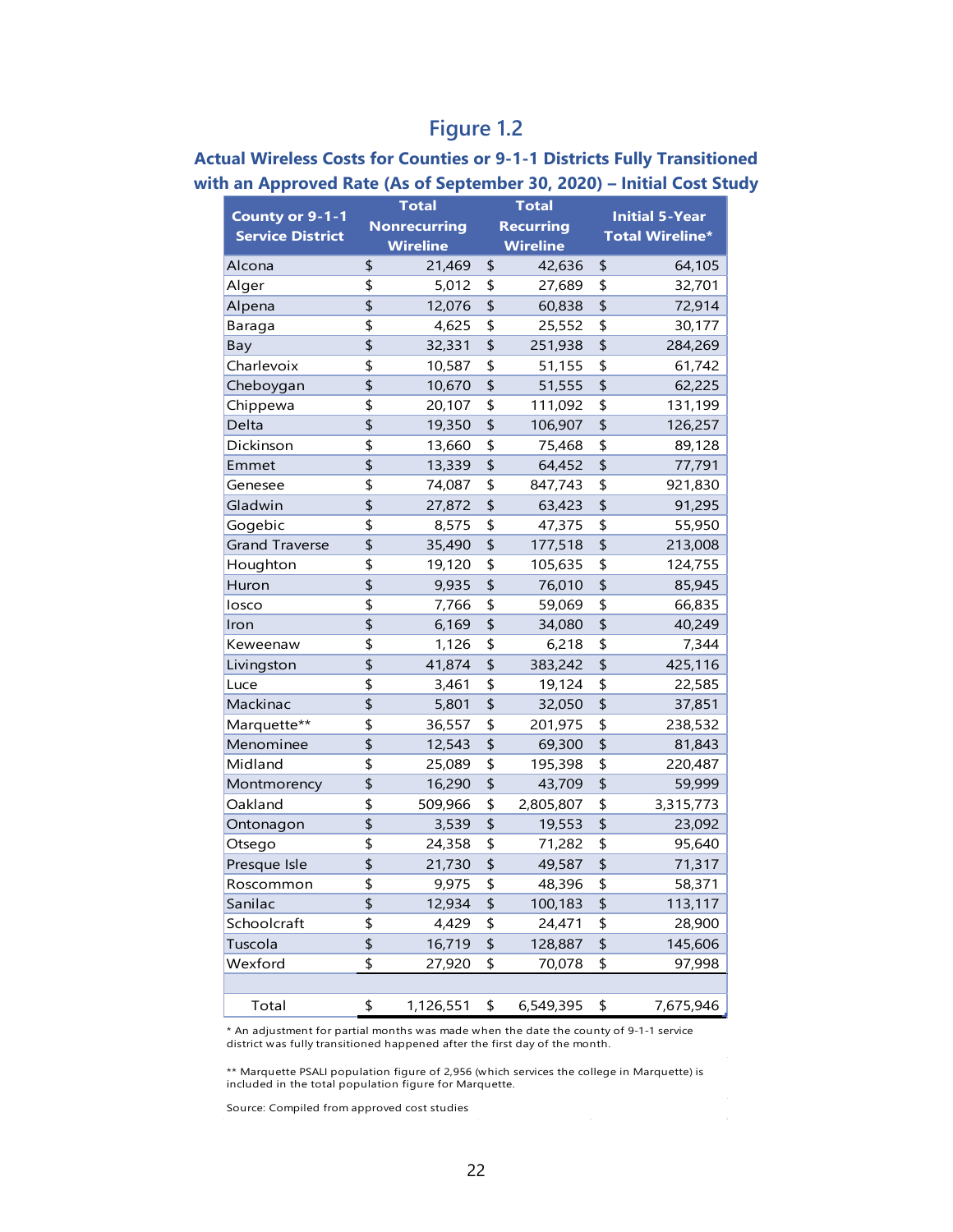#### **Actual Wireline Costs for Counties or 9-1-1 Service Districts Fully Transitioned with an Approved Rate (As of September 30, 2020) – Initial Cost Study**

|                                                   |                           | <b>Total</b>        | <b>Total</b>     |                           | <b>Initial 5-Year</b>  |
|---------------------------------------------------|---------------------------|---------------------|------------------|---------------------------|------------------------|
| <b>County or 9-1-1</b><br><b>Service District</b> |                           | <b>Nonrecurring</b> | <b>Recurring</b> |                           | <b>Total Wireline*</b> |
|                                                   |                           | <b>Wireline</b>     | <b>Wireline</b>  |                           |                        |
| Alcona                                            | \$                        | 21,469              | \$<br>42,636     | \$                        | 64,105                 |
| Alger                                             | \$                        | 5,012               | \$<br>27,689     | \$                        | 32,701                 |
| Alpena                                            | \$                        | 12,076              | \$<br>60,838     | \$                        | 72,914                 |
| Baraga                                            | \$                        | 4,625               | \$<br>25,552     | \$                        | 30,177                 |
| Bay                                               | \$                        | 32,331              | \$<br>251,938    | \$                        | 284,269                |
| Charlevoix                                        | \$                        | 10,587              | \$<br>51,155     | \$                        | 61,742                 |
| Cheboygan                                         | \$                        | 10,670              | \$<br>51,555     | \$                        | 62,225                 |
| Chippewa                                          | \$                        | 20,107              | \$<br>111,092    | \$                        | 131,199                |
| Delta                                             | \$                        | 19,350              | \$<br>106,907    | \$                        | 126,257                |
| Dickinson                                         | \$                        | 13,660              | \$<br>75,468     | \$                        | 89,128                 |
| Emmet                                             | \$                        | 13,339              | \$<br>64,452     | \$                        | 77,791                 |
| Genesee                                           | \$                        | 74,087              | \$<br>847,743    | \$                        | 921,830                |
| Gladwin                                           | $\overline{\mathsf{L}}$   | 27,872              | \$<br>63,423     | \$                        | 91,295                 |
| Gogebic                                           | \$                        | 8,575               | \$<br>47,375     | \$                        | 55,950                 |
| <b>Grand Traverse</b>                             | \$                        | 35,490              | \$<br>177,518    | \$                        | 213,008                |
| Houghton                                          | \$                        | 19,120              | \$<br>105,635    | \$                        | 124,755                |
| Huron                                             | \$                        | 9,935               | \$<br>76,010     | \$                        | 85,945                 |
| losco                                             | \$                        | 7,766               | \$<br>59,069     | \$                        | 66,835                 |
| Iron                                              | \$                        | 6,169               | \$<br>34,080     | \$                        | 40,249                 |
| Keweenaw                                          | \$                        | 1,126               | \$<br>6,218      | \$                        | 7,344                  |
| Livingston                                        | \$                        | 41,874              | \$<br>383,242    | \$                        | 425,116                |
| Luce                                              | \$                        | 3,461               | \$<br>19,124     | \$                        | 22,585                 |
| Mackinac                                          | \$                        | 5,801               | \$<br>32,050     | \$                        | 37,851                 |
| Marquette**                                       | \$                        | 36,557              | \$<br>201,975    | \$                        | 238,532                |
| Menominee                                         | \$                        | 12,543              | \$<br>69,300     | \$                        | 81,843                 |
| Midland                                           | \$                        | 25,089              | \$<br>195,398    | \$                        | 220,487                |
| Montmorency                                       | \$                        | 16,290              | \$<br>43,709     | \$                        | 59,999                 |
| Oakland                                           | \$                        | 509,966             | \$<br>2,805,807  | \$                        | 3,315,773              |
| Ontonagon                                         | \$                        | 3,539               | \$<br>19,553     | \$                        | 23,092                 |
| Otsego                                            | \$                        | 24,358              | \$<br>71,282     | \$                        | 95,640                 |
| Presque Isle                                      | \$                        | 21,730              | \$<br>49,587     | \$                        | 71,317                 |
| Roscommon                                         | \$                        | 9,975               | \$<br>48,396     | \$                        | 58,371                 |
| Sanilac                                           | \$                        | 12,934              | \$<br>100,183    | \$                        | 113,117                |
| Schoolcraft                                       | \$                        | 4,429               | \$<br>24,471     | \$                        | 28,900                 |
| Tuscola                                           | $\overline{\mathfrak{s}}$ | 16,719              | \$<br>128,887    | $\overline{\mathfrak{s}}$ | 145,606                |
| Wexford                                           | \$                        | 27,920              | \$<br>70,078     | \$                        | 97,998                 |
|                                                   |                           |                     |                  |                           |                        |
| Total                                             | \$                        | 1,126,551           | \$<br>6,549,395  | \$                        | 7,675,946              |

\* An adjustment for partial months was made when the date the county of 9-1-1 service district was fully transitioned happened after the first day of the month.

\*\* Marquette PSALI population figure of 2,956 (which services the college in Marquette) is included in the total population figure for Marquette.

Source: Compiled from approved cost studies

 $\overline{\phantom{a}}$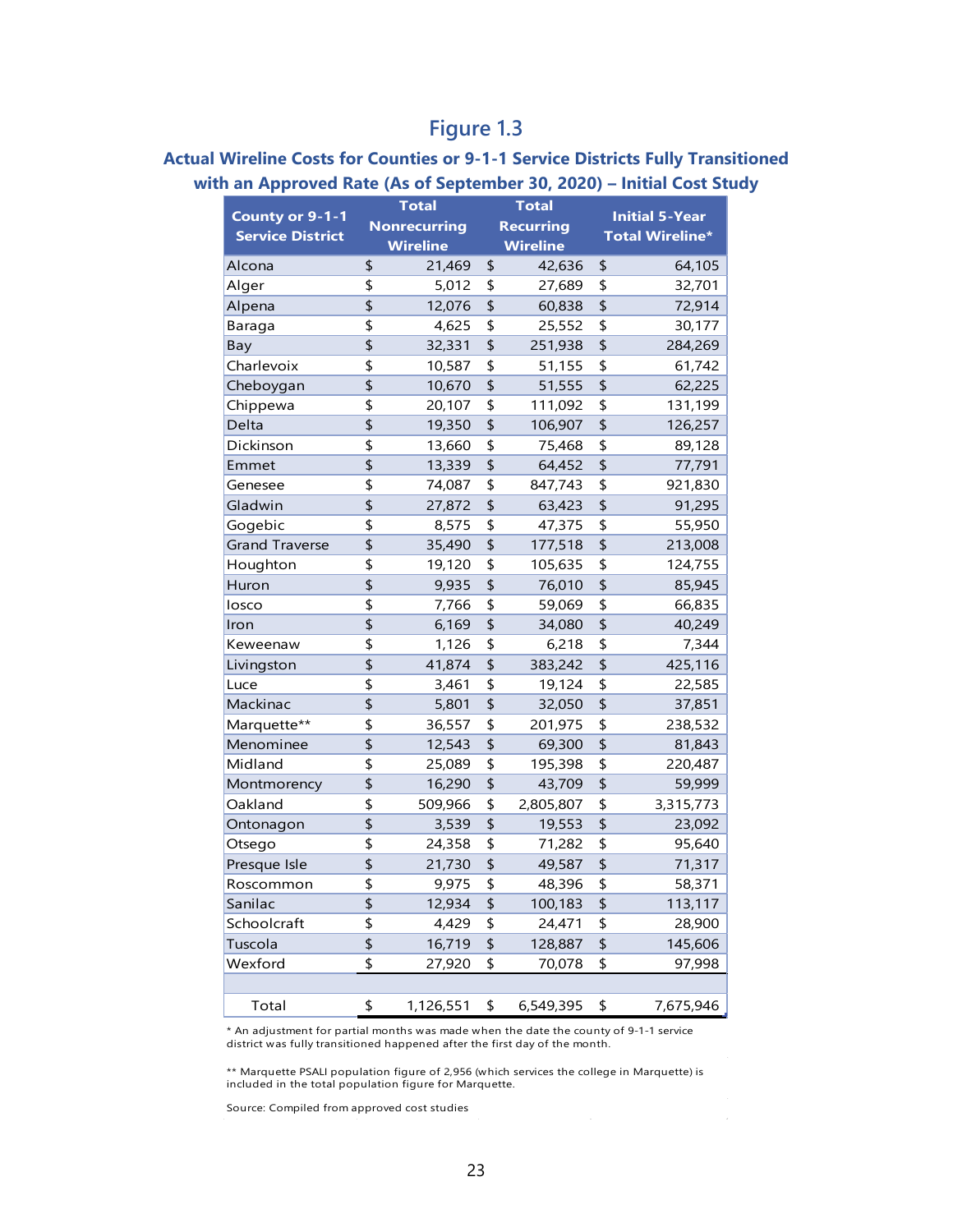#### **Actual Costs for Counties or 9-1-1 Service Districts Fully Transitioned with an Approved Rate (As of September 30, 2020) – Renewal Cost Study**

| <b>County or</b> |                   |                |               |                       |                   |                       |              |                       |
|------------------|-------------------|----------------|---------------|-----------------------|-------------------|-----------------------|--------------|-----------------------|
| $9 - 1 - 1$      | <b>Population</b> | <b>Monthly</b> |               | <b>Total Wireless</b> |                   | <b>Total Wireline</b> |              | <b>Renewal 5-Year</b> |
| <b>Service</b>   |                   | <b>Rate</b>    |               | <b>Allocation</b>     | <b>Allocation</b> |                       | <b>Total</b> |                       |
| <b>District</b>  |                   |                |               |                       |                   |                       |              |                       |
| Alger            | 9,601             | 0.1978         | \$            | 85,429                | \$                | 28,515                | \$           | 113,944               |
| <b>Baraga</b>    | 8,860             | 0.1978         | \$            | 78,837                | \$                | 26,314                | \$           | 105,151               |
| Chippewa         | 38,520            | 0.1978         | $\frac{1}{2}$ | 342,751               | \$                | 114,405               | \$           | 457,156               |
| Delta            | 37,069            | 0.1978         | \$            | 329,840               | \$                | 110,094               | \$           | 439,934               |
| Dickinson        | 26,168            | 0.1978         | \$            | 232,843               | \$                | 77,719                | \$           | 310,562               |
| Gogebic          | 16,427            | 0.1978         | \$            | 146,168               | \$                | 48,788                | \$           | 194,956               |
| Houghton         | 36,628            | 0.1978         | \$            | 325,916               | \$                | 108,785               | \$           | 434,701               |
| Iron             | 11,817            | 0.1978         | \$            | 105,147               | \$                | 35,097                | \$           | 140,244               |
| Keweenaw         | 2,156             | 0.1978         | \$            | 19,184                | \$                | 6,403                 | \$           | 25,587                |
| Luce             | 6,631             | 0.1978         | \$            | 59,003                | \$                | 19,695                | \$           | 78,698                |
| Mackinac         | 11,113            | 0.1978         | $\frac{1}{2}$ | 98,884                | \$                | 33,006                | \$           | 131,890               |
| Marquette*       | 70,033            | 0.1978         | \$            | 623,154               | \$                | 207,998               | \$           | 831,152               |
| Menominee        | 24,029            | 0.1978         | \$            | 213,810               | \$                | 71,366                | \$           | 285,176               |
| Ontonagon        | 6,780             | 0.1978         | \$            | 60,328                | \$                | 20,137                | \$           | 80,465                |
| Schoolcraft      | 8,485             | 0.1978         | \$            | 75,500                | \$                | 25,200                | \$           | 100,700               |
|                  |                   |                |               |                       |                   |                       |              |                       |
|                  |                   | Total          | \$            | 2,796,794             | \$                | 933,522               | \$           | 3,730,316             |

\* Marquette PSALI population figure of 2,956 (which services the college in Marquette) is included in the total population figure for Marquette.

 $\mathcal{L}^{\mathcal{L}}$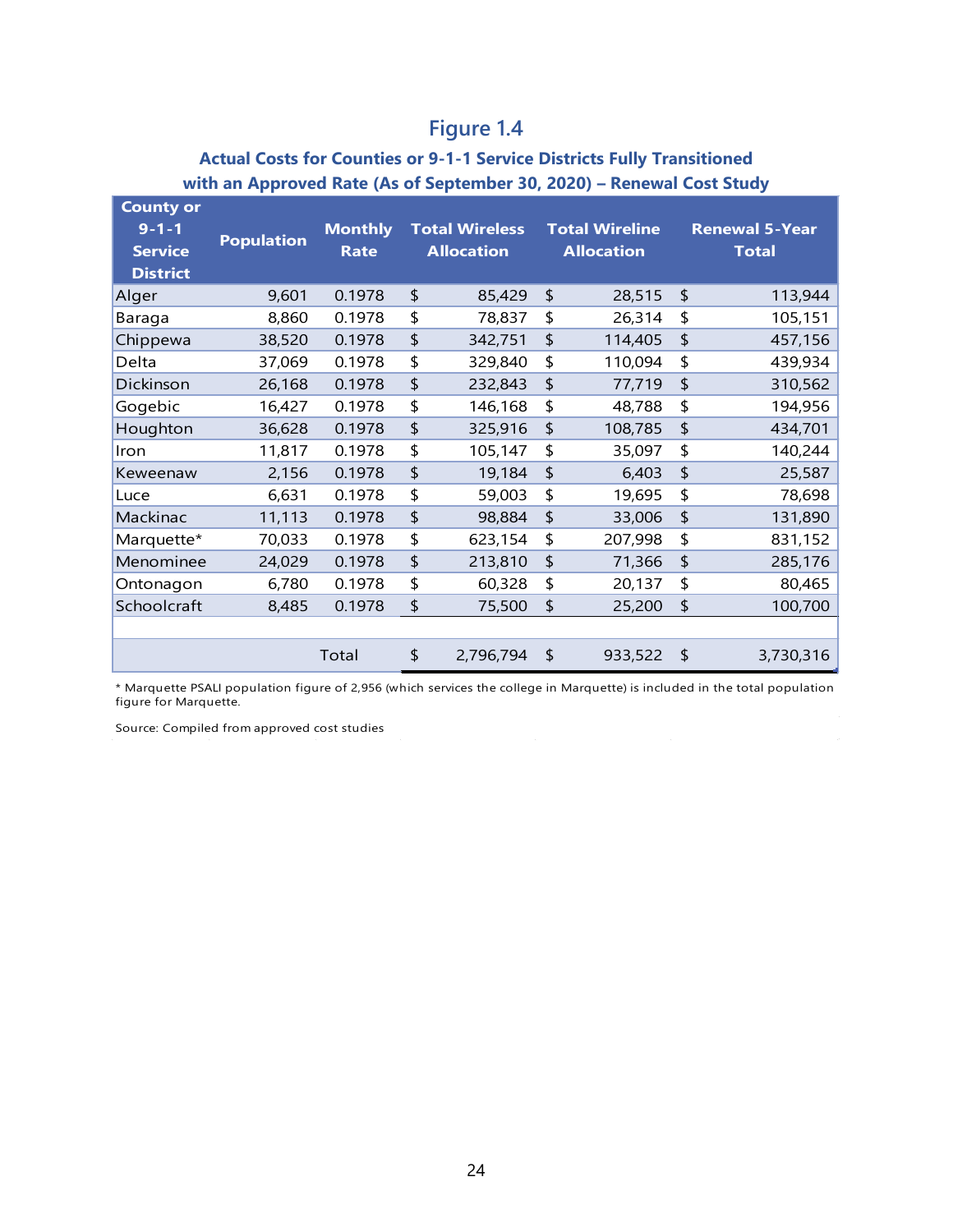#### **Actual Wireless Costs for Counties or 9-1-1 Service Districts Fully Transitioned with an Approved Rate (As of September 30, 2020) – Renewal Cost Study**

| <b>County or</b><br>$9 - 1 - 1$<br><b>Service</b><br><b>District</b> | <b>Total</b><br><b>Nonrecurring</b><br><b>Wireless</b> | <b>Total Recurring</b><br><b>Wireless</b> | <b>Renewal 5-Year</b><br><b>Wireless Total</b> |
|----------------------------------------------------------------------|--------------------------------------------------------|-------------------------------------------|------------------------------------------------|
| Alger                                                                | \$<br>538                                              | \$<br>84,891                              | \$<br>85,429                                   |
| Baraga                                                               | \$<br>497                                              | \$<br>78,340                              | \$<br>78,837                                   |
| Chippewa                                                             | \$<br>2,159                                            | \$<br>340,592                             | \$<br>342,751                                  |
| Delta                                                                | \$<br>2,078                                            | \$<br>327,762                             | \$<br>329,840                                  |
| Dickinson                                                            | \$<br>1,467                                            | \$<br>231,376                             | \$<br>232,843                                  |
| Gogebic                                                              | \$<br>921                                              | \$<br>145,247                             | \$<br>146,168                                  |
| Houghton                                                             | \$<br>2,053                                            | \$<br>323,863                             | \$<br>325,916                                  |
| Iron                                                                 | \$<br>662                                              | \$<br>104,485                             | \$<br>105,147                                  |
| Keweenaw                                                             | \$<br>121                                              | \$<br>19,063                              | \$<br>19,184                                   |
| Luce                                                                 | \$<br>372                                              | \$<br>58,631                              | \$<br>59,003                                   |
| Mackinac                                                             | \$<br>623                                              | \$<br>98,261                              | \$<br>98,884                                   |
| Marquette*                                                           | \$<br>3,926                                            | \$<br>619,228                             | \$<br>623,154                                  |
| Menominee                                                            | \$<br>1,347                                            | \$<br>212,463                             | \$<br>213,810                                  |
| Ontonagon                                                            | \$<br>380                                              | \$<br>59,948                              | \$<br>60,328                                   |
| Schoolcraft                                                          | \$<br>476                                              | \$<br>75,024                              | \$<br>75,500                                   |
|                                                                      |                                                        |                                           |                                                |
| Total                                                                | \$<br>17,620                                           | \$<br>2,779,174                           | \$<br>2,796,794                                |

\* Marquette PSALI population figure of 2,956 (which services the college in Marquette) is included in the total population figure for Marquette.

 $\mathcal{A}$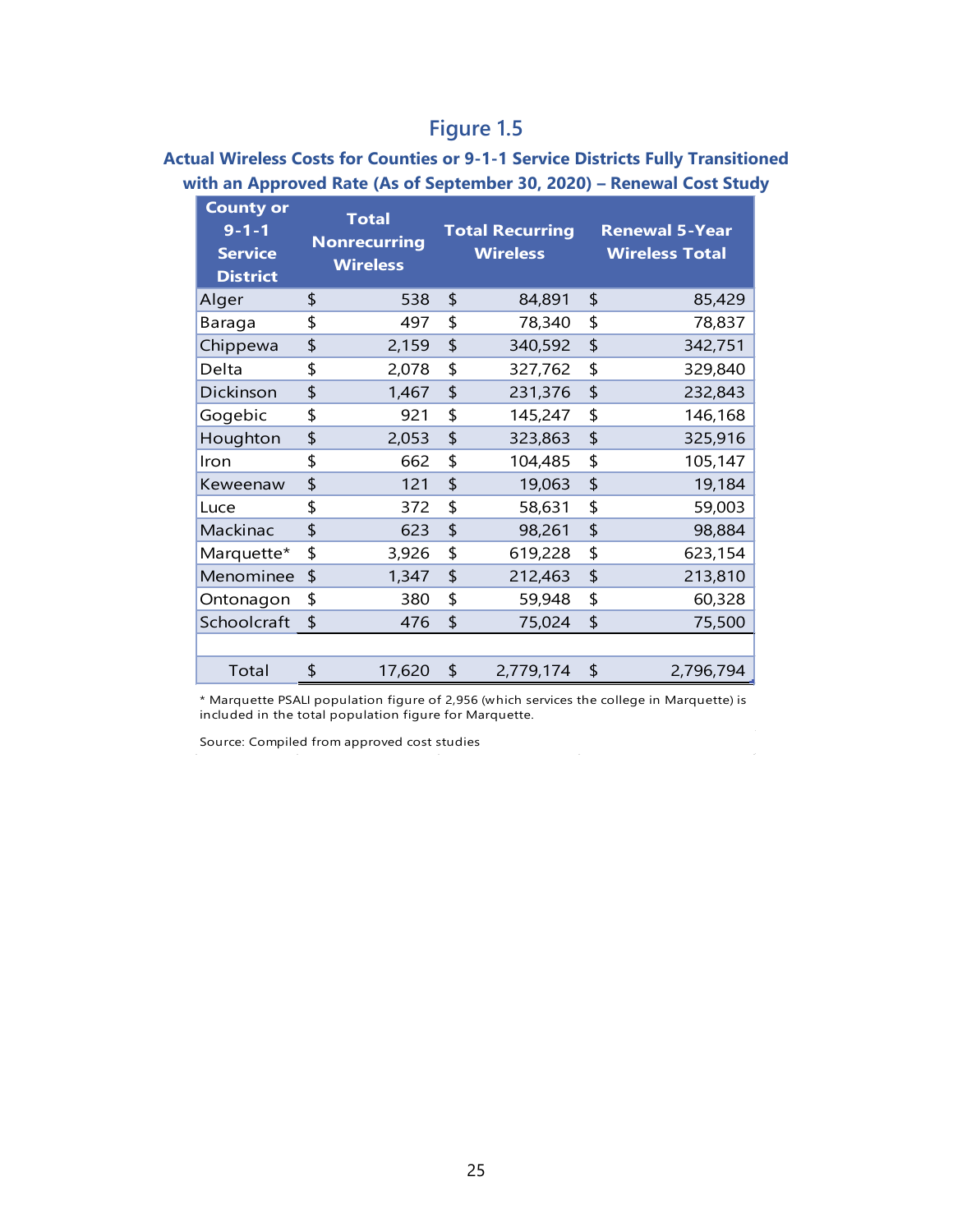#### **Actual Wireline Costs for Counties or 9-1-1 Service Districts Fully Transitioned with an Approved Rate (As of September 30, 2020) – Renewal Cost Study**

| <b>County or</b><br>$9 - 1 - 1$<br><b>Service</b><br><b>District</b> | <b>Total</b><br><b>Nonrecurring</b><br><b>Wireline</b> |       |    | <b>Total Recurring</b><br><b>Wireline</b> | <b>Renewal 5-Year</b><br><b>Wireline Total</b> |         |  |  |  |
|----------------------------------------------------------------------|--------------------------------------------------------|-------|----|-------------------------------------------|------------------------------------------------|---------|--|--|--|
| Alger                                                                | \$                                                     | 140   | \$ | 28,375                                    | \$                                             | 28,515  |  |  |  |
| Baraga                                                               | \$                                                     | 129   | \$ | 26,185                                    | \$                                             | 26,314  |  |  |  |
| Chippewa                                                             | \$                                                     | 561   | \$ | 113,844                                   | \$                                             | 114,405 |  |  |  |
| Delta                                                                | \$                                                     | 539   | \$ | 109,555                                   | \$                                             | 110,094 |  |  |  |
| Dickinson                                                            | \$                                                     | 381   | \$ | 77,338                                    | \$                                             | 77,719  |  |  |  |
| Gogebic                                                              | \$                                                     | 239   | \$ | 48,549                                    | \$                                             | 48,788  |  |  |  |
| Houghton                                                             | \$                                                     | 533   | \$ | 108,252                                   | \$                                             | 108,785 |  |  |  |
| Iron                                                                 | \$                                                     | 172   | \$ | 34,925                                    | \$                                             | 35,097  |  |  |  |
| Keweenaw                                                             | \$                                                     | 31    | \$ | 6,372                                     | \$                                             | 6,403   |  |  |  |
| Luce                                                                 | \$                                                     | 97    | \$ | 19,598                                    | \$                                             | 19,695  |  |  |  |
| Mackinac                                                             | \$                                                     | 162   | \$ | 32,844                                    | \$                                             | 33,006  |  |  |  |
| Marquette*                                                           | \$                                                     | 1,019 | \$ | 206,979                                   | \$                                             | 207,998 |  |  |  |
| Menominee                                                            | \$                                                     | 350   | \$ | 71,016                                    | \$                                             | 71,366  |  |  |  |
| Ontonagon                                                            | \$                                                     | 99    | \$ | 20,038                                    | \$                                             | 20,137  |  |  |  |
| Schoolcraft                                                          | \$                                                     | 123   | \$ | 25,077                                    | \$                                             | 25,200  |  |  |  |
|                                                                      |                                                        |       |    |                                           |                                                |         |  |  |  |
| Total                                                                | \$                                                     | 4,575 | \$ | 928,947                                   | \$                                             | 933,522 |  |  |  |

\* Marquette PSALI population figure of 2,956 (which services the college in Marquette) is included in the total population figure for Marquette.

 $\bar{\omega}$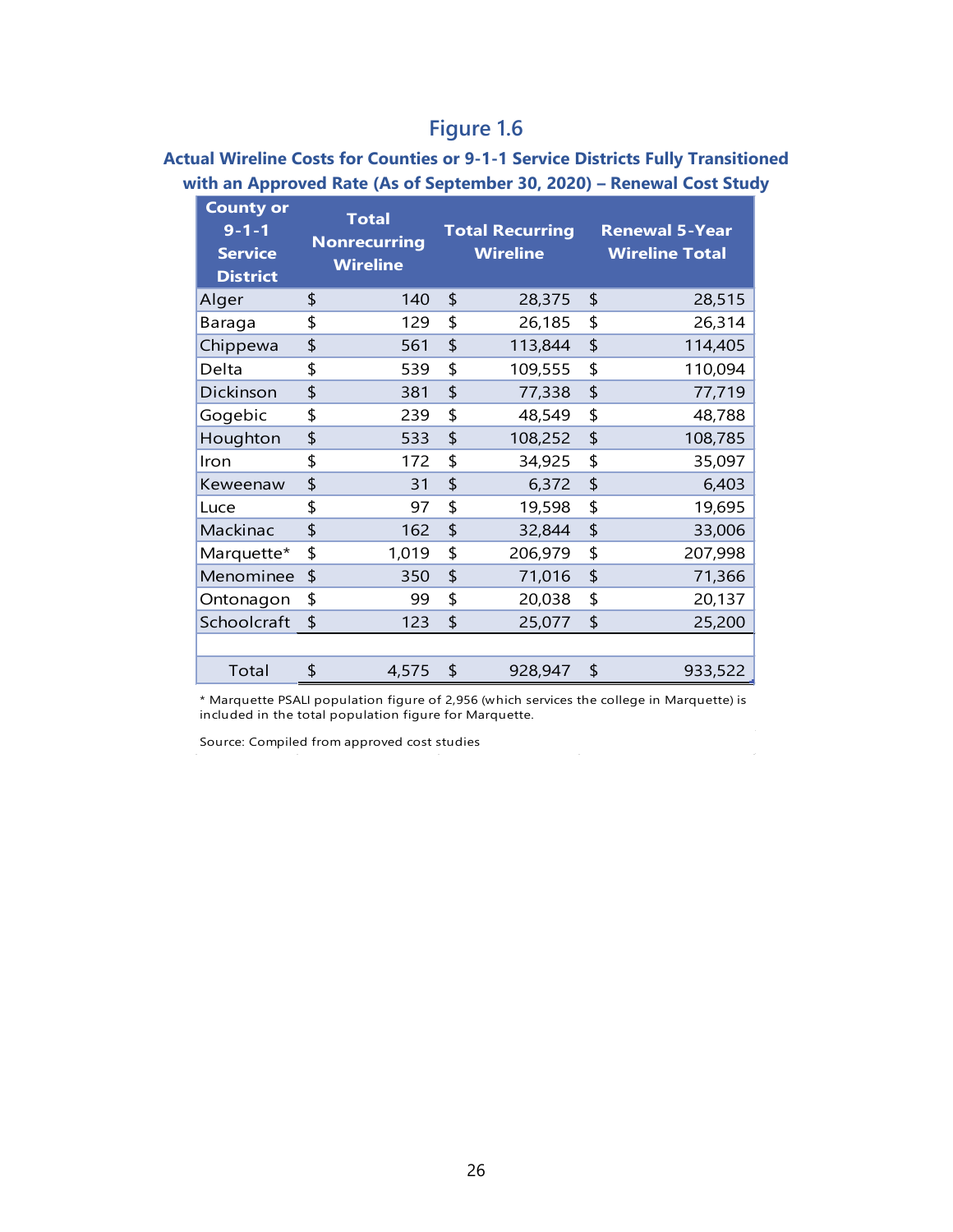# <span id="page-32-0"></span>**Estimated Costs**

# **Figure 1.8**

#### **Estimated Costs for Counites or 9-1-1 Service Districts Fully Transitioned without an Approved Rate (As of September 30, 2020)**

| <b>Initial</b>                                                       | <b>Cost</b>       | <b>Study</b> |                                 | <b>Rates</b>          | and                                 |                           | <b>Amounts</b>                   |                           | are                                                |                 | <b>Estimated</b>                          |  |
|----------------------------------------------------------------------|-------------------|--------------|---------------------------------|-----------------------|-------------------------------------|---------------------------|----------------------------------|---------------------------|----------------------------------------------------|-----------------|-------------------------------------------|--|
| <b>County or</b><br>$9 - 1 - 1$<br><b>Service</b><br><b>District</b> | <b>Population</b> |              | <b>Estimated</b><br><b>Rate</b> |                       | <b>Total</b><br><b>Nonrecurring</b> |                           | <b>Total</b><br><b>Recurring</b> |                           | <b>Estimated</b><br><b>Monthly</b><br><b>Total</b> |                 | <b>Estimated 5 -</b><br><b>Year Total</b> |  |
| <b>Barry</b>                                                         | 59,173            |              | 0.3500                          | $\mathfrak{L}$        | 2,894                               | $\frac{1}{2}$             | 17,817                           | $\boldsymbol{\mathsf{L}}$ | 20,711                                             | $\frac{1}{2}$   | 1,242,660                                 |  |
| <b>Benzie</b>                                                        | 17,525            |              | 0.2394                          | $\frac{1}{2}$         | 706                                 | $\frac{4}{5}$             | 3,489                            | $\frac{4}{5}$             | 4,195                                              | $\frac{1}{2}$   | 251,700                                   |  |
| <b>Branch</b>                                                        | 45,248            |              | 0.2394                          | $\sqrt{2}$            | 1,823                               | $\frac{1}{2}$             | 9,009                            | $\frac{1}{2}$             | 10,832                                             | $\frac{1}{2}$   | 649,920                                   |  |
| Calhoun                                                              | 136,146           |              | 0.3500                          | $\boldsymbol{\theta}$ | 6,658                               | $\frac{1}{2}$             | 40,993                           | $\frac{4}{5}$             | 47,651                                             | \$              | 2,859,060                                 |  |
| Cass                                                                 | 52,293            |              | 0.2394                          | $\sqrt{2}$            | 2,107                               | $\frac{1}{2}$             | 10,411                           | $\frac{1}{2}$             | 12,518                                             | \$              | 751,080                                   |  |
| Clare                                                                | 30,926            |              | 0.2394                          | $\sqrt{2}$            | 1,246                               | $\frac{1}{2}$             | 6,157                            | \$                        | 7,403                                              | $\mathfrak{P}$  | 444,180                                   |  |
| Clinton                                                              | 75,382            |              | 0.2105                          | $\sqrt{2}$            | 2,706                               | \$                        | 13,161                           | \$                        | 15,867                                             | \$              | 952,020                                   |  |
| Crawford                                                             | 14,074            |              | 0.3960                          | $\boldsymbol{\theta}$ | 1,423                               | \$                        | 4,150                            | $\frac{4}{5}$             | 5,573                                              | \$              | 334,380                                   |  |
| Hillsdale                                                            | 46,688            |              | 0.2394                          | $\mathfrak{D}$        | 1,882                               | $\sqrt{2}$                | 9,296                            | $\frac{1}{2}$             | 11,178                                             | $\ddot{\theta}$ | 670,680                                   |  |
| Ionia                                                                | 63,905            |              | 0.2394                          | $\boldsymbol{\beta}$  | 2,575                               | $\frac{1}{2}$             | 12,723                           | $\frac{1}{2}$             | 15,298                                             | \$              | 917,880                                   |  |
| Kalamazoo                                                            | 250,331           |              | 0.2394                          | $\sqrt{2}$            | 10,089                              | \$                        | 49,841                           | \$                        | 59,930                                             | \$              | 3,595,800                                 |  |
| Leelanau                                                             | 21,708            |              | 0.2394                          | $\boldsymbol{\theta}$ | 875                                 | $\frac{4}{5}$             | 4,322                            | \$                        | 5,197                                              | \$              | 311,820                                   |  |
| Lenawee                                                              | 99,892            |              | 0.2394                          | $\sqrt{2}$            | 4,025                               | \$                        | 19,888                           | \$                        | 23,913                                             | \$              | 1,434,780                                 |  |
| Mason                                                                | 28,705            |              | 0.2034                          | $\frac{1}{2}$         | 1,045                               | $\frac{1}{2}$             | 4,794                            | $\frac{4}{5}$             | 5,839                                              | $\frac{1}{2}$   | 350,340                                   |  |
| Mecosta                                                              | 42,798            |              | 0.2034                          | $\sqrt{2}$            | 1,558                               | $\frac{1}{2}$             | 7,147                            | $\frac{1}{2}$             | 8,705                                              | \$              | 522,300                                   |  |
| Missaukee                                                            | 14,849            |              | 0.2394                          | $\boldsymbol{\beta}$  | 598                                 | \$                        | 2,956                            | \$                        | 3,554                                              | $\frac{4}{5}$   | 213,240                                   |  |
| Montcalm                                                             | 63,342            |              | 0.2394                          | $\sqrt{2}$            | 2,552                               | \$                        | 12,611                           | \$                        | 15,163                                             | \$              | 909,780                                   |  |
| Newaygo                                                              | 48,460            |              | 0.2034                          | $\boldsymbol{\theta}$ | 1,764                               | \$                        | 8,093                            | $\frac{4}{5}$             | 9,857                                              | \$              | 591,420                                   |  |
| Oceana                                                               | 26,570            |              | 0.2034                          | $\sqrt{2}$            | 967                                 | \$                        | 4,437                            | $\frac{4}{5}$             | 5,404                                              | \$              | 324,240                                   |  |
| Osceola                                                              | 23,528            |              | 0.2034                          | $\boldsymbol{\theta}$ | 856                                 | $\frac{1}{2}$             | 3,929                            | $\frac{4}{5}$             | 4,785                                              | \$              | 287,100                                   |  |
| Oscoda                                                               | 8,640             |              | 0.6132                          | $\mathfrak{D}$        | 1,531                               | $\ddot{\theta}$           | 3,767                            | $\frac{1}{2}$             | 5,298                                              | $\frac{1}{2}$   | 317,880                                   |  |
| Shiawassee                                                           | 70,648            |              | 0.1957                          | $\frac{1}{2}$         | 2,742                               | $\boldsymbol{\mathsf{L}}$ | 11,084                           | $\boldsymbol{\mathsf{L}}$ | 13,826                                             | $\frac{1}{2}$   | 829,560                                   |  |
|                                                                      |                   |              |                                 |                       |                                     |                           |                                  |                           |                                                    |                 |                                           |  |
|                                                                      | Total             |              |                                 | $\frac{1}{2}$         | 52,622                              | \$                        | 260,075                          | \$                        | 312,697                                            | \$              | 18,761,820                                |  |
|                                                                      |                   |              |                                 |                       |                                     |                           |                                  |                           |                                                    |                 |                                           |  |
|                                                                      | Wireless          |              | 83.96549%                       | \$                    | 44,184                              | \$                        | 218,374                          | \$                        | 262,558                                            | \$              | 15,753,480                                |  |
|                                                                      | Wireline          |              | 16.03451%                       | $\sqrt{2}$            | 8,438                               | $\sqrt{2}$                | 41,701                           | $\frac{1}{2}$             | 50,139                                             | \$              | 3,008,340                                 |  |

Source: Compiled from estimates provided by PFN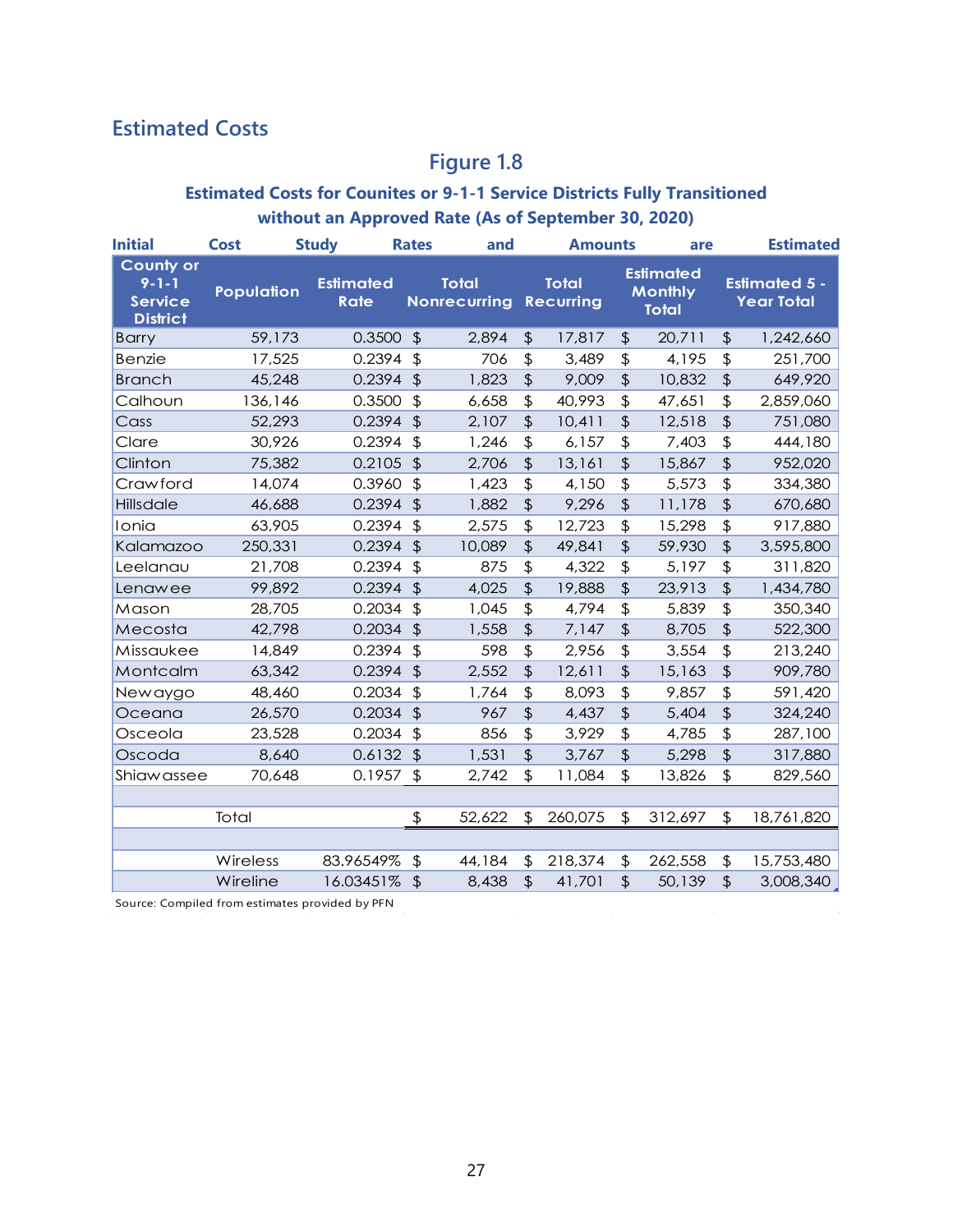# **Figure 2.1**

#### **Estimated Costs for Counties or 9-1-1 Service Districts Not Yet Fully Transitioned (As of September 30, 2020)**

| County or 9-1-1<br><b>Service District</b> | <b>Population</b> | <b>Estimated</b><br><b>Rate</b> |            | <b>Estimated</b><br><b>Monthly Total</b> | <b>Estimated 5 - Year</b><br><b>Total</b> | <b>Estimated</b><br><b>Conversion</b><br><b>Date</b> |
|--------------------------------------------|-------------------|---------------------------------|------------|------------------------------------------|-------------------------------------------|------------------------------------------------------|
| Allegan                                    | 111,408           | $0.2394$ \$                     |            | 26,671                                   | \$<br>1,600,260                           | Aug-21                                               |
| Antrim                                     | 23,580            | $0.2394$ \$                     |            | 5,645                                    | \$<br>338,700                             | Jan-21                                               |
| Arenac                                     | 15,899            | $0.2394$ \$                     |            | 3,806                                    | \$<br>228,360                             | Jan-21                                               |
| <b>Berrien</b>                             | 156,813           | $0.2394$ \$                     |            | 37,541                                   | \$<br>2,252,460                           | Feb-21                                               |
| Eaton                                      | 107,759           | $0.2394$ \$                     |            | 25,798                                   | \$<br>1,547,880                           | <b>Nov-20</b>                                        |
| Gratiot                                    | 42,476            | 0.2394 \$                       |            | 10,169                                   | \$<br>610,140                             | Mar-21                                               |
| Ingham                                     | 280,895           | $0.2394$ \$                     |            | 67,246                                   | \$<br>4,034,760                           | Aug-21                                               |
| Isabella                                   | 70,311            | 0.2394 \$                       |            | 16,833                                   | \$<br>1,009,980                           | Aug-21                                               |
| Jackson                                    | 160,248           | $0.2394$ \$                     |            | 38,363                                   | \$<br>2,301,780                           | Oct-20                                               |
| Kalkaska                                   | 17,153            | 0.2394                          | $\sqrt{2}$ | 4,106                                    | \$<br>246,360                             | $Jan-21$                                             |
| Kent                                       | 602,622           | $0.2394$ \$                     |            | 144,268                                  | \$<br>8,656,080                           | $Feb-21$                                             |
| Lake                                       | 11,539            | 0.2394                          | $\sqrt{2}$ | 2,762                                    | \$<br>165,720                             | Feb-21                                               |
| Lapeer                                     | 88,319            | $0.2394$ \$                     |            | 21,143                                   | \$<br>1,268,580                           | Mar-21                                               |
| Manistee                                   | 24,733            | 0.2394                          | $\sqrt{2}$ | 5,921                                    | \$<br>355,260                             | Oct-20                                               |
| Monroe                                     | 152,021           | $0.2394$ \$                     |            | 36,393                                   | \$<br>2,183,580                           | Mar-21                                               |
| Muskegon                                   | 172,188           | 0.2394                          | $\sqrt{2}$ | 41,222                                   | \$<br>2,473,320                           | Dec-20                                               |
| Ogemaw                                     | 21,699            | 0.2394                          | $\sqrt{2}$ | 5,194                                    | \$<br>311,640                             | Oct-20                                               |
| Ottawa                                     | 263,801           | 0.2394                          | $\sqrt{2}$ | 63,154                                   | \$<br>3,789,240                           | May-21                                               |
| Saginaw                                    | 200,169           | 0.2394                          | $\sqrt{2}$ | 47,921                                   | \$<br>2,875,260                           | Feb-21                                               |
| <b>St Clair</b>                            | 163,040           | 0.2394                          | $\sqrt{2}$ | 39,032                                   | \$<br>2,341,920                           | Mar-21                                               |
| St Joseph                                  | 61,295            | 0.2394                          | $\sqrt{2}$ | 14,674                                   | \$<br>880,440                             | <b>Dec-20</b>                                        |
| Van Buren                                  | 76,258            | 0.2394                          | $\sqrt{2}$ | 18,256                                   | \$<br>1,095,360                           | Jan-21                                               |
| Washtenaw                                  | 344,791           | 0.2394                          | $\sqrt{2}$ | 82,543                                   | \$<br>4,952,580                           | Aug-21                                               |
| Wayne (CEW)                                | 59,834            | 0.2394                          | $\sqrt{2}$ | 14,324                                   | \$<br>859,440                             | Oct-21                                               |
| Wayne (CWW)                                | 699,504           | 0.2394                          | $\sqrt{2}$ | 167,461                                  | \$<br>10,047,660                          | Apr-21                                               |
| Wayne (DMA)                                | 313,270           | 0.2394                          | $\sqrt{2}$ | 74,997                                   | \$<br>4,499,820                           | Apr-21                                               |
|                                            |                   |                                 |            |                                          |                                           |                                                      |
|                                            | Total             |                                 | \$         | 1,015,443                                | \$<br>60,926,580                          |                                                      |
|                                            |                   |                                 |            |                                          |                                           |                                                      |
|                                            | Nonrecurring      |                                 | \$         | 170,938                                  | \$<br>10,256,280                          |                                                      |
|                                            | Recurring         |                                 | \$         | 844,505                                  | \$<br>50,670,300                          |                                                      |
|                                            |                   |                                 |            |                                          |                                           |                                                      |
|                                            | Wireless          | 83.96549% \$                    |            | 852,622                                  | \$<br>51,157,301                          |                                                      |
|                                            | Wireline          | 16.03451% \$                    |            | 162,821                                  | \$<br>9,769,279                           |                                                      |
|                                            |                   |                                 |            |                                          |                                           |                                                      |

#### **Initial Cost Study Rates and Amounts are Estimated**

Source: Compiled from estimates provided by PFN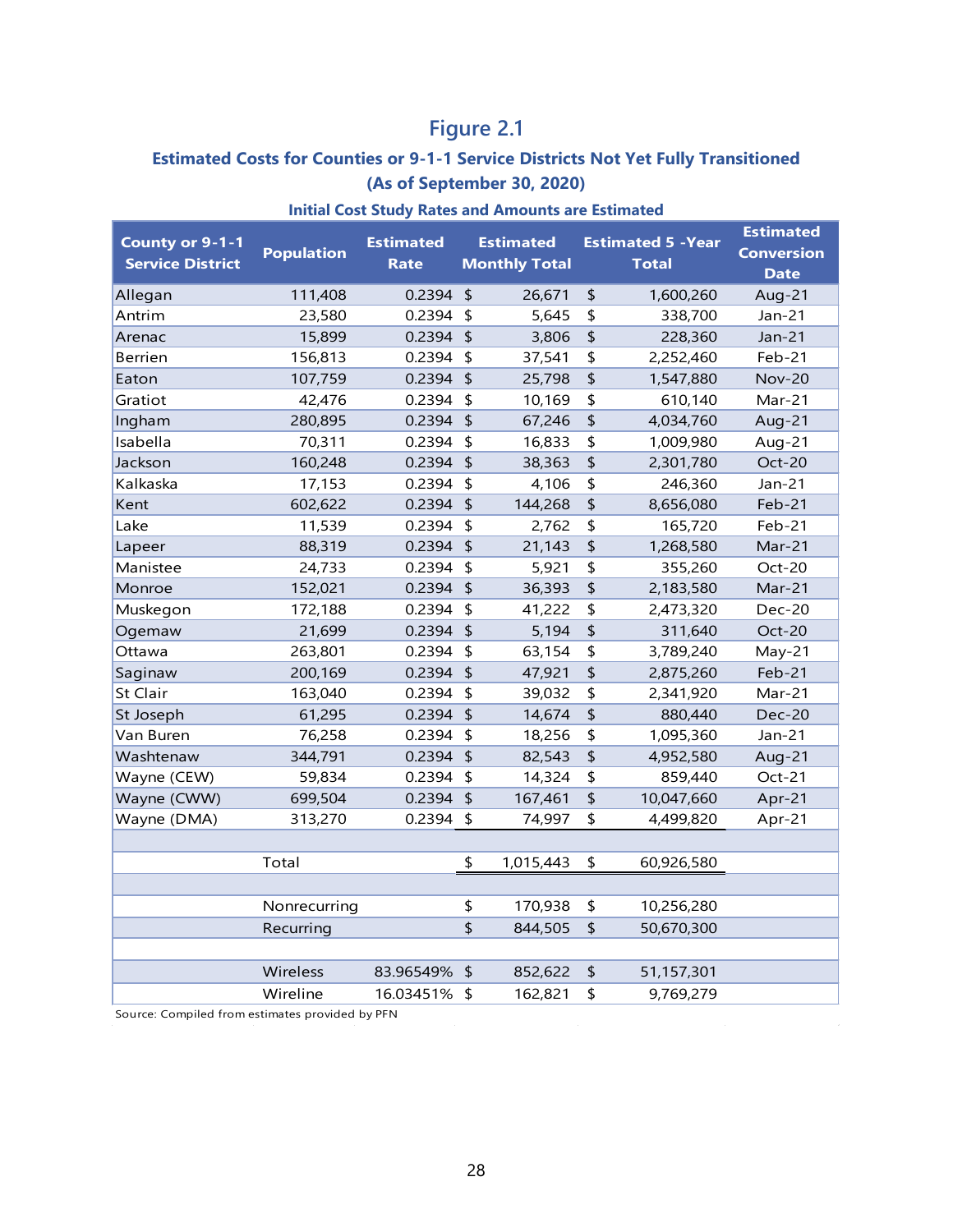# <span id="page-34-0"></span>**Map of Fully Transitioned County or 9-1-1 Service District**





Source: Compiled from actual cost studies and estimates provided by PFN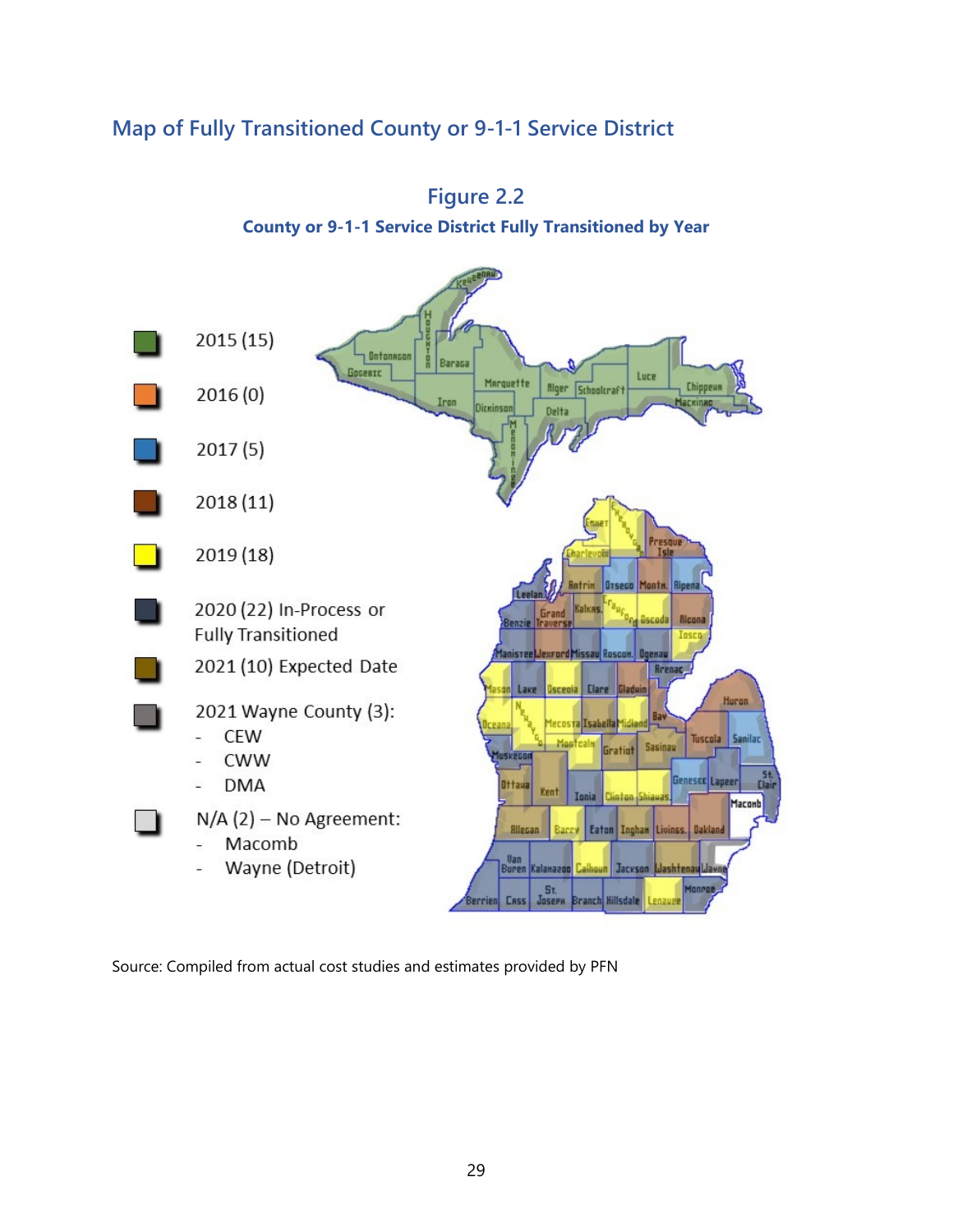# <span id="page-35-0"></span>**Ongoing Costs**

# **Figure 3.1**

#### **Expected Annual Ongoing Costs Counties or 9-1-1 Service Districts Based on Actual Renewal Cost Study (As of September 30, 2020)**

| <b>County or 9-1-1</b><br><b>Service District</b> | <b>Population</b> | <b>Monthly</b><br><b>Rate</b> | <b>Wireless</b><br><b>Allocation</b> |               | <b>Wireline</b><br><b>Allocation</b> | <b>Annual Total</b> |
|---------------------------------------------------|-------------------|-------------------------------|--------------------------------------|---------------|--------------------------------------|---------------------|
| Alger                                             | 9,601             | 0.1978                        | \$<br>17,086                         | \$            | 5,703                                | \$<br>22,789        |
| Baraga                                            | 8,860             | 0.1978                        | \$<br>15,767                         | \$            | 5,263                                | \$<br>21,030        |
| Chippewa                                          | 38,520            | 0.1978                        | \$<br>68,550                         | \$            | 22,881                               | \$<br>91,431        |
| Delta                                             | 37,069            | 0.1978                        | \$<br>65,968                         | \$            | 22,019                               | \$<br>87,987        |
| Dickinson                                         | 26,168            | 0.1978                        | \$<br>46,569                         | \$            | 15,544                               | \$<br>62,113        |
| Gogebic                                           | 16,427            | 0.1978                        | \$<br>29,233                         | \$            | 9,758                                | \$<br>38,991        |
| Houghton                                          | 36,628            | 0.1978                        | \$<br>65,183                         | \$            | 21,757                               | \$<br>86,940        |
| Iron                                              | 11,817            | 0.1978                        | \$<br>21,030                         | \$            | 7,019                                | \$<br>28,049        |
| Keweenaw                                          | 2,156             | 0.1978                        | \$<br>3,837                          | \$            | 1,281                                | \$<br>5,118         |
| Luce                                              | 6,631             | 0.1978                        | \$<br>11,801                         | \$            | 3,939                                | \$<br>15,740        |
| Mackinac                                          | 11,113            | 0.1978                        | \$<br>19,777                         | \$            | 6,601                                | \$<br>26,378        |
| Marquette*                                        | 70,033            | 0.1978                        | \$<br>124,631                        | \$            | 41,600                               | \$<br>166,231       |
| Menominee                                         | 24,029            | 0.1978                        | \$<br>42,762                         | \$            | 14,273                               | \$<br>57,035        |
| Ontonagon                                         | 6,780             | 0.1978                        | \$<br>12,066                         | \$            | 4,027                                | \$<br>16,093        |
| Schoolcraft                                       | 8,485             | 0.1978                        | \$<br>15,100                         | \$            | 5,040                                | \$<br>20,140        |
|                                                   |                   |                               |                                      |               |                                      |                     |
|                                                   | Total             |                               | \$<br>559,360                        | $\frac{1}{2}$ | 186,705                              | \$<br>746,065       |
|                                                   |                   |                               |                                      |               |                                      |                     |
|                                                   | Nonrecurring      |                               | \$<br>3,546                          | $\frac{1}{2}$ | 917                                  | \$<br>4,463         |
|                                                   | Recurring         |                               | \$<br>555,814                        | \$            | 185,788                              | \$<br>741,602       |

\* Marquette PSALI population figure of 2,956 (which services the college in Marquette) is included in the total population figure for Marquette.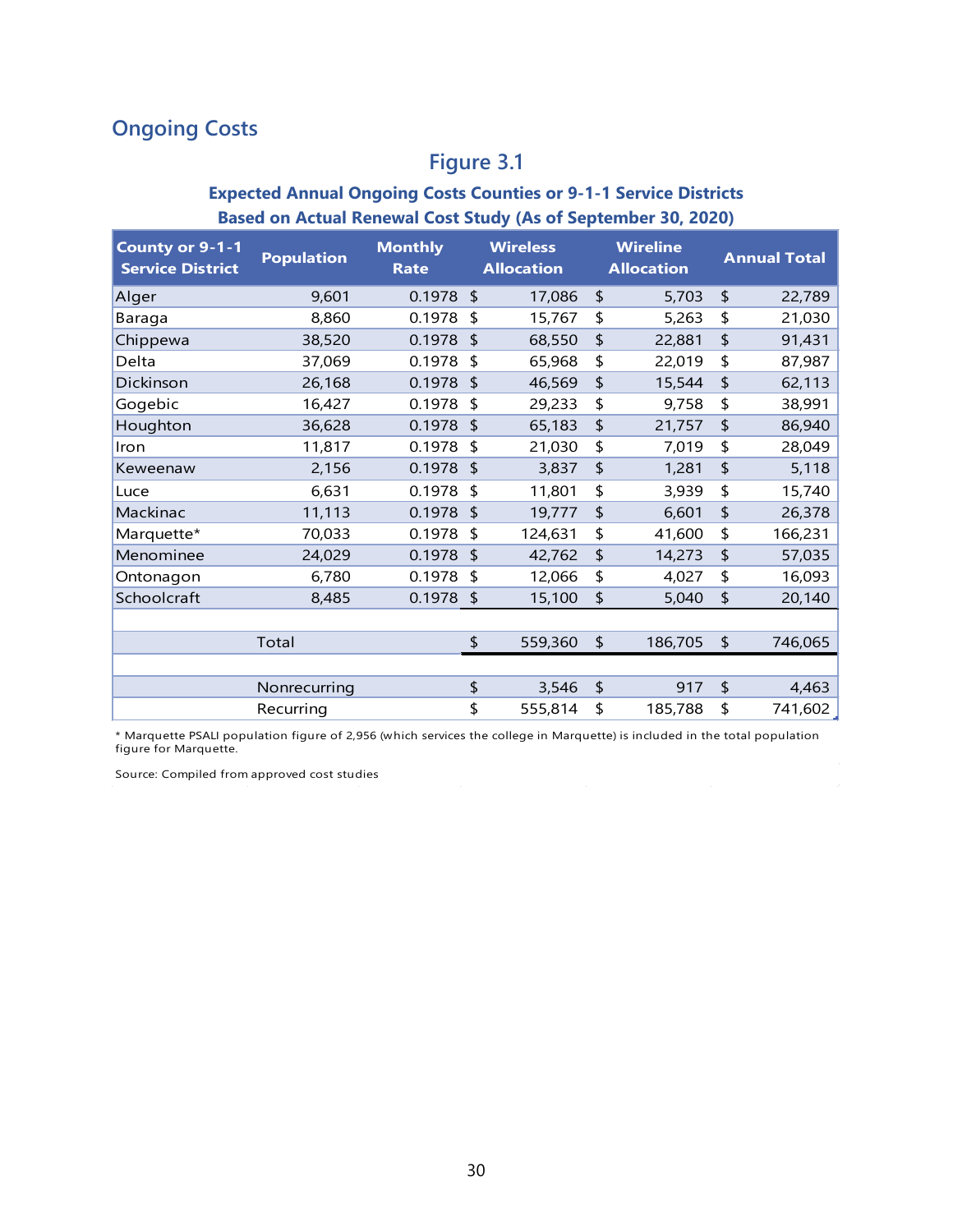# **Figure 3.2**

#### **Estimated Ongoing Costs Counties or 9-1-1 Service Districts Based on Initial or Estimated Cost Study (As of September 30, 2020)**

| <b>County or 9-1-1</b>  |                   | <b>Estimated</b> |               | <b>Wireless</b>   |                             | <b>Wireline</b>   | <b>Estimated</b> |                     |  |  |
|-------------------------|-------------------|------------------|---------------|-------------------|-----------------------------|-------------------|------------------|---------------------|--|--|
| <b>Service District</b> | <b>Population</b> | <b>Monthly</b>   |               | <b>Allocation</b> |                             | <b>Allocation</b> |                  | <b>Annual Total</b> |  |  |
|                         |                   | <b>Rate</b>      |               |                   |                             |                   |                  |                     |  |  |
| Alcona                  | 10,942            | 0.3627           | $\sqrt{2}$    | 38,892            | \$                          | 8,732             | \$               | 47,624              |  |  |
| Allegan                 | 111,408           | 0.2001           | \$            | 224,599           | \$                          | 42,914            | \$               | 267,513             |  |  |
| Alpena                  | 29,598            | 0.1808           | $\frac{1}{2}$ | 50,968            | $\frac{1}{2}$               | 13,248            | \$               | 64,216              |  |  |
| Antrim                  | 23,580            | 0.2001           | \$            | 47,537            | \$                          | 9,083             | \$               | 56,620              |  |  |
| Arenac                  | 15,899            | 0.2001           | \$            | 32,052            | \$                          | 6,124             | \$               | 38,176              |  |  |
| Barry                   | 59,173            | 0.3021           | \$            | 180,146           | \$                          | 34,368            | \$               | 214,514             |  |  |
| Bay                     | 107,771           | 0.1981           | \$            | 204,334           | \$                          | 51,859            | \$               | 256,193             |  |  |
| Benzie                  | 17,525            | 0.2001           | \$            | 35,330            | \$                          | 6,751             | \$               | 42,081              |  |  |
| <b>Berrien</b>          | 156,813           | 0.2001           | \$            | 316,135           | \$                          | 60,404            | \$               | 376,539             |  |  |
| <b>Branch</b>           | 45,248            | 0.2001           | \$            | 91,220            | \$                          | 17,430            | \$               | 108,650             |  |  |
| Calhoun                 | 136,146           | 0.3021           | \$            | 414,483           | $\frac{1}{2}$               | 79,074            | \$               | 493,557             |  |  |
| Cass                    | 52,293            | 0.2001           | $\frac{1}{2}$ | 105,423           | \$                          | 20,143            | \$               | 125,566             |  |  |
| Charlevoix              | 25,949            | 0.1808           | $\frac{1}{2}$ | 44,684            | \$                          | 11,615            | \$               | 56,299              |  |  |
| Cheboygan               | 26,152            | 0.1808           | $\frac{1}{2}$ | 45,034            | \$                          | 11,706            | \$               | 56,740              |  |  |
| Clare                   | 30,926            | 0.2001           | $\frac{1}{2}$ | 62,347            | $\boldsymbol{\updownarrow}$ | 11,913            | \$               | 74,260              |  |  |
| Clinton                 | 75,382            | 0.1756           | $\frac{1}{2}$ | 125,918           | \$                          | 32,927            | \$               | 158,845             |  |  |
| Crawford                | 14,074            | 0.2959           | $\frac{1}{2}$ | 41,969            | $\frac{1}{2}$               | 8,005             | \$               | 49,974              |  |  |
| Eaton                   | 107,759           | 0.2001           | \$            | 217,242           | \$                          | 41,509            | \$               | 258,751             |  |  |
| Emmet                   | 32,694            | 0.1808           | $\sqrt{2}$    | 56,299            | \$                          | 14,634            | \$               | 70,933              |  |  |
| Genesee                 | 425,790           | 0.1593           | $\frac{1}{2}$ | 641,240           | \$                          | 172,700           | \$               | 813,940             |  |  |
| Gladwin                 | 25,692            | 0.2214           | $\sqrt{2}$    | 54,847            | \$                          | 13,411            | \$               | 68,258              |  |  |
| <b>Grand Traverse</b>   | 86,986            | 0.1808           | \$            | 149,790           | \$                          | 38,935            | \$               | 188,725             |  |  |
| Gratiot                 | 42,476            | 0.2001           | \$            | 85,632            | \$                          | 16,362            | \$               | 101,994             |  |  |
| Hillsdale               | 46,688            | 0.2001           | \$            | 94,123            | \$                          | 17,984            | \$               | 112,107             |  |  |
| Huron                   | 33,118            | 0.1981           | \$            | 62,792            | \$                          | 15,936            | \$               | 78,728              |  |  |
| Ingham                  | 280,895           | 0.2001           | \$            | 566,284           | \$                          | 108,201           | \$               | 674,485             |  |  |
| Ionia                   | 63,905            | 0.2001           | \$            | 128,832           | \$                          | 24,616            | \$               | 153,448             |  |  |
| losco                   | 25,887            | 0.1981           | \$            | 49,082            | \$                          | 12,457            | \$               | 61,539              |  |  |
| Isabella                | 70,311            | 0.2001           | $\frac{1}{2}$ | 141,747           | \$                          | 27,084            | \$               | 168,831             |  |  |
| Jackson                 | 160,248           | 0.2001           | \$            | 323,060           | \$                          | 61,728            | \$               | 384,788             |  |  |
| Kalamazoo               | 250,331           | 0.2001           | \$            | 504,667           | \$                          | 96,428            | \$               | 601,095             |  |  |
| Kalkaska                | 17,153            | 0.2001           | \$            | 34,580            | \$                          | 6,607             | \$               | 41,187              |  |  |
| Kent                    | 602,622           | 0.2001           | \$            | 1,214,886         | \$                          | 232,130           | \$               | 1,447,016           |  |  |
| Lake                    | 11,539            | 0.2001           | \$            | 23,263            | \$                          | 4,445             | \$               | 27,708              |  |  |
| Lapeer                  | 88,319            | 0.2001           | \$            | 178,051           | \$                          | 34,020            | \$               | 212,071             |  |  |
| Leelanau                | 21,708            | 0.2001           | \$            | 43,763            | \$                          | 8,362             | \$               | 52,125              |  |  |
| Lenawee                 | 99,892            | 0.2001           | $\frac{4}{5}$ | 201,382           | $\pmb{\mathsf{\$}}$         | 38,478            | \$               | 239,860             |  |  |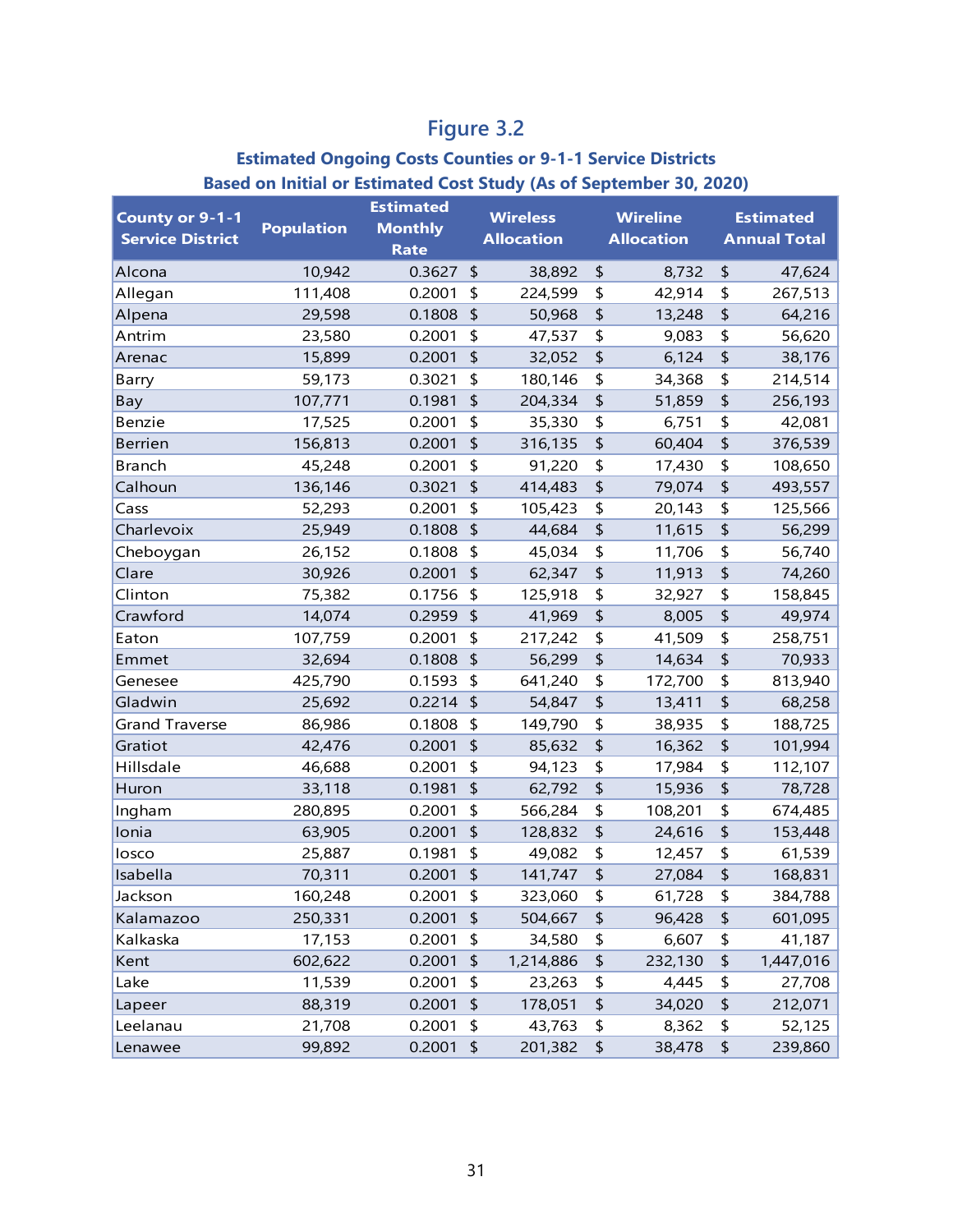# **Figure 3.2 (Continued)**

#### **Estimated Ongoing Costs Counties or 9-1-1 Service Districts Based on Initial or Estimated Cost Study (As of September 30, 2020)**

| <b>County or 9-1-1</b>  |                   | <b>Estimated</b> |               | <b>Wireless</b>   | <b>Wireline</b> |                   |                     | <b>Estimated</b> |  |
|-------------------------|-------------------|------------------|---------------|-------------------|-----------------|-------------------|---------------------|------------------|--|
| <b>Service District</b> | <b>Population</b> | <b>Monthly</b>   |               | <b>Allocation</b> |                 | <b>Allocation</b> | <b>Annual Total</b> |                  |  |
|                         |                   | <b>Rate</b>      |               |                   |                 |                   |                     |                  |  |
| Livingston              | 180,967           | 0.1752           | \$            | 301,419           | \$              | 79,046            | \$                  | 380,465          |  |
| Manistee                | 24,733            | 0.2001           | \$            | 49,862            | \$              | 9,527             | \$<br>\$            | 59,389           |  |
| Mason                   | 28,705            | 0.168            | \$            | 45,744            | \$              | 12,125            |                     | 57,869           |  |
| Mecosta<br>Midland      | 42,798            | 0.168            | \$            | 68,203            | \$<br>\$        | 18,078            | \$<br>\$            | 86,281           |  |
|                         | 83,629            | 0.1981           | \$            | 158,561           |                 | 40,242            |                     | 198,803          |  |
| Missaukee               | 14,849            | 0.2001<br>0.2001 | \$            | 29,936            | \$              | 5,720             | \$<br>\$            | 35,656           |  |
| Monroe                  | 152,021           |                  | \$            | 306,474           | \$              | 58,558            |                     | 365,032          |  |
| Montcalm                | 63,342            | 0.2001           | \$            | 127,697           | \$              | 24,399            | \$<br>\$            | 152,096          |  |
| Montmorency             | 9,765             | 0.4193           | $\frac{1}{2}$ | 40,263            | \$              | 8,871             |                     | 49,134           |  |
| Muskegon                | 172,188           | 0.2001           | \$            | 347,131           | \$              | 66,327            | \$<br>\$            | 413,458          |  |
| Newaygo                 | 48,460            | 0.168            | $\frac{1}{2}$ | 77,226            | \$              | 20,470            |                     | 97,696           |  |
| Oakland                 | 1,202,362         | 0.2017           | \$            | 2,324,406         | \$              | 585,791           | \$                  | 2,910,197        |  |
| Oceana                  | 26,570            | 0.168            | \$            | 42,342            | \$              | 11,223            | \$                  | 53,565           |  |
| Ogemaw                  | 21,699            | 0.2001           | \$            | 43,745            | \$              | 8,358             | \$                  | 52,103           |  |
| Osceola                 | 23,528            | 0.168            | $\frac{1}{2}$ | 37,494            | \$              | 9,938             | \$                  | 47,432           |  |
| Oscoda                  | 8,640             | 0.437            | \$            | 37,149            | \$              | 8,160             | \$                  | 45,309           |  |
| Otsego                  | 24,164            | 0.2709           | \$            | 63,561            | \$              | 14,991            | \$                  | 78,552           |  |
| Ottawa                  | 263,801           | 0.2001           | \$            | 531,823           | \$              | 101,616           | \$                  | 633,439          |  |
| Presque Isle            | 13,376            | 0.346            | $\frac{1}{2}$ | 45,345            | \$              | 10,193            | \$                  | 55,538           |  |
| Roscommon               | 24,449            | 0.1808           | \$            | 42,101            | \$              | 10,943            | \$                  | 53,044           |  |
| Saginaw                 | 200,169           | 0.2001           | \$            | 403,541           | \$              | 77,105            | \$                  | 480,646          |  |
| Sanilac                 | 43,114            | 0.1981           | \$            | 81,744            | \$              | 20,746            | \$                  | 102,490          |  |
| Shiawassee              | 70,648            | 0.1579           | $\frac{1}{2}$ | 105,294           | \$              | 28,570            | \$                  | 133,864          |  |
| St Clair                | 163,040           | 0.2001           | \$            | 328,689           | \$              | 62,803            | \$                  | 391,492          |  |
| St Joseph               | 61,295            | 0.2001           | \$            | 123,571           | \$              | 23,611            | \$                  | 147,182          |  |
| Tuscola                 | 55,729            | 0.1981           | \$            | 105,662           | \$              | 26,817            | \$                  | 132,479          |  |
| Van Buren               | 76,258            | 0.2001           | $\frac{1}{2}$ | 153,736           | \$              | 29,375            | \$                  | 183,111          |  |
| Washtenaw               | 344,791           | 0.2001           | \$            | 695,099           | \$              | 132,813           | \$                  | 827,912          |  |
| Wayne (CEW)             | 59,834            | 0.2001           | \$            | 120,625           | \$              | 23,048            | \$                  | 143,673          |  |
| Wayne (CWW)             | 699,504           | 0.2001           | \$            | 1,410,200         | \$              | 269,449           | \$                  | 1,679,649        |  |
| Wayne (DMA)             | 313,270           | 0.2001           | \$            | 631,552           | \$              | 120,672           | \$                  | 752,224          |  |
| Wexford                 | 32,735            | 0.1768           | \$            | 55,034            | \$              | 14,416            | \$                  | 69,450           |  |
|                         |                   |                  |               |                   |                 |                   |                     |                  |  |
|                         | Total             |                  | \$            | 15,767,862        | \$              | 3,346,324         | \$                  | 19,114,186       |  |
|                         |                   |                  |               |                   |                 |                   |                     |                  |  |
|                         | Nonrecurring      |                  | \$            | 76,638            | \$              | 19,161            | \$                  | 95,799           |  |
|                         | Recurring         |                  | \$            | 15,691,224        | \$              | 3,327,163         | \$                  | 19,018,387       |  |

Source: Compiled from approved cost studies and estimates provided by PFN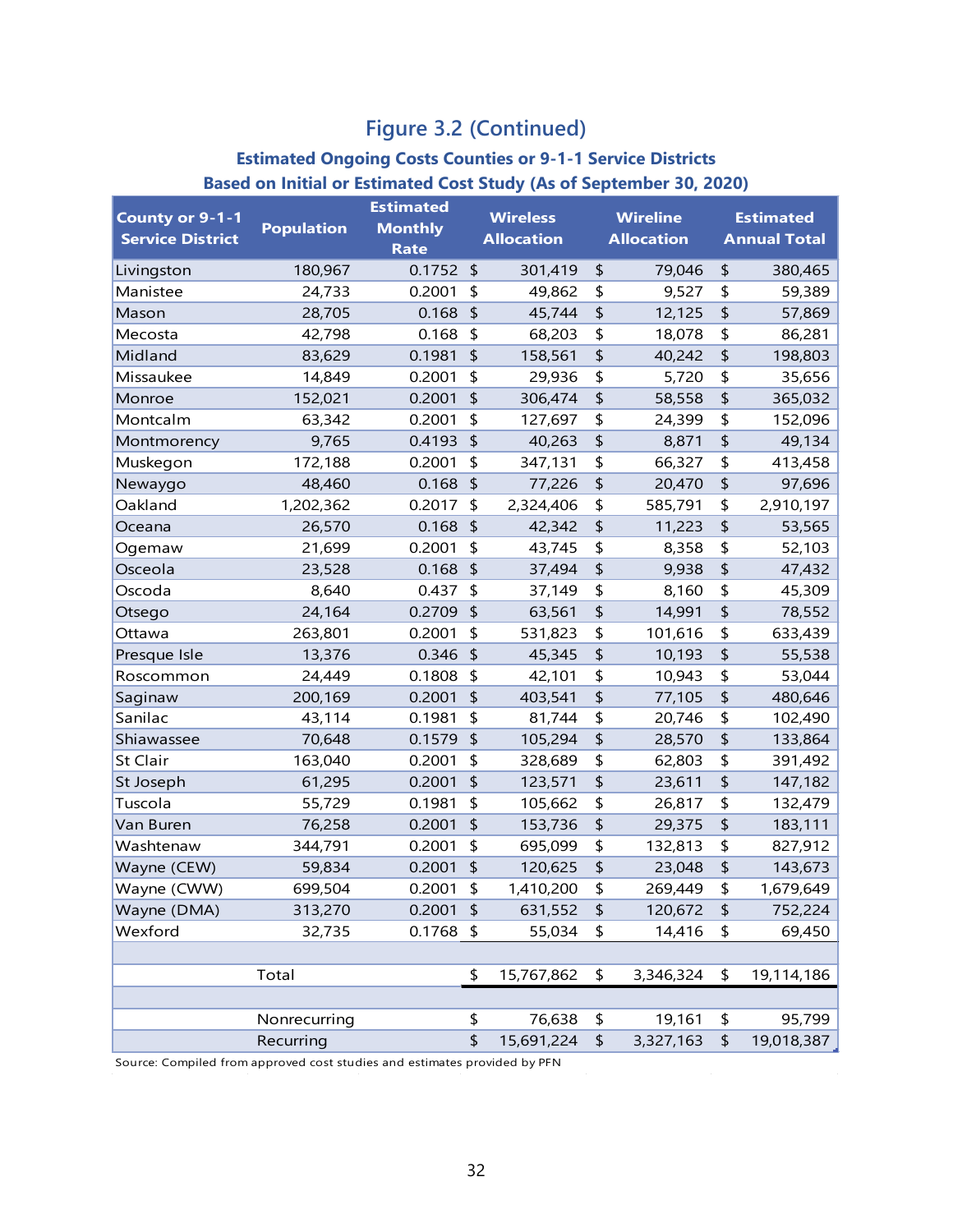# <span id="page-38-0"></span>**Emergency 9-1-1 Suppliers Fund Activity and Remaining Costs**

| <b>Emergency 9-1-1 Suppliers Fund Activity (As of September 30, 2020)</b> |    |               |    |                |  |  |  |  |  |  |  |
|---------------------------------------------------------------------------|----|---------------|----|----------------|--|--|--|--|--|--|--|
| <b>Description</b>                                                        |    | <b>Amount</b> |    | <b>Balance</b> |  |  |  |  |  |  |  |
| Beginning Fund Balance:                                                   |    |               | \$ | 13,235,060     |  |  |  |  |  |  |  |
|                                                                           |    |               |    |                |  |  |  |  |  |  |  |
| Deposits:                                                                 |    |               |    |                |  |  |  |  |  |  |  |
| 1st Quarter                                                               | \$ | 2,814,532     |    |                |  |  |  |  |  |  |  |
| 2nd Quarter                                                               | \$ | 2,794,652     |    |                |  |  |  |  |  |  |  |
| 3rd Quarter                                                               | \$ | 2,765,490     |    |                |  |  |  |  |  |  |  |
| 4th Quarter                                                               | \$ | 7,526,504     |    |                |  |  |  |  |  |  |  |
| <b>Total Deposits</b>                                                     |    |               | \$ | 15,901,179     |  |  |  |  |  |  |  |
|                                                                           |    |               |    |                |  |  |  |  |  |  |  |
| Disbursements:                                                            |    |               |    |                |  |  |  |  |  |  |  |
| Wireless 9-1-1                                                            | \$ | 797,534       |    |                |  |  |  |  |  |  |  |
| IP-Based 9-1-1                                                            | \$ | 6,236,916     |    |                |  |  |  |  |  |  |  |
| <b>Total Disbursements</b>                                                |    |               | \$ | 7,034,450      |  |  |  |  |  |  |  |
|                                                                           |    |               |    |                |  |  |  |  |  |  |  |
| <b>Ending Fund Balance:</b>                                               |    |               | \$ | 22,101,789     |  |  |  |  |  |  |  |

# **Figure 4.1**

Source: Compiled from information provided by Treasury and Docket U-14000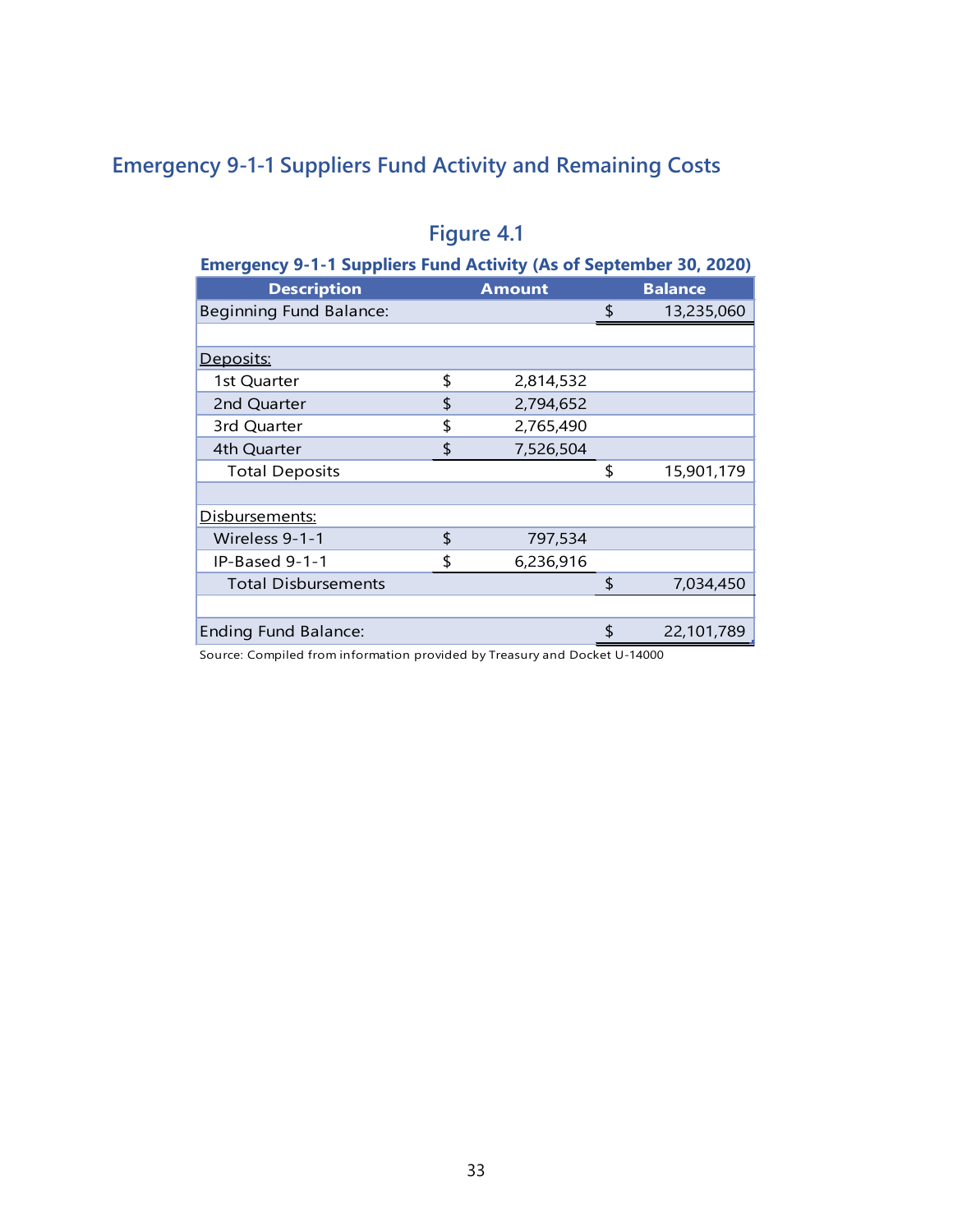# **Figure 4.2**

#### **Remaining Costs for Counties or 9-1-1 Service Districts Fully Transitioned with an Approved Rate (As of September 30, 2020)**

| <b>County or 9-</b><br>1-1 Service<br><b>District</b> | <b>Initial 5-Year</b><br>Total* |            | <b>Renewal 5-</b><br><b>Year Total</b> |           |    | <b>Total</b><br><b>Approved</b><br><b>Costs</b> | <b>Total</b><br><b>Invoiced</b> | <b>Total</b><br><b>Remaining</b><br><b>Approved</b> |              |  |
|-------------------------------------------------------|---------------------------------|------------|----------------------------------------|-----------|----|-------------------------------------------------|---------------------------------|-----------------------------------------------------|--------------|--|
|                                                       |                                 |            |                                        |           |    |                                                 |                                 |                                                     | <b>Costs</b> |  |
| Alcona                                                | \$                              | 366,434    |                                        |           | \$ | 366,434                                         | \$                              | \$                                                  | 366,434      |  |
| Alger                                                 | \$                              | 124,425    | \$                                     | 113,944   | \$ | 238,369                                         | \$<br>151,207                   | \$                                                  | 87,162       |  |
| Alpena                                                | \$                              | 370,318    |                                        |           | \$ | 370,318                                         | \$<br>285,581                   | \$                                                  | 84,737       |  |
| Baraga                                                | \$                              | 112,161    | \$                                     | 105,151   | \$ | 217,312                                         | \$<br>135,875                   | \$                                                  | 81,437       |  |
| Bay                                                   | \$                              | 1,446,930  |                                        |           | \$ | 1,446,930                                       | \$<br>1,220,638                 | \$                                                  | 226,292      |  |
| Charlevoix                                            | \$                              | 314,086    |                                        |           | \$ | 314,086                                         | \$<br>237,296                   | \$                                                  | 76,790       |  |
| Cheboygan                                             | \$                              | 316,543    |                                        |           | \$ | 316,543                                         | \$<br>239,150                   | \$                                                  | 77,393       |  |
| Chippewa                                              | \$                              | 501,484    | \$                                     | 457,156   | \$ | 958,640                                         | \$<br>609,791                   | \$                                                  | 348,849      |  |
| Delta                                                 | \$                              | 478,204    | \$                                     | 439,934   | \$ | 918,138                                         | \$<br>580,782                   | \$                                                  | 337,356      |  |
| Dickinson                                             | \$                              | 337,356    | \$                                     | 310,562   | \$ | 647,918                                         | \$<br>409,684                   | \$                                                  | 238,234      |  |
| Emmet                                                 | \$                              | 395,727    |                                        |           | \$ | 395,727                                         | \$<br>298,976                   | \$                                                  | 96,751       |  |
| Genesee                                               | \$                              | 4,456,389  |                                        |           | \$ | 4,456,389                                       | \$<br>3,999,997                 | \$                                                  | 456,392      |  |
| Gladwin                                               | \$                              | 496,416    |                                        |           | \$ | 496,416                                         | \$<br>322,069                   | \$                                                  | 174,347      |  |
| Gogebic                                               | \$                              | 209,950    | \$                                     | 194,956   | \$ | 404,906                                         | \$<br>254,668                   | \$                                                  | 150,238      |  |
| Grand Traverse                                        | \$                              | 1,082,130  |                                        |           | \$ | 1,082,130                                       | \$<br>831,628                   | \$                                                  | 250,502      |  |
| Houghton                                              | \$                              | 463,686    | \$                                     | 434,701   | \$ | 898,387                                         | \$<br>561,722                   | \$                                                  | 336,665      |  |
| Huron                                                 | \$                              | 437,672    |                                        |           | \$ | 437,672                                         | \$<br>367,025                   | \$                                                  | 70,647       |  |
| losco                                                 | \$                              | 340,407    |                                        |           | \$ | 340,407                                         | \$<br>284,915                   | \$                                                  | 55,492       |  |
| Iron                                                  | \$                              | 151,031    | \$                                     | 140,244   | \$ | 291,275                                         | \$<br>183,201                   | \$                                                  | 108,074      |  |
| Keweenaw                                              | \$                              | 27,294     | \$                                     | 25,587    | \$ | 52,881                                          | \$<br>33,064                    | \$                                                  | 19,817       |  |
| Livingston                                            | \$                              | 2,107,560  |                                        |           | \$ | 2,107,560                                       | \$<br>1,172,177                 | \$                                                  | 935,383      |  |
| Luce                                                  | \$                              | 86,327     | \$                                     | 78,698    | \$ | 165,025                                         | \$<br>104,973                   | \$                                                  | 60,052       |  |
| Mackinac                                              | \$                              | 144,678    | \$                                     | 131,890   | \$ | 276,568                                         | \$<br>175,925                   | \$                                                  | 100,643      |  |
| Marquette**                                           | \$                              | 909,672    | \$                                     | 831,152   | \$ | 1,740,824                                       | \$<br>1,105,806                 | \$                                                  | 635,018      |  |
| Menominee                                             | \$                              | 309,272    | \$                                     | 285,176   | \$ | 594,448                                         | \$<br>375,498                   | \$                                                  | 218,950      |  |
| Midland                                               | \$                              | 1,122,290  |                                        |           | \$ | 1,122,290                                       | \$<br>946,610                   | \$                                                  | 175,680      |  |
| Montmorency                                           | \$                              | 343,561    |                                        |           | \$ | 343,561                                         | \$<br>134,816                   | \$                                                  | 208,745      |  |
| Oakland                                               | \$                              | 17,106,058 |                                        |           | \$ | 17,106,058                                      | \$<br>9,989,998                 | \$                                                  | 7,116,060    |  |
| Ontonagon                                             | \$                              | 85,830     | $\updownarrow$                         | 80,465    | \$ | 166,295                                         | \$<br>103,977                   | \$                                                  | 62,318       |  |
| Otsego                                                | \$                              | 525,950    |                                        |           | \$ | 525,950                                         | \$<br>464,671                   | \$                                                  | 61,279       |  |
| Presque Isle                                          | \$                              | 405,671    |                                        |           | \$ | 405,671                                         | \$<br>225,454                   | \$                                                  | 180,217      |  |
| Roscommon                                             | \$                              | 296,887    |                                        |           | \$ | 296,887                                         | \$<br>224,761                   | \$                                                  | 72,126       |  |
| Sanilac                                               | \$                              | 575,856    |                                        |           | \$ | 575,856                                         | \$<br>484,852                   | \$                                                  | 91,004       |  |
| Schoolcraft                                           | \$                              | 107,414    | \$                                     | 100,700   | \$ | 208,114                                         | \$<br>130,125                   | \$                                                  | 77,989       |  |
| Tuscola                                               | \$                              | 741,339    |                                        |           | \$ | 741,339                                         | \$<br>623,229                   | \$                                                  | 118,110      |  |
| Wexford                                               | \$                              | 511,278    |                                        |           | \$ | 511,278                                         | \$<br>284,372                   | \$                                                  | 226,906      |  |
|                                                       |                                 |            |                                        |           |    |                                                 |                                 |                                                     |              |  |
| Total                                                 | \$                              | 37,808,286 | \$                                     | 3,730,316 | \$ | 41,538,602                                      | \$27,554,513                    | \$                                                  | 13,984,089   |  |

\* An adjustment for partial months was made when the date the county or 9-1-1 service district was fully transitioned happened after the first day of the month.

\*\* Marquette PSALI population figure of 2,956 (which services the college in Marquette) is included in the total population figure for Marquette.

Source: Compiled from approved cost studies and Docket U-14000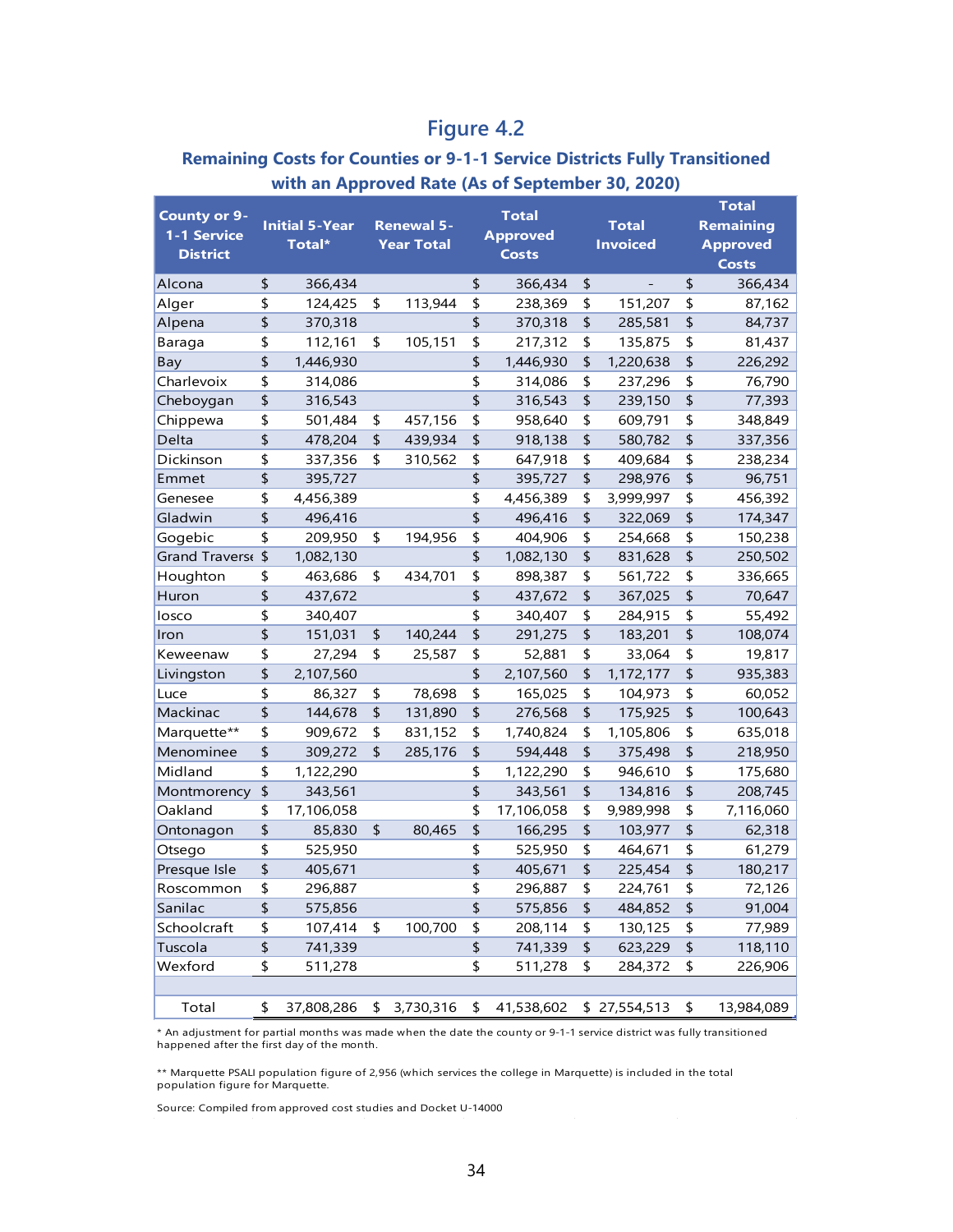# **Figure 4.3**

#### **Remaining Wireless Costs for Counties or 9-1-1 Service Districts Fully Transitioned with an Approved Rate (As of September 30, 2020)**

| <b>County or 9-1-1</b><br><b>Service District</b> | <b>Total</b><br><b>Approved</b><br><b>Wireless Costs</b> |                | <b>Invoiced</b><br><b>Nonrecurring</b><br><b>Wireless</b> | <b>Invoiced</b><br><b>Recurring</b><br><b>Wireless</b> | <b>Total Invoiced</b> |                     | <b>Remaining</b><br><b>Approved</b><br><b>Wireless Costs</b> |
|---------------------------------------------------|----------------------------------------------------------|----------------|-----------------------------------------------------------|--------------------------------------------------------|-----------------------|---------------------|--------------------------------------------------------------|
| Alcona                                            | \$<br>302,329                                            | \$             |                                                           | \$                                                     | \$                    | \$                  | 302,329                                                      |
| Alger                                             | \$<br>177,153                                            | \$             | 17,465                                                    | \$<br>94,193                                           | \$<br>111,658         | \$                  | 65,495                                                       |
| Alpena                                            | \$<br>297,404                                            | \$             | 45,863                                                    | \$<br>183,321                                          | \$<br>229,184         | \$                  | 68,220                                                       |
| Baraga                                            | \$<br>160,821                                            | \$             | 16,117                                                    | \$<br>84,262                                           | \$<br>100,379         | \$                  | 60,442                                                       |
| Bay                                               | \$<br>1,162,661                                          | \$             | 140,555                                                   | \$<br>840,124                                          | \$<br>980,679         | \$                  | 181,982                                                      |
| Charlevoix                                        | \$<br>252,344                                            | \$             | 38,108                                                    | \$<br>152,326                                          | \$<br>190,434         | \$                  | 61,910                                                       |
| Cheboygan                                         | \$<br>254,318                                            | \$             | 38,406                                                    | \$<br>153,517                                          | \$<br>191,923         | \$                  | 62,395                                                       |
| Chippewa                                          | \$<br>713,036                                            | \$             | 70,071                                                    | \$<br>380,189                                          | \$<br>450,260         | \$                  | 262,776                                                      |
| Delta                                             | \$<br>681,787                                            | \$             | 67,432                                                    | \$<br>361,478                                          | \$<br>428,910         | \$                  | 252,877                                                      |
| Dickinson                                         | \$<br>481,071                                            | \$             | 47,602                                                    | \$<br>254,956                                          | \$<br>302,558         | \$                  | 178,513                                                      |
| Emmet                                             | \$<br>317,936                                            | \$             | 48,014                                                    | \$<br>191,920                                          | \$<br>239,934         | \$                  | 78,002                                                       |
| Genesee                                           | \$<br>3,534,559                                          | \$             | 344,671                                                   | \$<br>2,827,662                                        | \$<br>3,172,333       | \$                  | 362,226                                                      |
| Gladwin                                           | \$<br>405,121                                            | \$             | 94,753                                                    | \$<br>168,085                                          | \$<br>262,838         | \$                  | 142,283                                                      |
| Gogebic                                           | \$<br>300,168                                            | \$             | 29,882                                                    | \$<br>158,224                                          | \$<br>188,106         | \$                  | 112,062                                                      |
| <b>Grand Traverse</b>                             | \$<br>869,122                                            | \$             | 133,554                                                   | \$<br>533,843                                          | \$<br>667,397         | \$                  | 201,725                                                      |
| Houghton                                          | \$<br>664,847                                            | \$             | 66,629                                                    | \$<br>348,349                                          | \$<br>414,978         | \$                  | 249,869                                                      |
| Huron                                             | \$<br>351,727                                            | \$             | 42,262                                                    | \$<br>252,611                                          | \$<br>294,873         | \$                  | 56,854                                                       |
| losco                                             | \$<br>273,572                                            | \$             | 32,808                                                    | \$<br>196,097                                          | \$<br>228,905         | \$                  | 44,667                                                       |
| Iron                                              | \$<br>215,929                                            | \$             | 21,496                                                    | \$<br>113,821                                          | \$<br>135,317         | \$                  | 80,612                                                       |
| Keweenaw                                          | \$<br>39,134                                             | \$             | 3,922                                                     | \$<br>20,504                                           | \$<br>24,426          | \$                  | 14,708                                                       |
| Livingston                                        | \$<br>1,682,444                                          | \$             | 122,020                                                   | \$<br>813,717                                          | \$<br>935,737         | \$                  | 746,707                                                      |
| Luce                                              | \$<br>122,745                                            | \$             | 12,062                                                    | \$<br>65,448                                           | \$<br>77,510          | \$                  | 45,235                                                       |
| Mackinac                                          | \$<br>205,711                                            | \$             | 20,215                                                    | \$<br>109,685                                          | \$<br>129,900         | \$                  | 75,811                                                       |
| Marquette*                                        | \$<br>1,294,294                                          | \$             | 127,396                                                   | \$<br>689,146                                          | \$<br>816,542         | \$                  | 477,752                                                      |
| Menominee                                         | \$<br>441,239                                            | \$             | 43,711                                                    | \$<br>233,607                                          | \$<br>277,318         | \$                  | 163,921                                                      |
| Midland                                           | \$<br>901,803                                            | \$             | 109,001                                                   | \$<br>651,519                                          | \$<br>760,520         | \$                  | 141,283                                                      |
| Montmorency                                       | \$<br>283,562                                            | \$             | 33,448                                                    | \$<br>77,824                                           | \$<br>111,272         | \$                  | 172,290                                                      |
| Oakland                                           | \$<br>13,790,285                                         | \$             | 1,559,172                                                 | \$<br>6,494,403                                        | \$<br>8,053,575       | \$                  | 5,736,710                                                    |
| Ontonagon                                         | \$<br>123,066                                            | \$             | 12,333                                                    | \$<br>64,481                                           | \$<br>76,814          | \$                  | 46,252                                                       |
| Otsego                                            | \$<br>430,310                                            | \$             | 109,414                                                   | \$<br>270,625                                          | \$<br>380,039         | \$                  | 50,271                                                       |
| Presque Isle                                      | \$<br>334,354                                            | \$             | 63,234                                                    | \$<br>122,585                                          | \$<br>185,819         | \$                  | 148,535                                                      |
| Roscommon                                         | \$<br>238,516                                            | \$             | 36,095                                                    | \$<br>144,280                                          | \$<br>180,375         | \$                  | 58,141                                                       |
| Sanilac                                           | \$<br>462,739                                            | \$             | 55,830                                                    | \$<br>333,707                                          | \$<br>389,537         | \$                  | 73,202                                                       |
| Schoolcraft                                       | \$<br>154,014                                            | \$             | 15,435                                                    | \$<br>80,696                                           | \$<br>96,131          | \$                  | 57,883                                                       |
| Tuscola                                           | \$<br>595,733                                            | $\updownarrow$ | 71,764                                                    | \$<br>428,948                                          | \$<br>500,712         | $\pmb{\mathsf{\$}}$ | 95,021                                                       |
| Wexford                                           | \$<br>413,280                                            | \$             | 81,234                                                    | \$<br>148,631                                          | \$<br>229,865         | \$                  | 183,415                                                      |
| Total                                             | \$<br>32,929,134                                         | \$             | 3,771,974                                                 | \$<br>18,044,784                                       | \$<br>21,816,758      | \$                  | 11,112,376                                                   |

\* Marquette PSALI population figure of 2,956 (which services the college in Marquette) is included in the total population figure for Marquette.

Source: Compiled from approved cost studies and Docket U-14000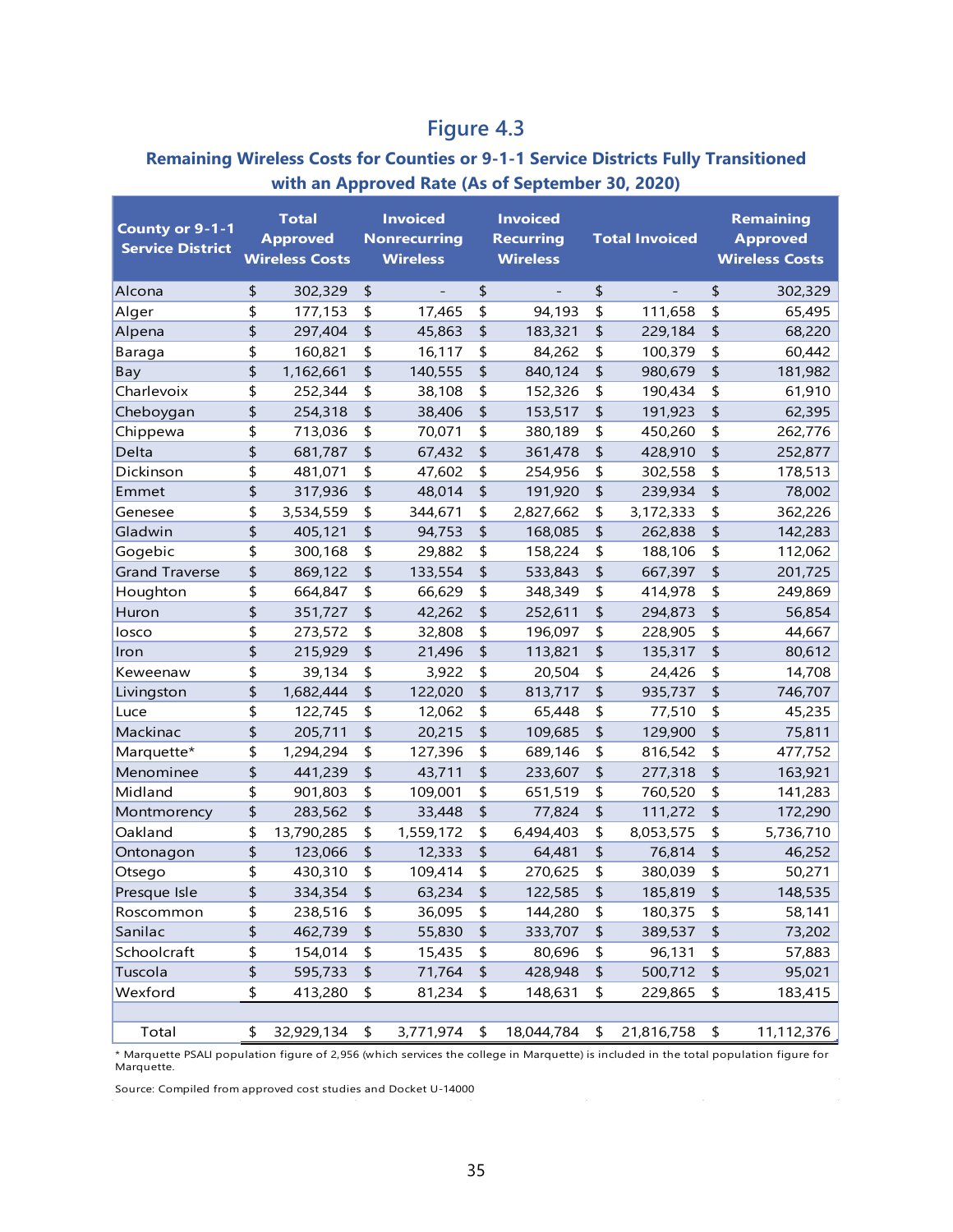# **Figure 4.4**

#### **Remaining Wireline\* Costs for Counties or 9-1-1 Service Districts Fully Transitioned with an Approved Rate (As of September 30, 2020)**

| County or 9-1-1<br><b>Service District</b> | <b>Total</b><br><b>Approved</b><br><b>Wireline Costs</b> | <b>Invoiced</b><br><b>Nonrecurring</b><br><b>Wireline</b> | <b>Invoiced</b><br><b>Recurring</b><br><b>Wireline</b> | <b>Total Invoiced</b> | <b>Remaining</b><br><b>Approved</b><br><b>Wireline Costs</b> |
|--------------------------------------------|----------------------------------------------------------|-----------------------------------------------------------|--------------------------------------------------------|-----------------------|--------------------------------------------------------------|
| Alcona                                     | \$<br>64,105                                             | \$                                                        | \$                                                     | \$                    | \$<br>64,105                                                 |
| Alger                                      | \$<br>61,216                                             | \$<br>5,044                                               | \$<br>34,505                                           | \$<br>39,549          | \$<br>21,667                                                 |
| Alpena                                     | \$<br>72,914                                             | \$<br>8,736                                               | \$<br>47,661                                           | \$<br>56,397          | \$<br>16,517                                                 |
| Baraga                                     | \$<br>56,491                                             | \$<br>4,655                                               | \$<br>30,841                                           | \$<br>35,496          | \$<br>20,995                                                 |
| Bay                                        | \$<br>284,269                                            | \$<br>26,722                                              | \$<br>213,237                                          | \$<br>239,959         | \$<br>44,310                                                 |
| Charlevoix                                 | \$<br>61,742                                             | \$<br>7,259                                               | \$<br>39,603                                           | \$<br>46,862          | \$<br>14,880                                                 |
| Cheboygan                                  | \$<br>62,225                                             | \$<br>7,315                                               | \$<br>39,912                                           | \$<br>47,227          | \$<br>14,998                                                 |
| Chippewa                                   | \$<br>245,604                                            | \$<br>20,238                                              | \$<br>139,293                                          | \$<br>159,531         | \$<br>86,073                                                 |
| Delta                                      | \$<br>236,351                                            | \$<br>19,476                                              | \$<br>132,396                                          | \$<br>151,872         | \$<br>84,479                                                 |
| Dickinson                                  | \$<br>166,847                                            | \$<br>13,748                                              | \$<br>93,378                                           | \$<br>107,126         | \$<br>59,721                                                 |
| Emmet                                      | \$<br>77,791                                             | \$<br>9,145                                               | \$<br>49,897                                           | \$<br>59,042          | \$<br>18,749                                                 |
| Genesee                                    | \$<br>921,830                                            | \$<br>65,760                                              | \$<br>761,904                                          | \$<br>827,664         | \$<br>94,166                                                 |
| Gladwin                                    | \$<br>91,295                                             | \$<br>18,083                                              | \$<br>41,148                                           | \$<br>59,231          | \$<br>32,064                                                 |
| Gogebic                                    | \$<br>104,738                                            | \$<br>8,630                                               | \$<br>57,932                                           | \$<br>66,562          | \$<br>38,176                                                 |
| <b>Grand Traverse</b>                      | \$<br>213,008                                            | \$<br>25,439                                              | \$<br>138,792                                          | \$<br>164,231         | \$<br>48,777                                                 |
| Houghton                                   | \$<br>233,540                                            | \$<br>19,244                                              | \$<br>127,500                                          | \$<br>146,744         | \$<br>86,796                                                 |
| Huron                                      | \$<br>85,945                                             | \$<br>8,035                                               | \$<br>64,117                                           | \$<br>72,152          | \$<br>13,793                                                 |
| losco                                      | \$<br>66,835                                             | \$<br>6,237                                               | \$<br>49,773                                           | \$<br>56,010          | \$<br>10,825                                                 |
| Iron                                       | \$<br>75,346                                             | \$<br>6,209                                               | \$<br>41,675                                           | \$<br>47,884          | \$<br>27,462                                                 |
| Keweenaw                                   | \$<br>13,747                                             | \$<br>1,133                                               | \$<br>7,505                                            | \$<br>8,638           | \$<br>5,109                                                  |
| Livingston                                 | \$<br>425,116                                            | \$<br>23,289                                              | \$<br>213,151                                          | \$<br>236,440         | \$<br>188,676                                                |
| Luce                                       | \$<br>42,280                                             | \$<br>3,484                                               | \$<br>23,979                                           | \$<br>27,463          | \$<br>14,817                                                 |
| Mackinac                                   | \$<br>70,857                                             | \$<br>5,839                                               | \$<br>40,186                                           | \$<br>46,025          | \$<br>24,832                                                 |
| Marquette**                                | \$<br>446,530                                            | \$<br>36,795                                              | \$<br>252,469                                          | \$<br>289,264         | \$<br>157,266                                                |
| Menominee                                  | \$<br>153,209                                            | \$<br>12,625                                              | \$<br>85,555                                           | \$<br>98,180          | \$<br>55,029                                                 |
| Midland                                    | \$<br>220,487                                            | \$<br>20,723                                              | \$<br>165,367                                          | \$<br>186,090         | \$<br>34,397                                                 |
| Montmorency                                | \$<br>59,999                                             | \$<br>6,392                                               | \$<br>17,152                                           | \$<br>23,544          | \$<br>36,455                                                 |
| Oakland                                    | \$<br>3,315,773                                          | \$<br>297,822                                             | \$<br>1,638,601                                        | \$<br>1,936,423       | \$<br>1,379,350                                              |
| Ontonagon                                  | \$<br>43,229                                             | \$<br>3,562                                               | \$<br>23,601                                           | \$<br>27,163          | \$<br>16,066                                                 |
| Otsego                                     | \$<br>95,640                                             | \$<br>20,817                                              | \$<br>63,815                                           | \$<br>84,632          | \$<br>11,008                                                 |
| Presque Isle                               | \$<br>71,317                                             | \$<br>12,077                                              | \$<br>27,558                                           | \$<br>39,635          | \$<br>31,682                                                 |
| Roscommon                                  | \$<br>58,371                                             | \$<br>6,875                                               | \$<br>37,511                                           | \$<br>44,386          | \$<br>13,985                                                 |
| Sanilac                                    | \$<br>113,117                                            | \$<br>10,614                                              | \$<br>84,701                                           | \$<br>95,315          | \$<br>17,802                                                 |
| Schoolcraft                                | \$<br>54,100                                             | \$<br>4,458                                               | \$<br>29,536                                           | \$<br>33,994          | \$<br>20,106                                                 |
| Tuscola                                    | \$<br>145,606                                            | \$<br>13,643                                              | \$<br>108,874                                          | \$<br>122,517         | \$<br>23,089                                                 |
| Wexford                                    | \$<br>97,998                                             | \$<br>15,529                                              | \$<br>38,978                                           | \$<br>54,507          | \$<br>43,491                                                 |
|                                            |                                                          |                                                           |                                                        |                       |                                                              |
| Total                                      | \$<br>8,609,468                                          | \$<br>775,652                                             | \$<br>4,962,103                                        | \$<br>5,737,755       | \$<br>2,871,713                                              |

\* The same invoicing assumptions as wireless were used to calculate the invoiced wireline amounts for comparative purposes.

\*\* Marquette PSALI population figure of 2,956 (which services the college in Marquette) is included in the total population figure for Marquette.

Source: Compiled from approved cost studies and Docket U-14000